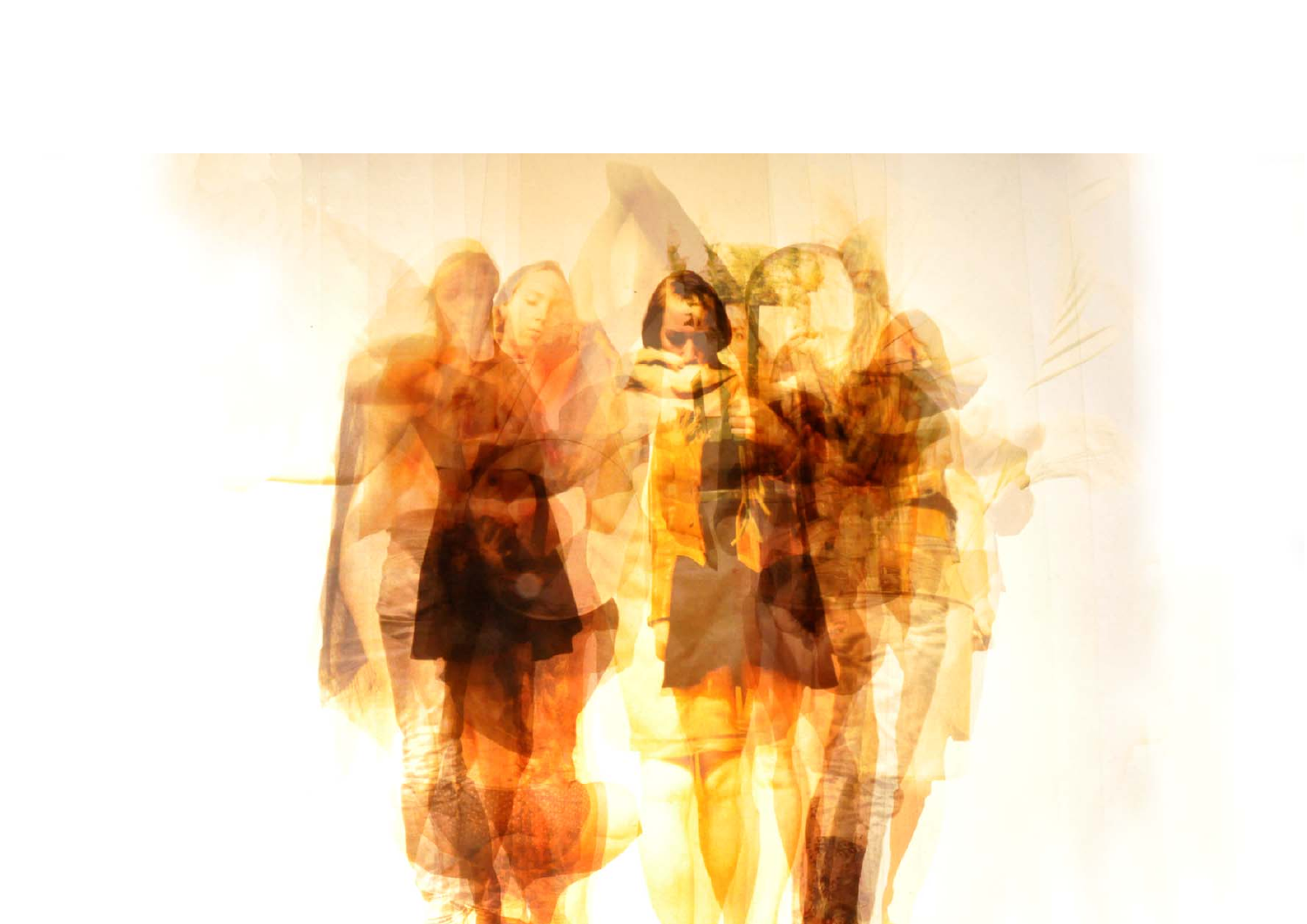# **WHAT'S EATING OUR SOCIETY?**

An investigation into the discontent of human civilization through the ideas of Bernard Stiegler and Sigmund Freud

### **Renée Verberne**

Student number: S4570049 Tutor: Pieter Lemmens Words: 21.487 Date: 2 March 2018

Scriptie

ter verkrijging van de graad "Master of arts" in de filosofie aan de Radboud Universiteit Nijmegen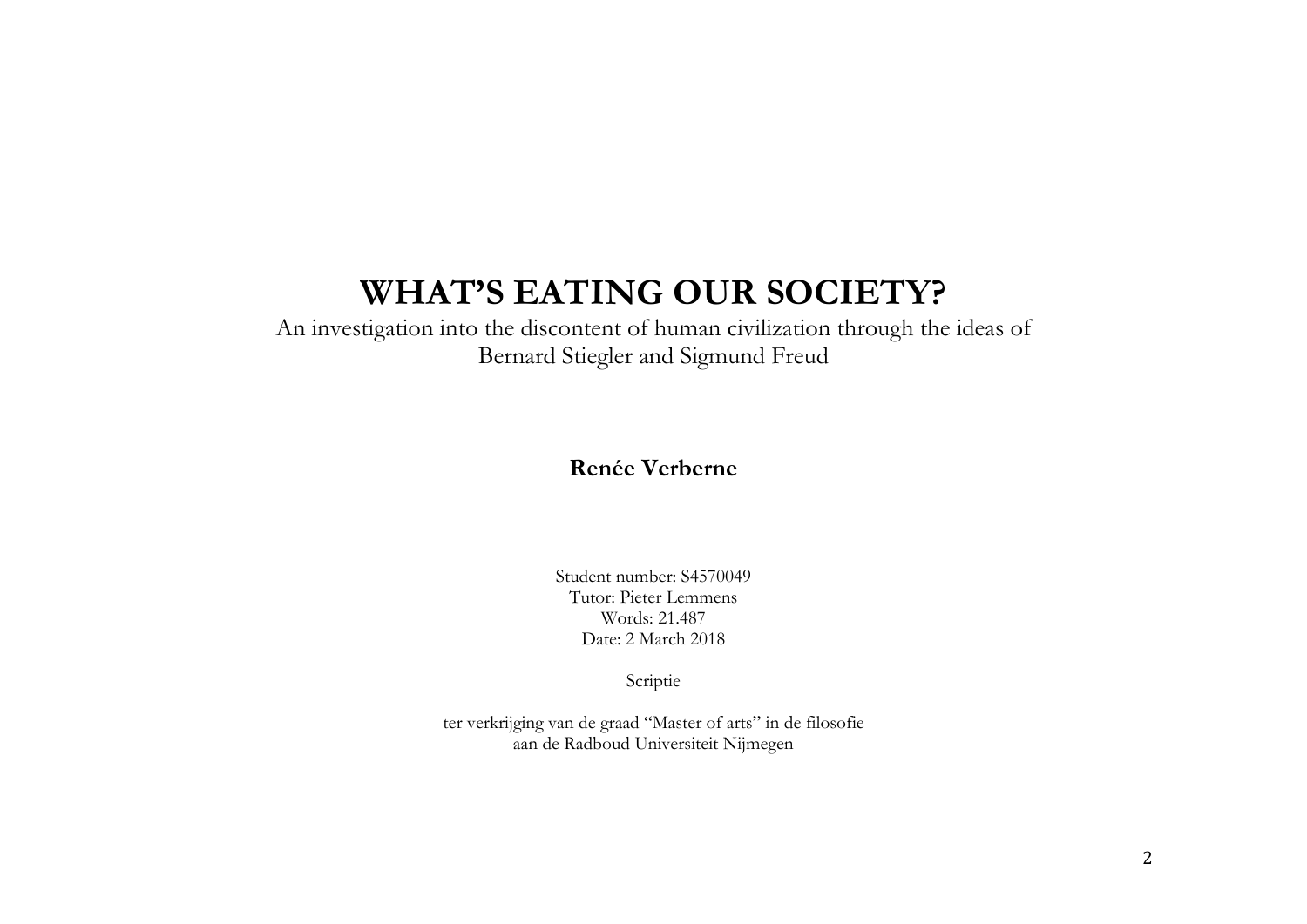Hierbij verklaar en verzeker ik, Renée Verberne, dat deze scriptie zelfstandig door mij is opgesteld, dat geen andere bronnen en hulpmiddelen zijn gebruikt dan die door mij zijn vermeld en dat de passages in het werk waarvan de woordelijke inhoud of betekenis uit andere werken – ook elektronische media – is genomen door bronvermelding als ontlening kenbaar gemaakt worden.

> Plaats: Nijmegen Datum: 2 Maart 2018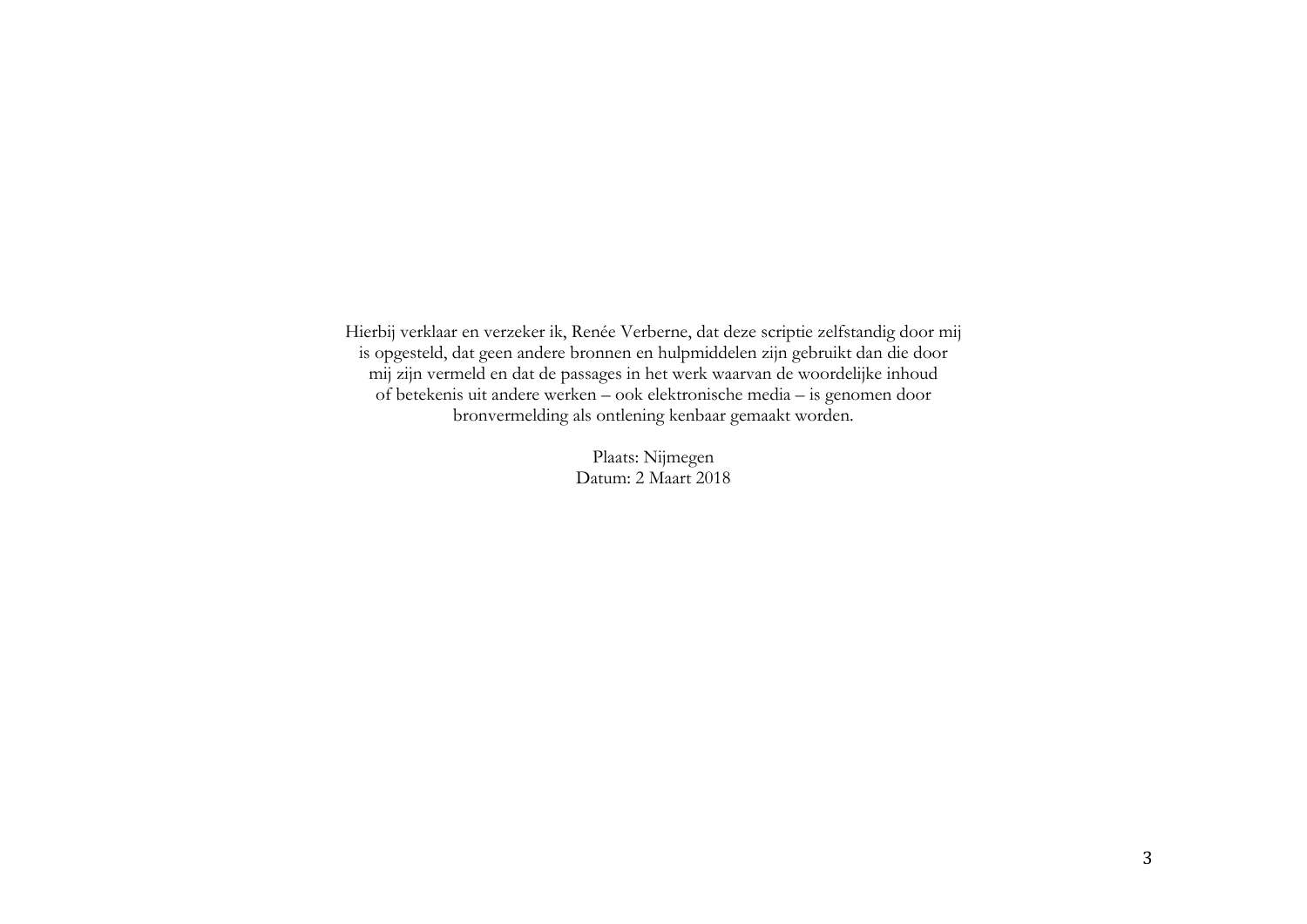## **INDEX**

| 4. The constitutivity of technics: <i>anthropo</i> -genesis as <i>techno</i> -genesis and Freud's forgetfulness of |  |
|--------------------------------------------------------------------------------------------------------------------|--|
|                                                                                                                    |  |
|                                                                                                                    |  |
|                                                                                                                    |  |
|                                                                                                                    |  |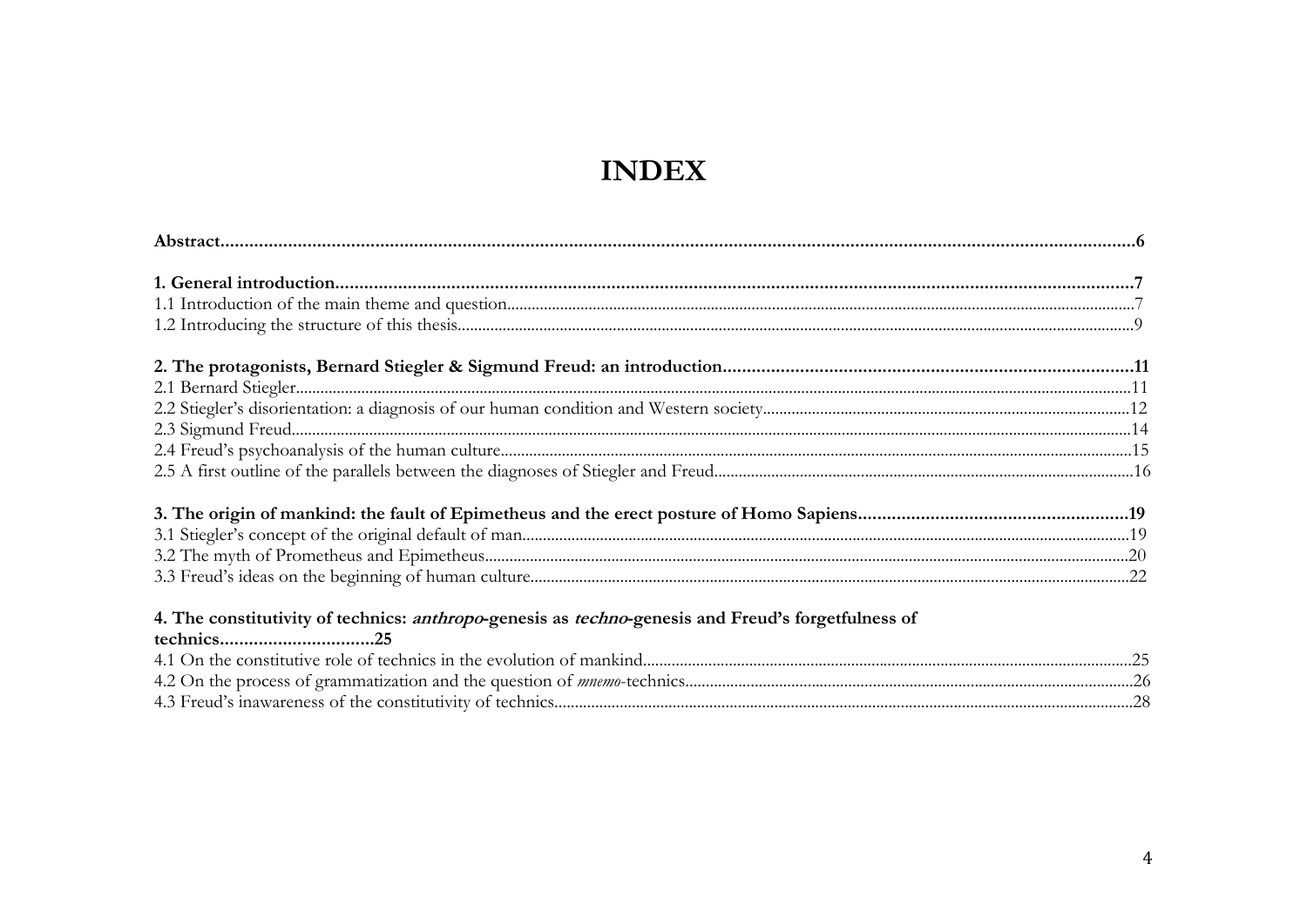| 5. On elevation: the Western process of psychosocial individuation as discussed by Stiegler and Freud31 |  |
|---------------------------------------------------------------------------------------------------------|--|
|                                                                                                         |  |
|                                                                                                         |  |
|                                                                                                         |  |
|                                                                                                         |  |
|                                                                                                         |  |
|                                                                                                         |  |
|                                                                                                         |  |
|                                                                                                         |  |
|                                                                                                         |  |
|                                                                                                         |  |
|                                                                                                         |  |
|                                                                                                         |  |
|                                                                                                         |  |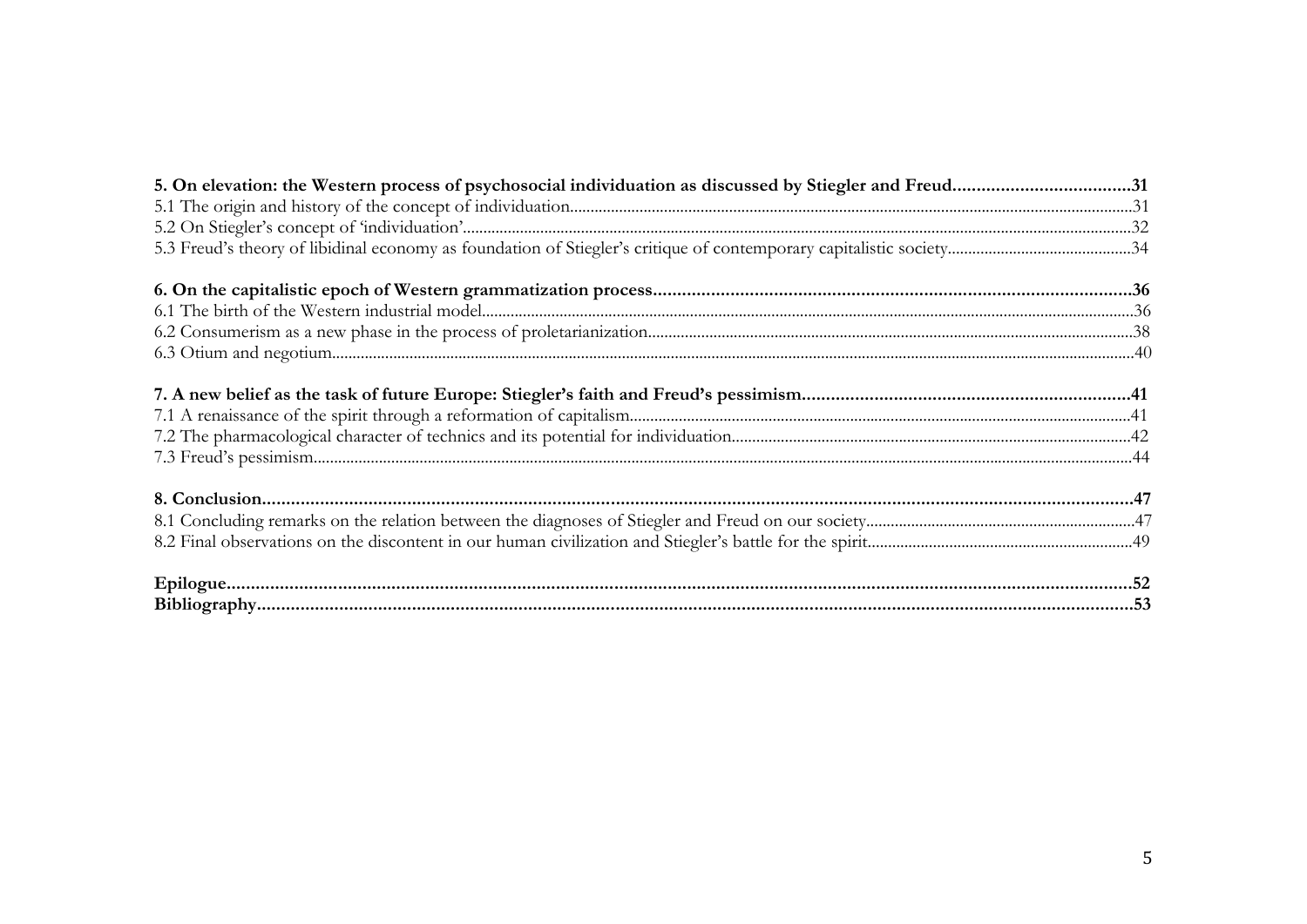### **ABSTRACT**

In this thesis I analyze the work of French philosopher Bernard Stiegler (1952) to gain an understanding of the seemingly inherent discontent in human civilization. Stiegler's main thesis is that, in the Western industrial world, the constitutivity of technics is being repressed where it should be integrated in the processes of individual and collective becoming to prevent the liquidation of these processes and the rise of discontent in society. To better understand Stiegler's ideas, I compare them to those of Austrian founder of psychoanalysis Sigmund Freud (1856-1939), by whom Stiegler was greatly inspired. By outlining the parallels between these thinkers, both their work sheds light on the subject of discontent in our civilization and embeds it in a wider context.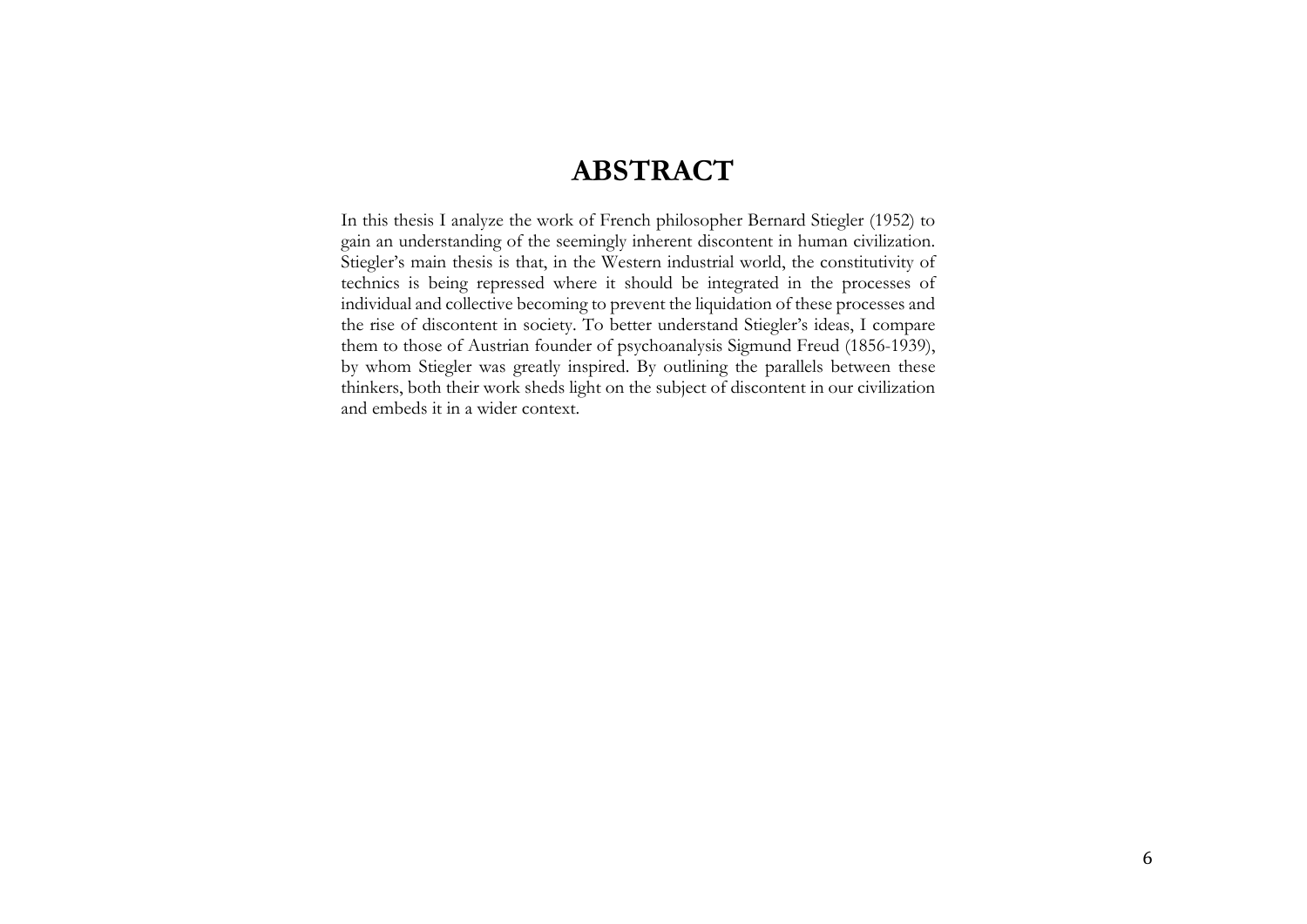### **1. GENERAL INTRODUCTION**

'Is mankind's adaptability infinite? Can he continue to adapt to the conditions he creates for himself? How much concrete and asphalt, how much noise, pollution and mobility can we bear? Will we ever feel at home in a technotope with a high degree of delocalization, which is the demand of our market-orientated society that is being controlled by the process of globalization?' *Ton Lemaire, 2002*<sup>1</sup>

#### **1.1 Introduction of the main theme and question**

As a child I lived on the countryside, surrounded by nature: I had my own tree house and there was lots of space to run around and play. Although I'm lucky to have had a happy childhood, I've always felt and still feel an uneasiness concerning my relationship with the world surrounding me. As a living being, and as an individual of our Western society, I simultaneously feel that I *am*  and that I *am not* part of the world as a whole, as if I am a strange kind of stranger; one that is a stranger in his own home.

Although I have always enjoyed being away from the civilized world <sup>−</sup> going for a hike, strolling through forests and admiring all the liveliness out there  $-$ , I have always sensed a difference between myself, a human being, and other living creatures on this

planet. As biologist Charles Darwin (1809-1882) pointed out, with his (r)evolutionary theory about natural selection amongst earthly species, all life on Earth has a common ancestor, and thus all life is connected. Yet the fact is that my species dominates the landscape nowadays and whilst ruling the Earth by means of our advanced technologies, most of us live a life that's indeed quite different from that of other living beings on Earth. Whether or not humans truly *are* part of nature <sup>−</sup> because there *is* an ongoing debate on this matter among scientists and philosophers, but I'm not going to elaborate on it here since it is primarily an infinite discussion on the meaning of the concepts 'human' and 'nature' that is not relevant for this thesis <sup>−</sup>, most of us certainly *feel*  different than other living creatures. It seems as if we don't belong outside the civilized world and yet we don't feel very comfortable in our human society either. It is exactly this paradox that is eating me and that led me to the title of this dissertation. Because why does our society, that seems to be flourishing and highly developed, also include so much uneasiness, suffering and unhappiness? Do we still not have the power and the means to change this, are the "wrong" people in power, or is this uneasiness simply inherent to human life? In other words: what's eating our society, in the double meaning of what is it that perpetually

<sup>1</sup> Ton Lemaire, *Met open zinnen* (Amsterdam: Ambo|Anthos uitgevers, 2002), 52.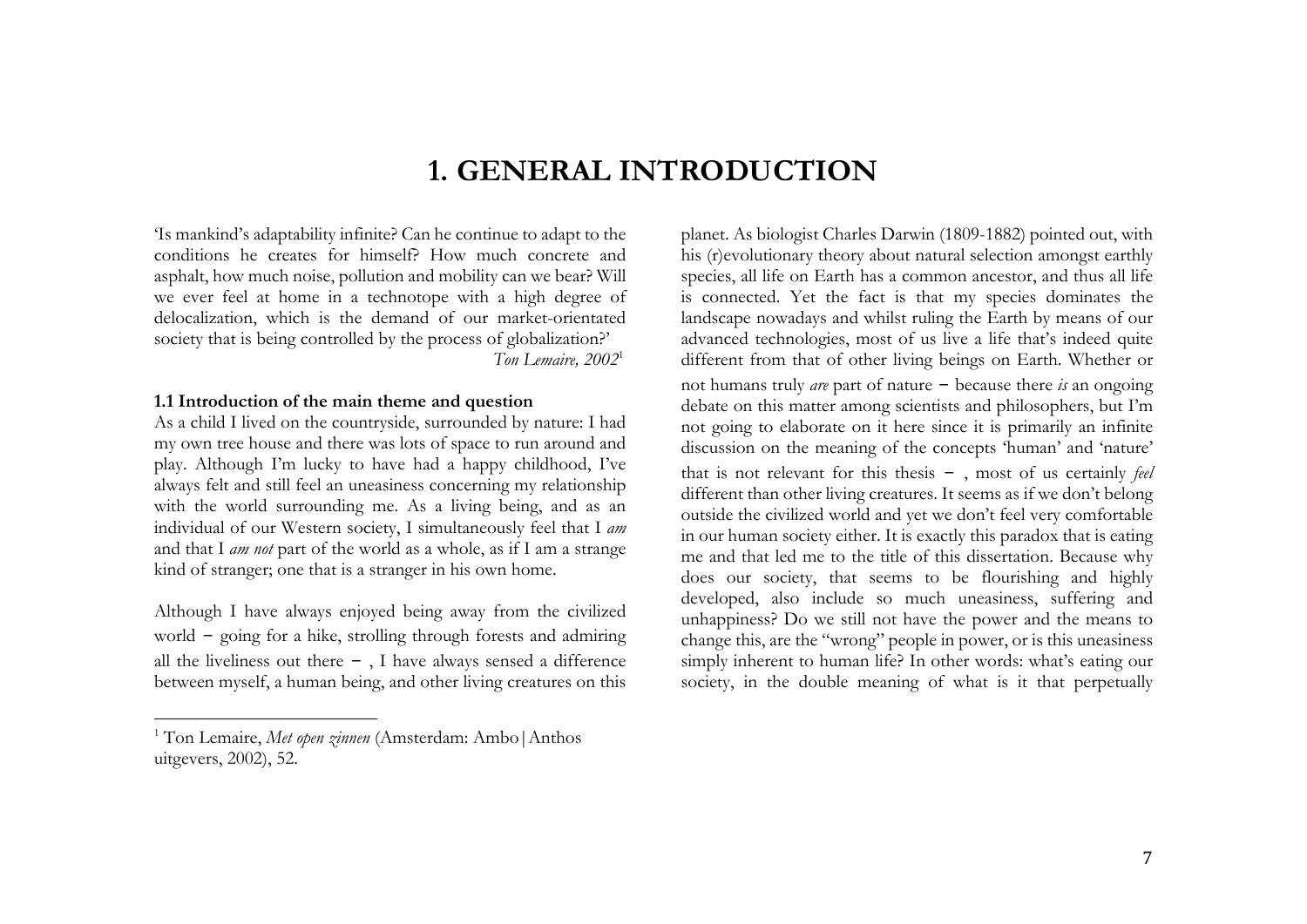troubles us and makes us feel uncomfortable, and what is it that causes the ongoing decline of our so prosperous society?

The phenomenon of 'discontent', as the uncomfortable feeling of individuals in our society has been characterized throughout the history of philosophy<sup>2</sup> is, according to most philosophers, inherent to our human civilization and therefore as old as humanity itself, although some state that our modern age of highly advanced technological development contributes to a greater or lesser degree to this discontent. It is the feeling of never really being at peace or in line with the cultural system, of not being able to find a balance between individual desires and the demands of culture and of being part of a system that doesn't resonate with its participants, though all philosophers describe the concept differently and much more extended. It would be impossible to discuss all theories about the discontent in our society in this thesis, let alone to do justice to all of them.

However, I would still like to investigate the discontent that seems to be inherent to human civilization in this thesis, in order to better understand the uncomfortable feeling that I myself experience, that drives me as visual artist as well and that, as I assume judging from all the literature on this theme, seems omnipresent. My strategy to do so is to investigate and compare the work of two philosophers who specifically thematized the discontent of our society and are − or were − innovative with their ideas on this theme. Both thinkers wrote about the discontent in a way that struck me and that sounded original as well as logical. I'm speaking about Bernard Stiegler (1952), who wrote extensively on this subject, in particular in his work *Mécréance et Discredit, tome 1: La décadence des démocraties industrielles* (2004) and about Sigmund Freud (1856-1939), who discussed the theme most notably in his work *Das Unbehagen in der Kultur* (1930).

They make a good couple, as Freud's work has been a great inspiration for Stiegler: he borrows terms and parts of Freud's theory, but he is also critical on Freud's writings as we will see later on. In this thesis I will mainly focus on the work of Stiegler, since he has fascinated me ever since I got to know his work and I really want to understand his ideas better. In addition, I will compare his work to that of Freud mainly to offer another perspective on the discontent in human civilization and to analyze to what extent Freud's ideas had an impact on Stiegler. To be honest, the comparison with Freud also has the maybe somewhat irreverent function of finding and marking the frames of Stiegler's thinking precisely through the outline of their similarities and differences. As 'technics' is the main concept of Stiegler's work, I will focus primarily on the role and meaning of this concept in my writings. Namely, for Stiegler it is humanity's inherent yet largely unacknowledged technicity that is the main cause of the discontent

Marcuse, Jean Beaudrillard, Peter Sloterdijk and the two philosophers I discuss in this thesis: Sigmund Freud and Bernard Stiegler.

<sup>&</sup>lt;sup>2</sup> The phenomenon of 'discontent' in human civilization has been thematized by a wide range of thinkers, like for instance Friedrich Nietzsche, Martin Heidegger, Max Weber, Herbert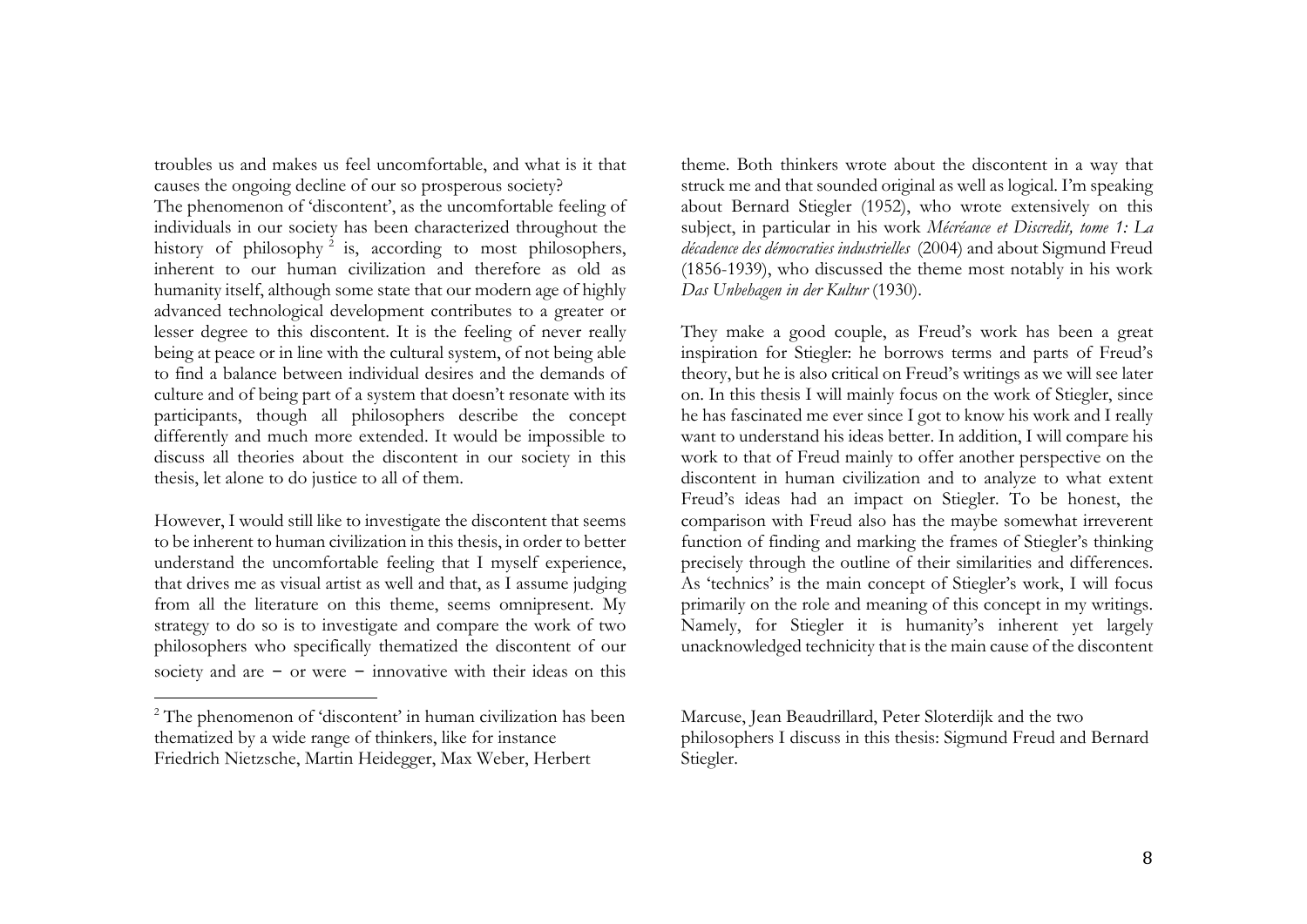in our society, whereas for Freud it is human cultural development as a whole that drives the feeling of discontent in our civilization. This means that with my thesis I have a dual purpose: I do not only want to better understand the discontent that I personally experience by investigating the discontent in our society with the ideas of Freud and Stiegler as a guideline, I also want to analyze and make explicit Stiegler's thinking on the discontent in our society and Freud's influence on Stiegler. So it comes down to the following main question for this thesis: 'What is the diagnosis of Bernard Stiegler on the discontent in our Western society and on the role of 'technics' in this question of discontent, based primarily on his work *Mécréance et Discrédit: Tome 1, La Décadence des Démocraties Industrielles* (2004) and to what extent is it derived, but also critically departing from Freud's critical diagnose of our Western society as outlined in his work *Das Unbehagen in der Kultur* (1930) nearly a hundred years ago?'

#### **1.2 Introducing the structure of this thesis**

To begin with, I will give brief introductions to the ideas of both Stiegler and Freud, focusing on their diagnoses of human culture *in general* and in its *modern* appearance. Their diagnoses are quite different, although there are similarities as well. As Freud basically applies his psychoanalysis to human civilization, Stiegler advocates a better integration, care and understanding of (the role of) technics in our society. I will also give a first account of the

parallels between both thinkers here. The third chapter discusses the origins of mankind, since both thinkers return to this era while trying to gain a better understanding of the discontent in our human society. Stiegler postulates an original default of mankind, explained via the early Greek myth of Prometheus − a tale that is at the basis of Stiegler's thinking −, while Freud conjectures that the erect posture of mankind and the related change in genital erotism led to the formation of durable human relationships and thus to the beginning of human culture. Subsequently, I will elaborate on Stiegler's account of the concept of 'technics', especially on its constitutive role in the development of mankind and its share in the cause of discontent in our society. Stiegler's thinking is unique, in the sense that he is the first in the history of philosophy to understand the human being as a fundamentally technical being and to give technics a central role in his thinking on the origin of mankind. According to him, *anthropo*-genesis or the birth of humanity is factually a *techno*-genesis. This chapter will then pick up on some of the key concepts of Stiegler's theory, elaborating on terms like 'exteriorization', '*epiphylogenesis*', 'tertiary retentions', 'grammatization' and the 'transductive' process of technics, society and the individuals in it. Stiegler states that Freud wasn't aware of the constitutivity of technics, blaming him – together with many others – of the 'forgetfulness' of technics.<sup>3</sup>

<sup>3</sup> Pieter Lemmens, "Gedreven door techniek: de menselijke conditie en de biotechnologische revolutie" (PhD diss., Radboud University of Nijmegen, 2008), 502.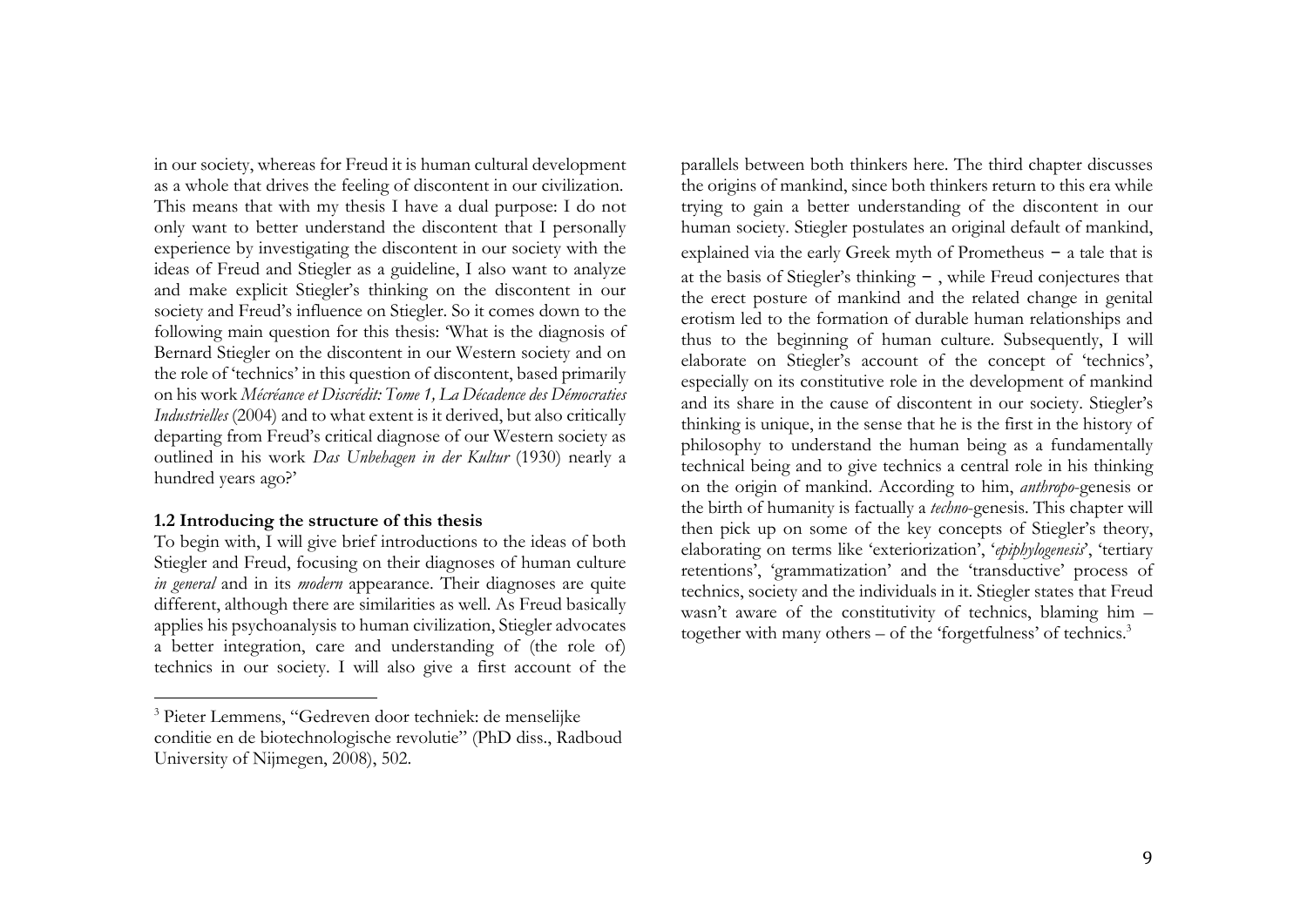One of the other key concepts of Stiegler's thinking, which he derived from French philosopher Gilbert Simondon (1924-1989) <sup>−</sup> who in turn derived it from colleague psychologist and friend of Freud: Carl Gustav Jung (1875-1961) <sup>−</sup> is the concept of 'individuation', by which he refers to the process of the *I*  − because the *I* is not a state but a process <sup>−</sup>, that is a process of *individuation*; of becoming-one, becoming indivisible. The same applies to the *we*, only here it is not an individual, but a collective process in which all the individuation processes of the *I's* are inscribed.4 These processes of individuation can be seen as our conquests for elevation. The fifth chapter will focus on this theme, since it is the total process of − psychic, collective and technical − individuation that is out of balance in our society according to Stiegler. For this part of his work it seems clear that he got inspired by the works of Freud and Simondon <sup>−</sup> and, *through* both authors, also by Jung −, borrowing some of their terms and concepts. He says about it: 'The tendency [of individuation] *never realizes itself*, because it encounters a *counter-tendency* with which it forms a *metastable* equilibrium – and it must be pointed out here that the Freudian theory of drives is singularly close to this conception of the dynamic of individuation...'. 5 Therefore I'll also discuss Freud's theory of drives here to help see why, for Stiegler, it is so

important that a re-appropriation of this process of individuation takes place in our current epoch of hyper-industrialization.

Capitalism is a term we use since Karl Marx (1818-1883) for a process of social transformation that tends to liquidate the individuation processes as it 'is the expression of a tendency towards mechanical externalization and it has the effect of producing a standardization and formalization, imposing a calculability and synchronization on everything'.6 In chapter six I discuss Stiegler's ideas on the capitalist epoch of the Western individuation process and on how this system inevitably leads to the decadence our time is marked by.

Lastly, I will address the remedy Stiegler proposes to counteract the destructive tendencies of current capitalism, which he theorizes as the 'renaissance of the spirit'. With it, he implies a transformation of our societies and a manner of integrating new technologies in such a way that they stimulate instead of frustrate the psycho-collective individuation process. 7 Although both Stiegler and Freud are tragic thinkers as they believe the human discontent is of all times and will always be part of humanity, Freud is more pessimistic: he believes that there is no remedy for the aggressive nature of mankind that causes the discontent in our society. He thinks no culture will ever be able to permanently repress this aggression, only to temporarily channel it by providing

<sup>4</sup> Bernard Stiegler, *Disbelief and Discredit, Volume 1: The Decadence of Industrial Democracies*, trans. Daniel Ross and Suzanne Arnold (Cambridge: Polity Press, 2011), 164.

<sup>5</sup> Stiegler, *Disbelief and Discredit, Volume 1,* 164. 6 Stiegler, *Disbelief and Discredit, Volume 1,* 38. 7 Lemmens, "Gedreven door techniek", 387.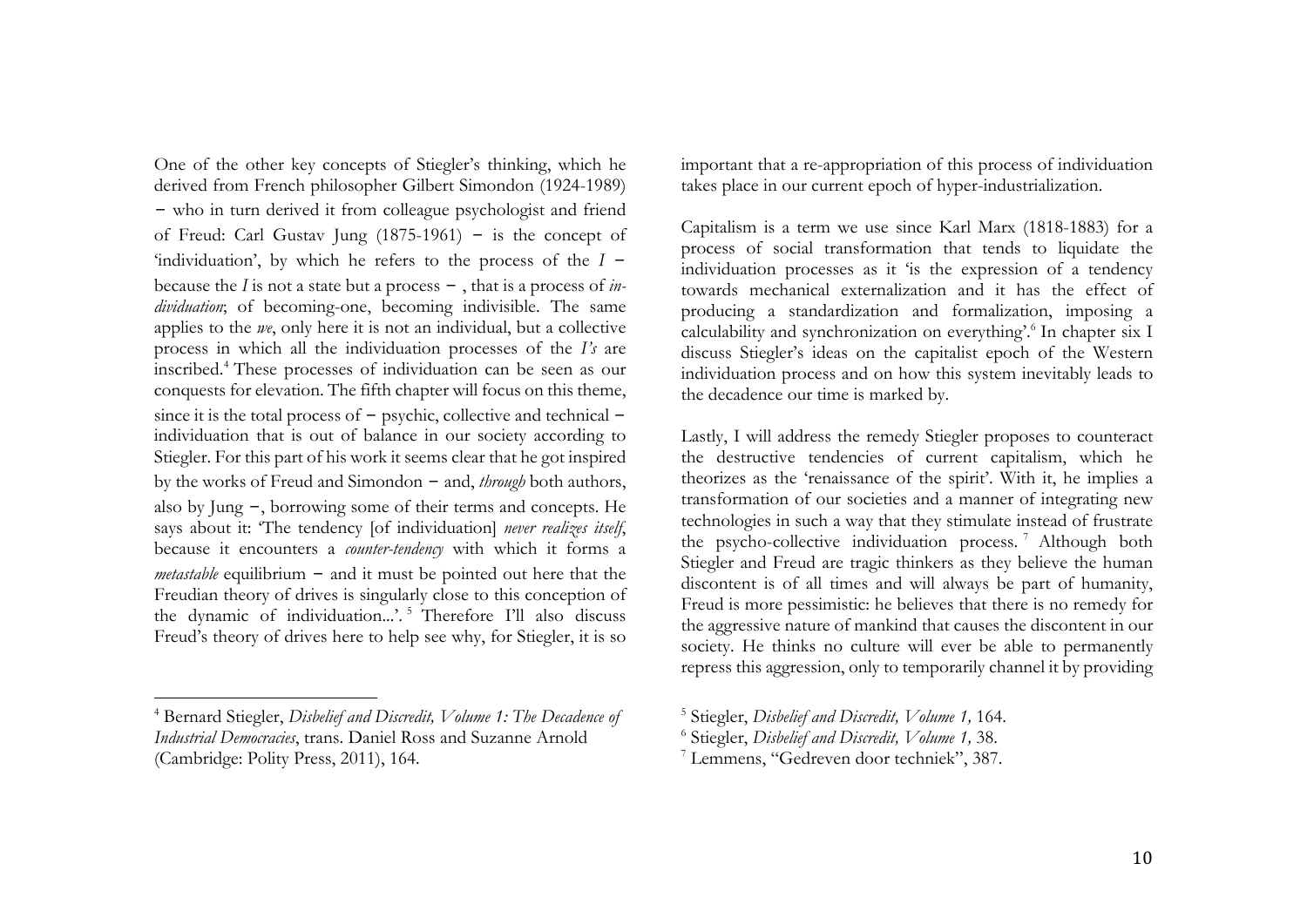an outlet for it through for instance war, sports or the repression of a minority group. Finally I will give my concluding remarks on

the differences between the diagnoses of Stiegler and Freud and on the discontent in our human civilization.

## **2. THE PROTAGONISTS, BERNARD STIEGLER & SIGMUND FREUD: AN INTRODUCTION**

'Originally the ego includes everything, later it detaches from itself the external world. The ego-feeling we are aware of now is thus only a shrunken vestige of a far more extensive feeling − a feeling which embraced the universe and expressed an inseparable connection of the ego with the external world.'

*Sigmund Freud, 1930*<sup>8</sup>

#### **2.1 Bernard Stiegler**

Bernard Stiegler (1952) is a French philosopher who is best known for his work *La technique et le temps* (1994), in which he first revealed his thinking about technics (*la technique*). For him, technics is constitutive for humanity and plays a fundamental role in our society and thinking; he postulates that most, if not all of his predecessors, didn't give technics its rightful place and integral role in their thinking of humanity. His work contributes to a better understanding of the hyper-industrial and technological society we currently live in with all the problems and challenges it presents. According to Stiegler, 'the human being is a technical being

through and through, constituted and conditioned by technics from its very origin'.9 Stiegler shows in his work how mankind is not the product of a biological, but of a technical evolution, causing it to have a different 'way of being' than other living creatures on this planet. Like Heidegger, Stiegler insists that 'mankind doesn't *live* so much, but *exists*', although unlike Heidegger he believes that the human way of existing became possible precisely through technics, rather than that it was (and still is) threatened by it.<sup>10</sup>

Stiegler's main claim is that mankind  $-$  in contrast to other living beings <sup>−</sup> has an 'original default' (*défault d'origine*) that is being compensated by technics. I will come back to this in greater detail in the next chapter. With technics, Stiegler not only refers to technical tools (from the first stone tools until the advanced tools of the modern age), but also to our writing system and telecommunication mechanisms, for instance. Technics isn't

<sup>8</sup> Sigmund Freud, *Civilization and its Discontents*, trans. James Strachey (New York: W.W. Norton & Company, 1962), 15.

<sup>9</sup> Bernard Stiegler, *Per toeval filosoferen*, trans. Pieter Lemmens (Utrecht: Uitgeverij Klement, 2014), 8. 10 Stiegler, *Per toeval filosoferen*, 8.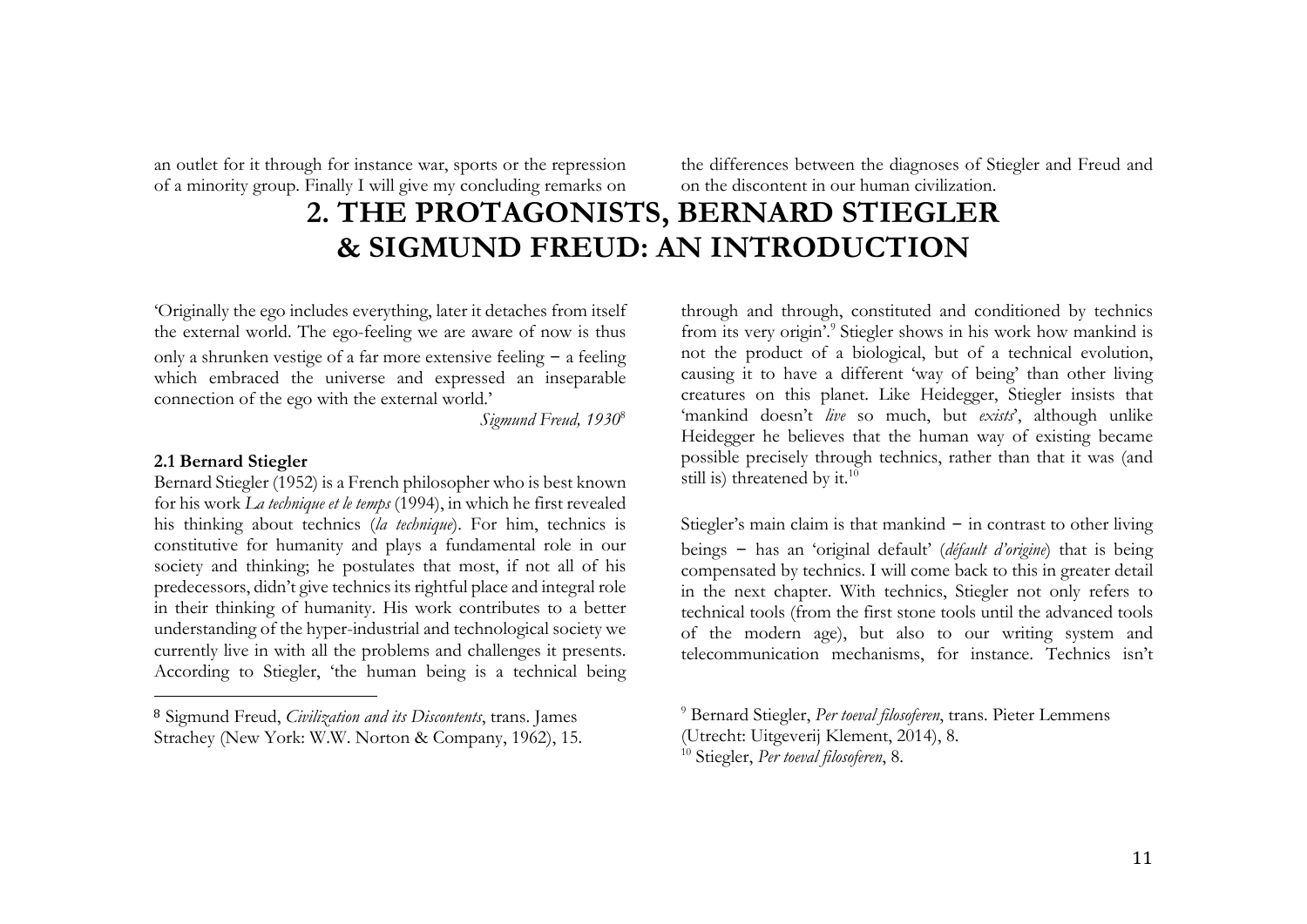merely instrumental, as a means to fulfill human needs; rather it 'shapes what it means to be human' and always already constitutes the human being.11 He therefore rejects an opposition between technics and culture. For him, 'technics is the condition of culture' and it would be 'absurd to oppose technics to culture'.12 Also interesting for *this* investigation is to know that Stiegler, in line with Freud, thinks that the human being is equal to its *desires*, meaning that our desires are also greatly influenced by technics, as he points out in particular in the second part of his book series *De la misère symbolique* (2005).

Stiegler is not a typical scholar − he started his philosophical career quite accidentally during a prison sentence for a bank robbery. However, he's a very bright and engaged thinker with a politicalphilosophical mission, who draws inspiration from a wide range of thinkers − like Foucault, Simondon, Derrida and Heidegger − and from philosophical movements like psychoanalysis, Marxism, anthropology, phenomenology and deconstructivism. It is the original way of how he mobilizes this multitude of theories and perspectives <sup>−</sup> in which technics is consistently given a prominent position – that gives his work its power and originality.<sup>13</sup>

#### **2.2 Stiegler's disorientation: a diagnosis of our human condition and Western society**

So Stiegler states that the human being is a technical being and that he is characterized by an 'original default', or as he also puts it: the human being is 'prosthetic from its origins'.<sup>14</sup> A consequence of this condition is that his life is permanently out of balance and that he is always and from the very beginning 'disoriented'. This *original*  disorientation is one of the primary features of mankind, being a prosthetic and thus incomplete, open being and therefore condemned to constantly investigate and invent himself; it is his fate to always be on his way towards himself and to always feel *alienated* or be a stranger to himself. It is in this context that Stiegler speaks of the notion of *in-dividuation*: a process towards becoming an *in-dividual* (becoming 'un-divided', sometimes called the process of 'subjectivation'<sup>15</sup>), which never reaches an end and which thinkers like Nietzsche, Jung, Freud and Simondon thematized in their work, although it is Simondon from whom Stiegler derived the notion. I will come back to this in more detail in chapter five.

<sup>15</sup> The term 'subjectivation' was coined by Michel Foucault, as he wanted to refer to the fact that forms of subjectivity are not definite but are *processes*, resulting from historic and societal structures. With the term, he alluded to the double meaning of the Latin word *subjectum*, which can either mean 'to have a certain identity' or 'being subjected to someone or something'.

<sup>11</sup>Ben Roberts, "Introduction to Bernard Stiegler", *Parallax* 13, no. 4 (November 2007): 26,

https://doi.org/10.1080/13534640701682776.

<sup>&</sup>lt;sup>12</sup> Ben Roberts, "Introduction to Bernard Stiegler", 26.

<sup>13</sup> Stiegler, *Per toeval filosoferen*, 18.

<sup>&</sup>lt;sup>14</sup> Lemmens, "Gedreven door techniek", 395.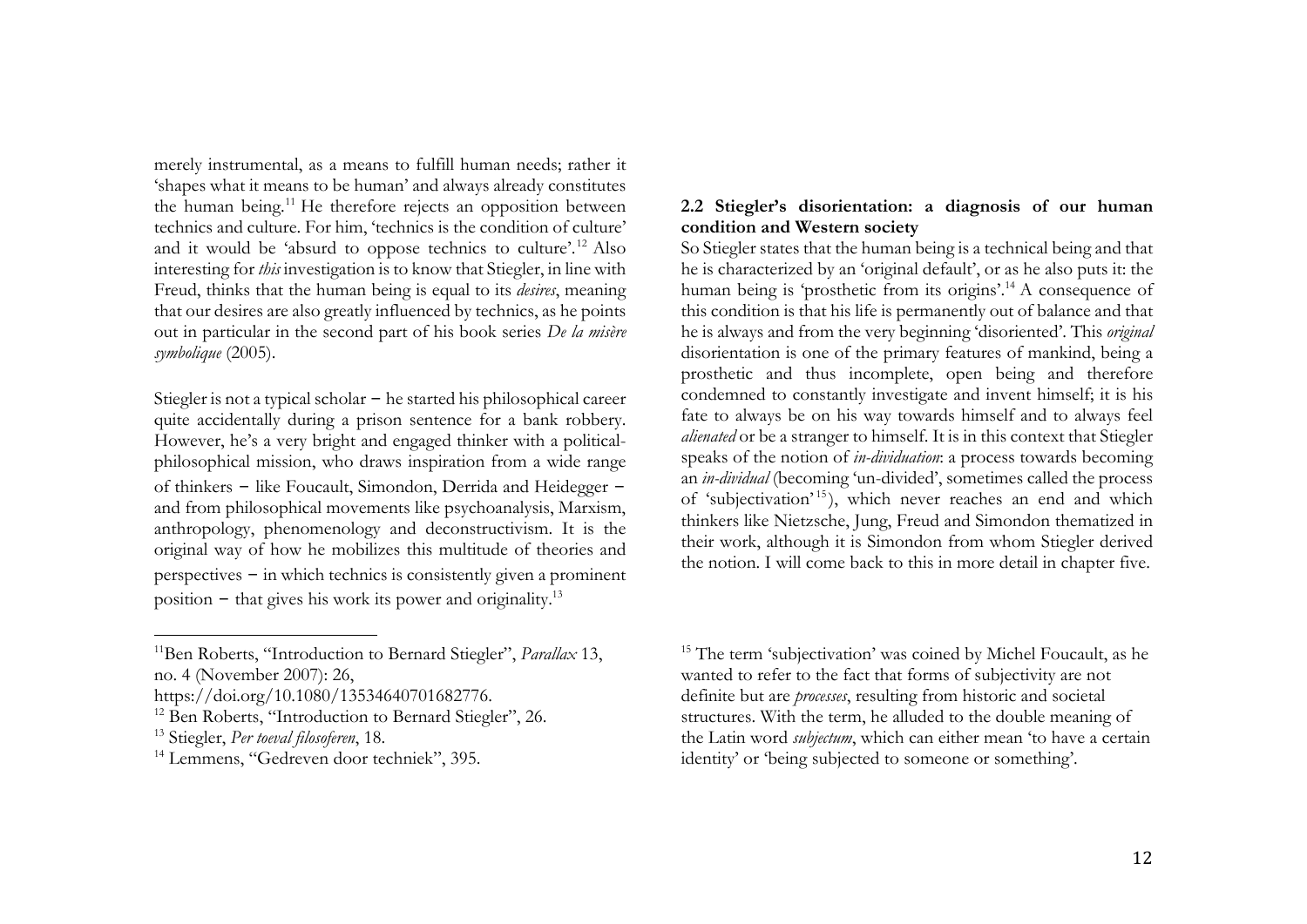Although this original disorientation has always been part of the human being, it *explicitly manifested itself* since the Industrial Revolution, from whence an unprecedented acceleration has been taking place in the development of technics.16 So disorientation will always be part of the human condition as such, but it is *currently* manifesting itself in a striking manner, and it is this *current*  disorientation that plays a central role in Stiegler's diagnosis of the discontent in our human civilization.<sup>17</sup> In fact it would be more accurate to make a distinction between Stiegler's diagnosis of the human condition *as such* with its *original* disorientation <sup>−</sup> leading to a *permanent* feeling of discontent and alienation – and his diagnosis of the *current* disorientation in our <sup>−</sup> mainly Western <sup>−</sup> societies, in an epoch that Stiegler understands as the age of *hyperindustrialization*.<sup>18</sup>

The *current* disorientation, as Stiegler thematizes it, is the effect of the mass industrialization and the appropriation of it through the capitalist system, which I will explain more later. It is this development that worries Stiegler very much<sup>19</sup>, as these new ways in which technics is developing in our era, 'industrialize the human spirit<sup>20</sup> and therefore structurally frustrate the individual as well as the collective individuation processes of human society. These processes of individuation together form, in a dynamic that is

simultaneously a battle and a composition, the *I*'s and the *we* of our society. <sup>21</sup> Stiegler states that this whole movement of individuation actually has three, instead of the two strands originally proposed by Simondon: besides a psychic and a social strand, there's also a *technical* one. Together, these three form one composition of psychic, collective and technical individuation and their mutual relation is of a 'transductive' kind, meaning that the identity of each one is determined by the other ones. In chapter four and five I will further discuss Stiegler's understanding of individuation as a transductive process of technics, society and the individuals in it.

Stiegler's main critical diagnosis is that, in Western thought, the  $\text{constitutivity}$  of technics is being repressed – even though its industrial society shows ever more apparent signs of this constitutivity <sup>−</sup> where it should actually be acknowledged and integrated in a more 'healthy' way in the process of psychic and collective individuation if it wishes to develop<sup>22</sup>. A more detailed analysis of Stiegler's ideas on the current era of hyper-industrial capitalism is given in chapter six, but what he mainly says is that the absence of this integration  $-$  or as Stiegler calls it, 'adoption' <sup>−</sup> of technics by the psycho-collective individuation process of our time, is caused by the fact that the current technological

<sup>&</sup>lt;sup>16</sup> Lemmens, "Gedreven door techniek", 405.

<sup>&</sup>lt;sup>17</sup> Lemmens, "Gedreven door techniek", 405.

<sup>18</sup> Bernard Stiegler, *De la misère symbolique 1. L'époque hyperindustrielle*  (Paris: Galilée, 2004), 15.

<sup>&</sup>lt;sup>19</sup> Lemmens, "Gedreven door techniek", 405.

<sup>20</sup> Lemmens, "Gedreven door techniek", 405.

<sup>21</sup> Stiegler, *Disbelief and Discredit, Volume 1,* 164.

<sup>22</sup> Lemmens, "Gedreven door techniek", 382.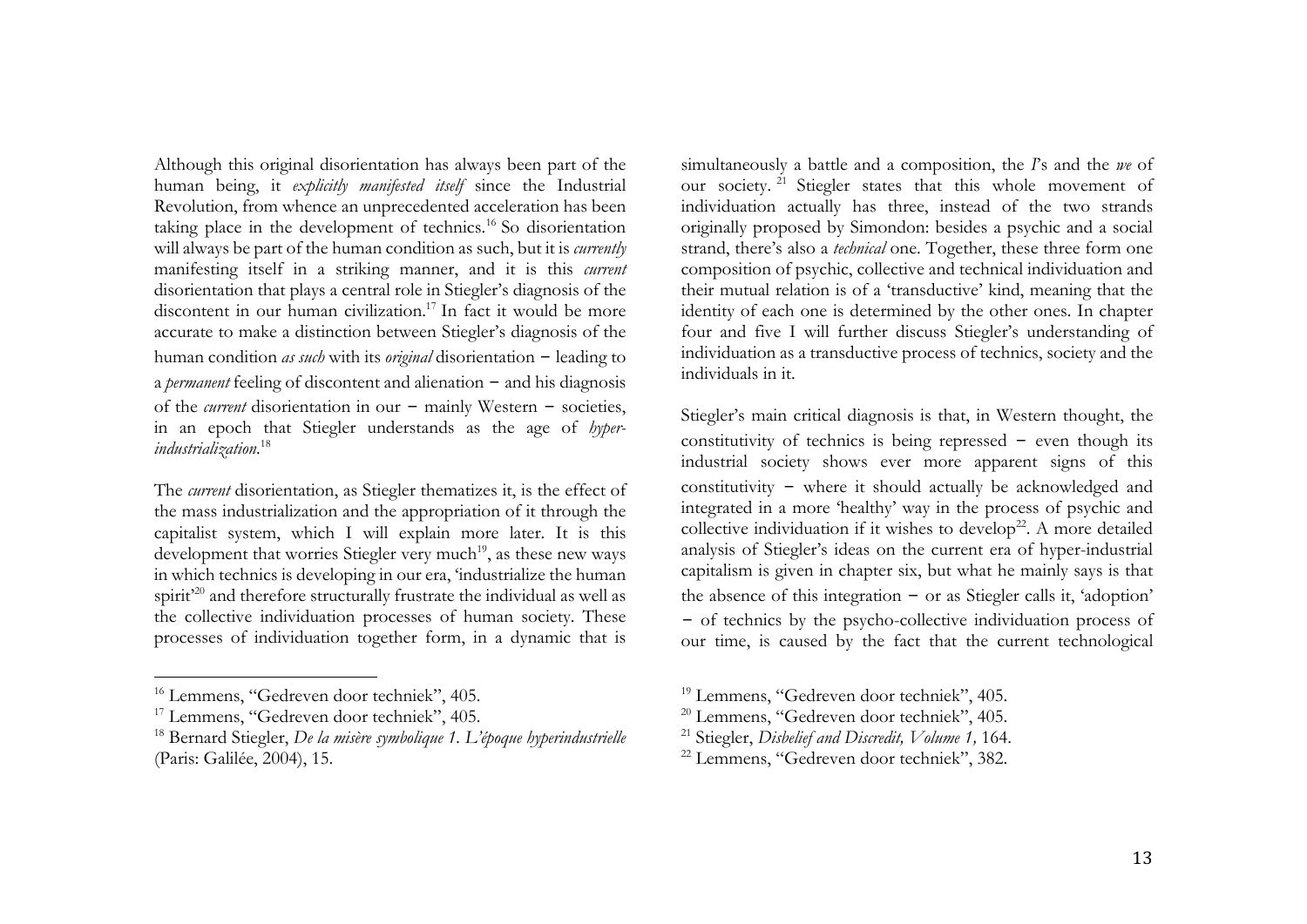system is completely submitted to the economical imperatives of a capitalistic production system. This system uses the current *mnemo*-technics − our 'technical memories', if you like − only as control-technologies to 'hyper-synchronize' individuals and collectives, thereby transforming them into consumers and reducing the society to a market.<sup>23</sup> Such a technical system, frustrating instead of stimulating the individuals in it, inevitably leads to an imbalance, then a *de-composition* and eventually a liquidation of the psycho-social individuation process, wherein the social system merely *adapts* to the techno-capitalistic system.<sup>24</sup> As Stiegler aptly put it in *The Decadence of Industrial Democracies* (2004) 'the industrial, capitalistic production model, that is implemented in our society since the twentieth-century and that rests on the separation of production and consumption, has became obsolete and a sign of this impasse and the decadence to which it leads is the banalization of consumers who become caught up in this capitalistic reproduction of desire – a libidinal economy that ensnares individuals in a perpetual cycle of consumption.'25

#### **2.3 Sigmund Freud**

Sigmund Freud (1856-1939) is notorious and well known for his founding of 'psychoanalysis': a psychological theory and therapy that investigates the interaction of conscious and unconscious elements in the mind. French philosopher Paul Ricoeur (1913- 2005) appointed Freud as one of the three 'Masters of Suspicion'26

<sup>−</sup> next to Friedrich Nietzsche and Karl Marx − as Freud forever changed our image of the human being as an autonomous, rational individual with his theories of the unconscious. Like Nietzsche and Marx, he postulated that mankind is subject to factors outside his control, by saying that unconscious impulses and desires are at the basis of our conscious mind and thus of our actions. Freud is one of the most famous representatives of the psychological sciences of the twentieth century, shocking many with his innovative insights on sexuality, our mind and especially the unconscious.<sup>27</sup> Although his ideas were certainly original and spectacular, his work is also controversial, as one of the main principles of psychoanalysis – the principle that all our psychic problems can be traced back to our (traumatic) experiences during our early childhood – appears to be unprovable<sup>28</sup> and some of his case studies seem to have never taken place.<sup>29</sup>

<sup>23</sup> Lemmens, "Gedreven door techniek", 382.

<sup>&</sup>lt;sup>24</sup> Lemmens, "Gedreven door techniek", 382.

<sup>25</sup> Stiegler, *Disbelief and Discredit, Volume 1,* back cover.

<sup>26</sup> Paul Ricoeur, *Freud and Philosophy. An essay on interpretation*, trans. Dennis Savage (New Haven, Connecticut: Yale University Press, 2008), 32.

<sup>27</sup> Sigmund Freud, *Beschouwingen over cultuur,* trans. Wilfred Oranje (Amsterdam: Boom Uitgevers, 1999), 7.

<sup>28</sup> Freud, *Beschouwingen over cultuur*, 7.

<sup>&</sup>lt;sup>29</sup> Han Israëls, "De meest interessante patiënt ben ik zelf; Sigmund Freud geanalyseerd door Han Israëls," interview by Max Pam, *NRC, April 17, 1993,*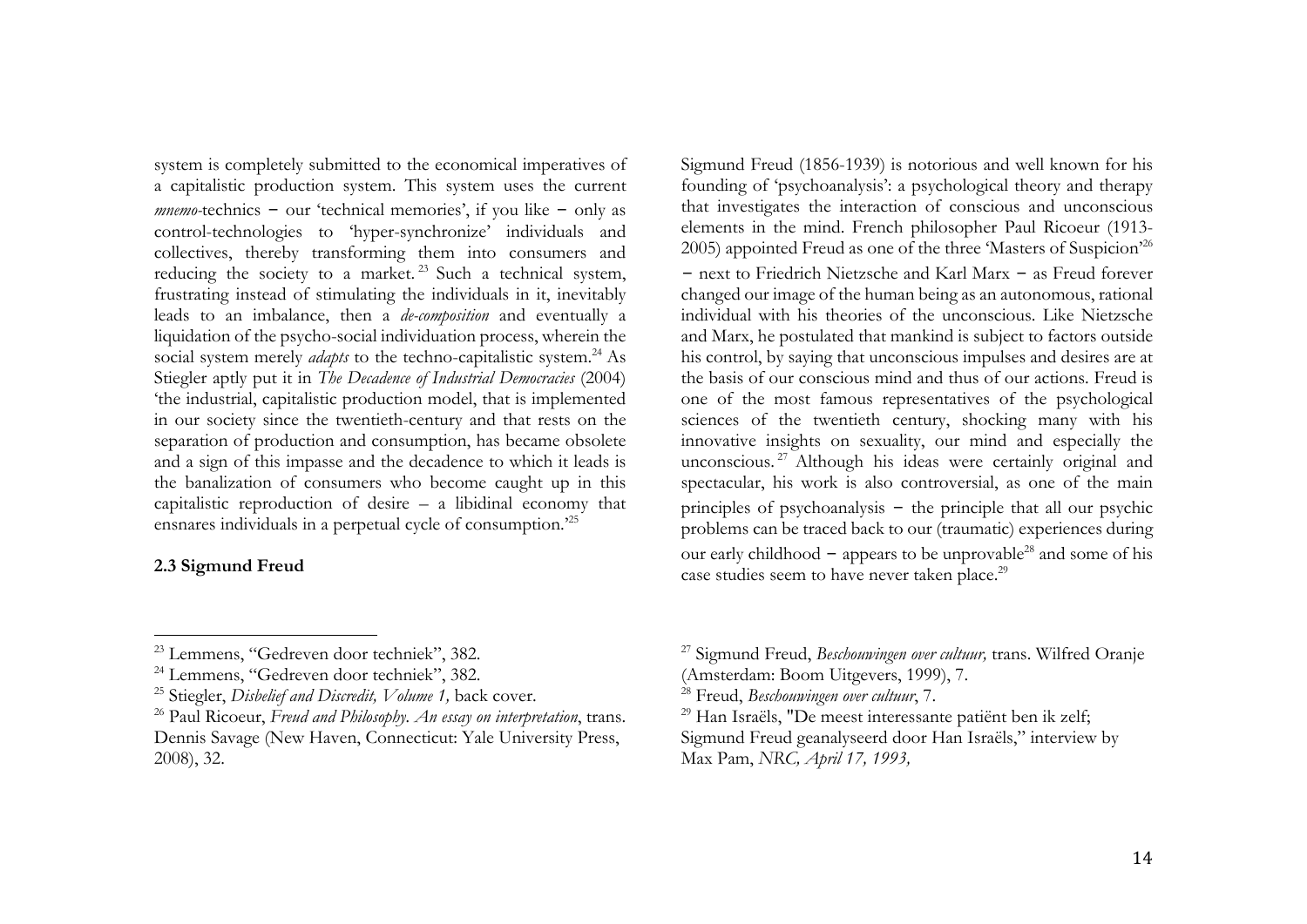Nonetheless, the influence of his ideas in our society cannot be denied; his idea that in every human being there are forces at work of which we are unconscious, but that determine our thoughts and our actions, has become widespread.

*Das Unbehagen in der Kultur* (1930) is one of Freud's most famous and accessible works in which he *extends* his theory of psychoanalysis from the individual to the human civilization as a whole. It is on this work that the focus will be in this thesis, since this is one of Freud's most culture-critical works in which he theorizes the discontent in our society, and it is this work that has many parallels with Stiegler's writings on this theme as well. Freud explicitly presented his ideas on religion first in *Die Zukunft einer Illusion* (1927), considering religion as 'a part of the human culture that helps people to reconciliate themselves with the continuous demands that human culture places on them'.30 In *Das Unbehagen in der Kultur* he draws on these ideas more radical and pessimistic as he now postulates the death drive (*Thanatos*) next to the life drive (*Eros)* as one of the main forces behind the development of human life. He states that our culture is designed around *Eros* and focuses on the self-preservation of the human species, but this is a major burden for the individuals of this culture as it represses their natural drive towards aggression or self-destruction, alias their death drive.<sup>31</sup> In sum, Freud's overall tone in this last work is

grim and he firmly believes that culture, or cultural 'progress' hasn't made us happier so far and never will do so in the future either  $32$ , as it restricts our libidinal drives and systematically represses our natural tendency towards aggression and other impulses.

#### **2.4 Freud's psychoanalysis of the human culture**

So what Freud displays in *Das Unbehagen in der Kultur*, is that the battle between *Eros* or the life drive and *Thanatos*, the death drive, doesn't only occur at the level of the individual, but is also visible in the development of our culture. *Eros* is the force that works via our sexual drives and that wants to unite people, forging in this way a society that is libidinously connected, whereas *Thanatos* works in the opposite way, trying to undo the work of *Eros* and satisfy our desire for destruction. Hence life is always an entanglement of these two forces, and it is this complex composition that is related to the discontent in our society and that also inspired Stiegler considerably. Freud discusses this composition by focusing on the history and development of human culture, showing not only how people started to live in communities from early on in our history, but also how history shows that a dormant discontent has always been present in all human cultures, whether primitive or advanced, emerging once every now and then explicitly.<sup>33</sup> According to Freud, it is not the

https://www.nrc.nl/nieuws/1993/04/17/de-meest-interessantepatient-ben-ik-zelf-sigmund-7180041-a902958.

<sup>30</sup> Freud, *Beschouwingen over cultuur*, 14.

<sup>31</sup> Freud, *Beschouwingen over cultuur*, 15.

<sup>32</sup> Hans Driessen, "Eeuwig onbehagen," *De Groene Amsterdammer*, September 14, 2007, https://www.groene.nl/artikel/eeuwigonbehagen.

<sup>&</sup>lt;sup>33</sup> Driessen, "Eeuwig onbehagen."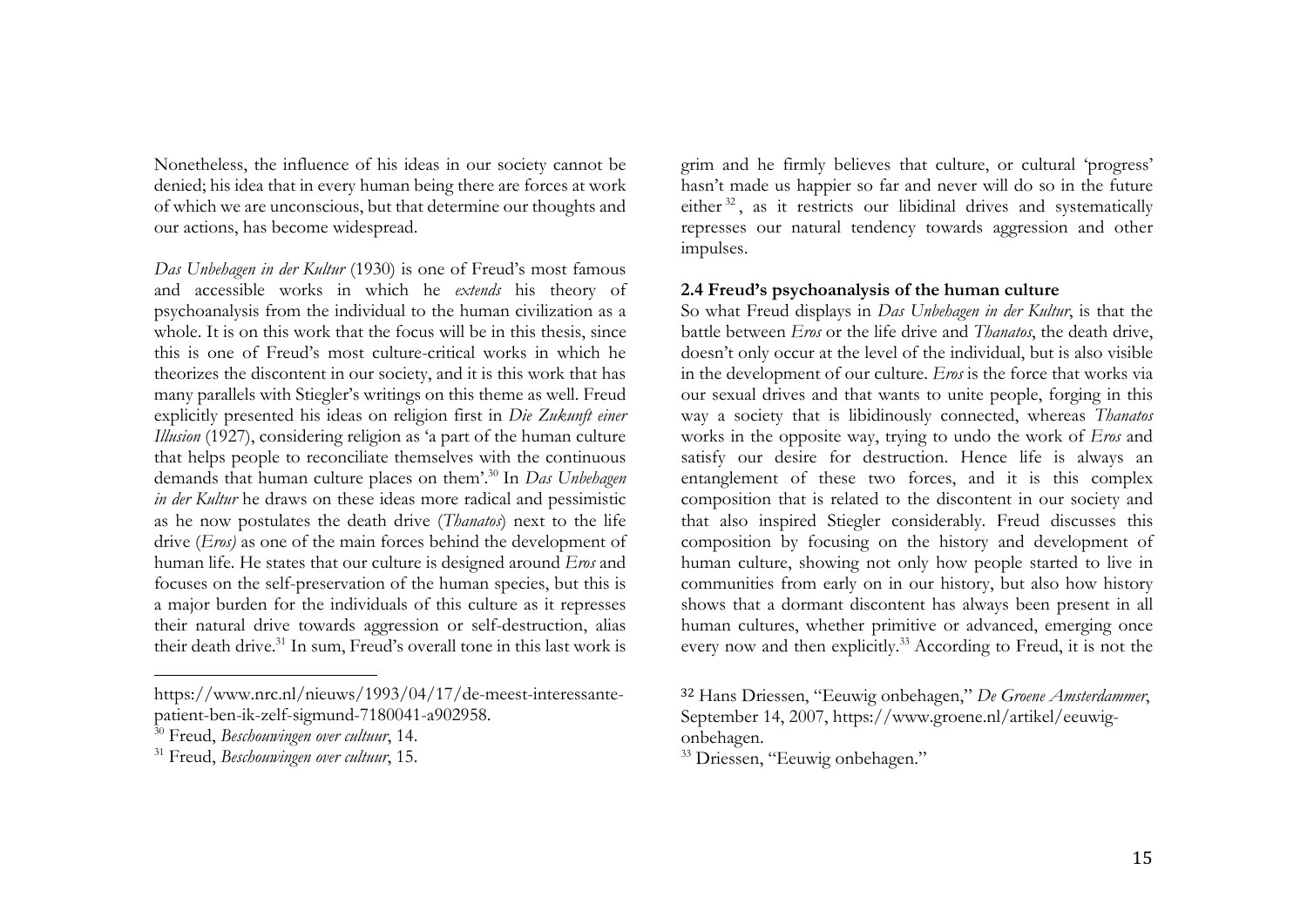unequal distribution of knowledge, currency and power that is the main cause of this permanent discontent in our civilization − as Karl Marx thought − but he states that the most fundamental reason why individuals cannot find happiness in our society is not in the social or the political, but in the psychological structure of the human being as a cultivated organism (how could it be otherwise for Freud?).

Freud points out how the cultural process as such, inevitably developing itself, cannot make humans happy as it is asking too many sacrifices of its individuals. Our civilization certainly guarantees an amount of security, but the price we pay for it is a loss of happiness. Firstly, our culture restricts the fulfillment of our libido or sexual impulses and secondly, it systematically suppresses the aggressive impulse that is inherently human. Freud hesitantly postulated the death drive for the first time in his earlier work *Jenseits des Lustprinzips* (1920) stating that, next to *Eros* or the life drive, humans seem to be equally driven by a death drive or a desire for destruction, of which aggression is the most visible manifestation. Especially the cultural claim to transform and expand our love <sup>−</sup> which originally is an intimate and exclusive drive <sup>−</sup> to the whole community to create a solidarity with all other humans, thus to 'love thy neighbor', is unrealistic and improper, says Freud, since humans simply aren't virtuous, loving, kind creatures, but inherently aggressive, violent and cruel.<sup>34</sup> So it is our innate human aggression that fights human culture and it is the

repression of this aggression and restriction of our sexual drives, necessary to maintain our culture, that cause the discontent in our society.

#### **2.5 A first outline of the parallels between the diagnoses of Stiegler and Freud**

As a comparative research, I will address the parallels between the diagnoses of Freud and Stiegler on the discontent in human civilization throughout this thesis. With every theme that I treat I will discuss the perspective of both thinkers, if relevant. This investigation explores not only the boundaries of the ideas of both thinkers and reveal to what extent Stiegler's ideas are funded on those of Freud, but also better embeds my research on the discontent in our society in the history of philosophy and offers a wider perspective on this subject. Below I will give a first short overview of their main differences and similarities.

One main parallel between Stiegler and Freud is that both of them postulate the discontent as being inherent to the human condition and society as such, but it is only Stiegler that really thematizes the modern epoch starting from the Industrial Revolution as a time in which this discontent is more explicit and visible. Freud *does* however, although briefly, acknowledge the characteristic technical expression of modern mankind when he mentions how 'the present time deserves a special interest' as 'men have gained control over the forces of nature to such an extent that with their help they would have no difficulty in exterminating one another to the last man', thereby referring to the new technical and

<sup>&</sup>lt;sup>34</sup> Driessen, "Eeuwig onbehagen."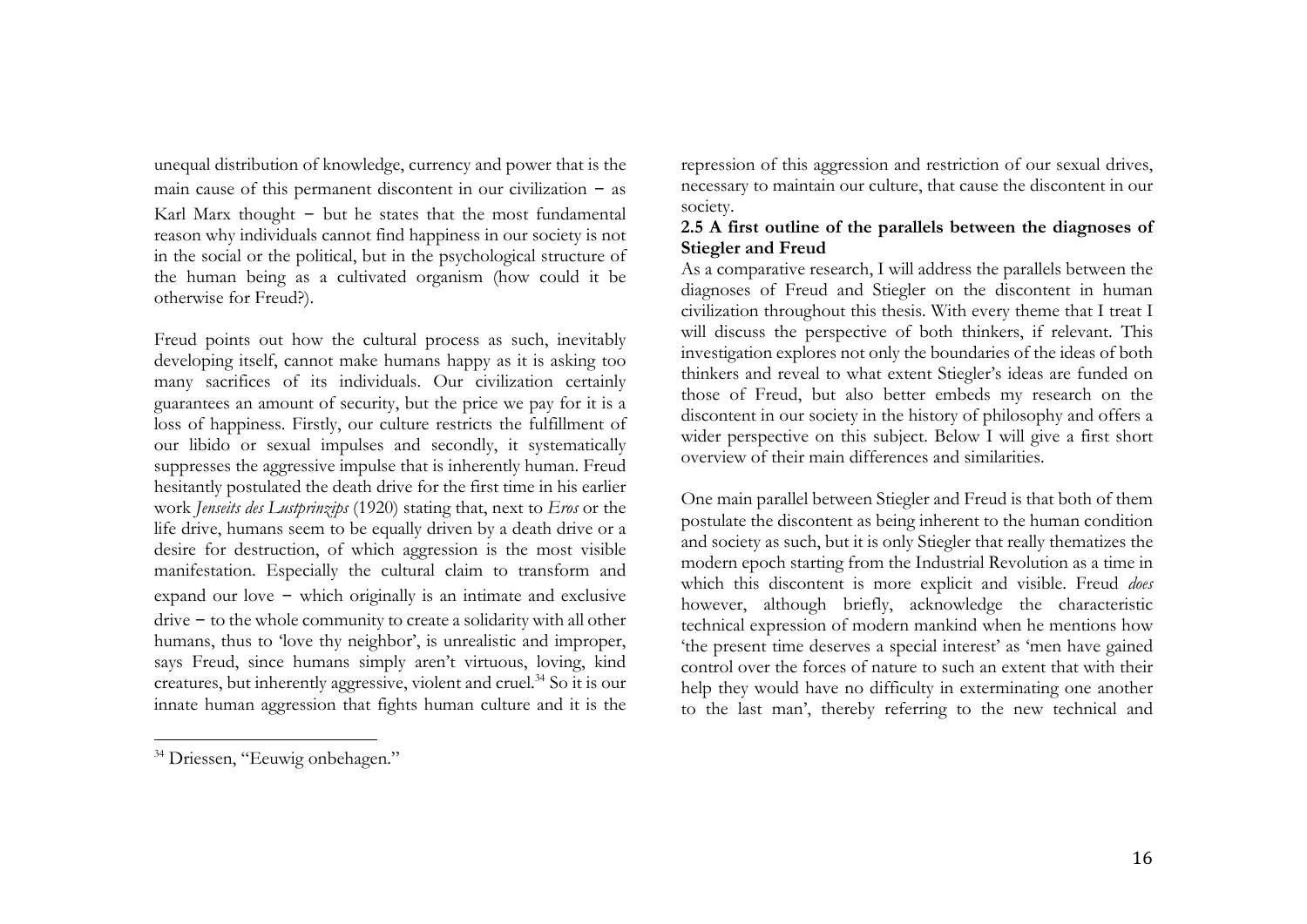scientific developments of his time and to how these were an important cause of the 'unrest, unhappiness and ... mood of anxiety' back then.35

An obvious difference is of course the context in which they wrote their work. Freud wrote his work at the eve of the Second World War, aware of the great threat of Hitler; something which might have caused his view on our human civilization to be grim and pessimistic. Stiegler wrote his work almost a hundred years later in a time in which new technologies – developing at an unprecedented rate as they are propelled by our capitalistic and industrial democracies <sup>−</sup> and the current ecological and political crises that are related to it, form a major threat <sup>−</sup> and opportunity, as Stiegler will affirm − for our society today. Of course you can also treat their temporal contexts as being similar as they both seem to be situated at the eve of threatening events for our civilization, although the nature of the threat varies. In any case it seems logical, given the times in which both authors developed their theories, that Freud thematized the human aggression in his theory while Stiegler's main theme is the constitutive role of technics in the evolution of mankind *in general* and the accelerated development of technics in our current epoch *in particular*. It is their difference in the treatment of the concept of technics that will be highlighted in this thesis, since it is Stiegler's main theme that Freud didn't give the necessary attention. But I will argue that

Freud isn't as 'forgetfull' as Stiegler depicts him; although his ideas of technics aren't nearly as developed as those of Stiegler, a lot of concepts Stiegler uses, are initially Freud's. Let's elaborate a bit more on this.

Firstly, Stiegler's concern about the modern 'crisis of the spirit'<sup>36</sup> and his promotion of its renaissance wasn't foreign to Freud, as Freud also alludes to the 'psychological poverty of groups<sup>37</sup>, that arises when the leaders of a group fail to play their role in the development and education of the masses. Furthermore, Freud agrees with Stiegler that the human being started off in this world as a 'feeble animal organism' that was vulnerable and flawed, but that developed through its technical and scientific achievements to become a godlike creature, 'a kind of prosthetic God'38. He then elaborates more on this prosthetic character of mankind's technicity, stating, as Stiegler, that 'with every tool man is perfecting his own organs'39 and that 'when [mankind] puts on his auxiliary organs, he is truly magnificent; but those organs have not grown on to him and they still give him much trouble at times'.40 Another parallel can be seen between Freud's list of technical auxiliaries and what Stiegler calls *mnemo-*technics: 'in the photographic camera [mankind] has created an instrument which retains the fleeting visual impressions, just as a gramophone disc retains the equally fleeting auditory ones; both are at bottom

<sup>35</sup> Freud, *Civilization and its Discontents*, 92.

<sup>36</sup> Stiegler, *Disbelief and Discredit, Volume 1,* 28.

<sup>37</sup> Freud, *Civilization and its Discontents*, 62.

<sup>38</sup> Freud, *Civilization and its Discontents*, 38.

<sup>39</sup> Freud, *Civilization and its Discontents*, 37.

<sup>40</sup> Freud, *Civilization and its Discontents*, 39.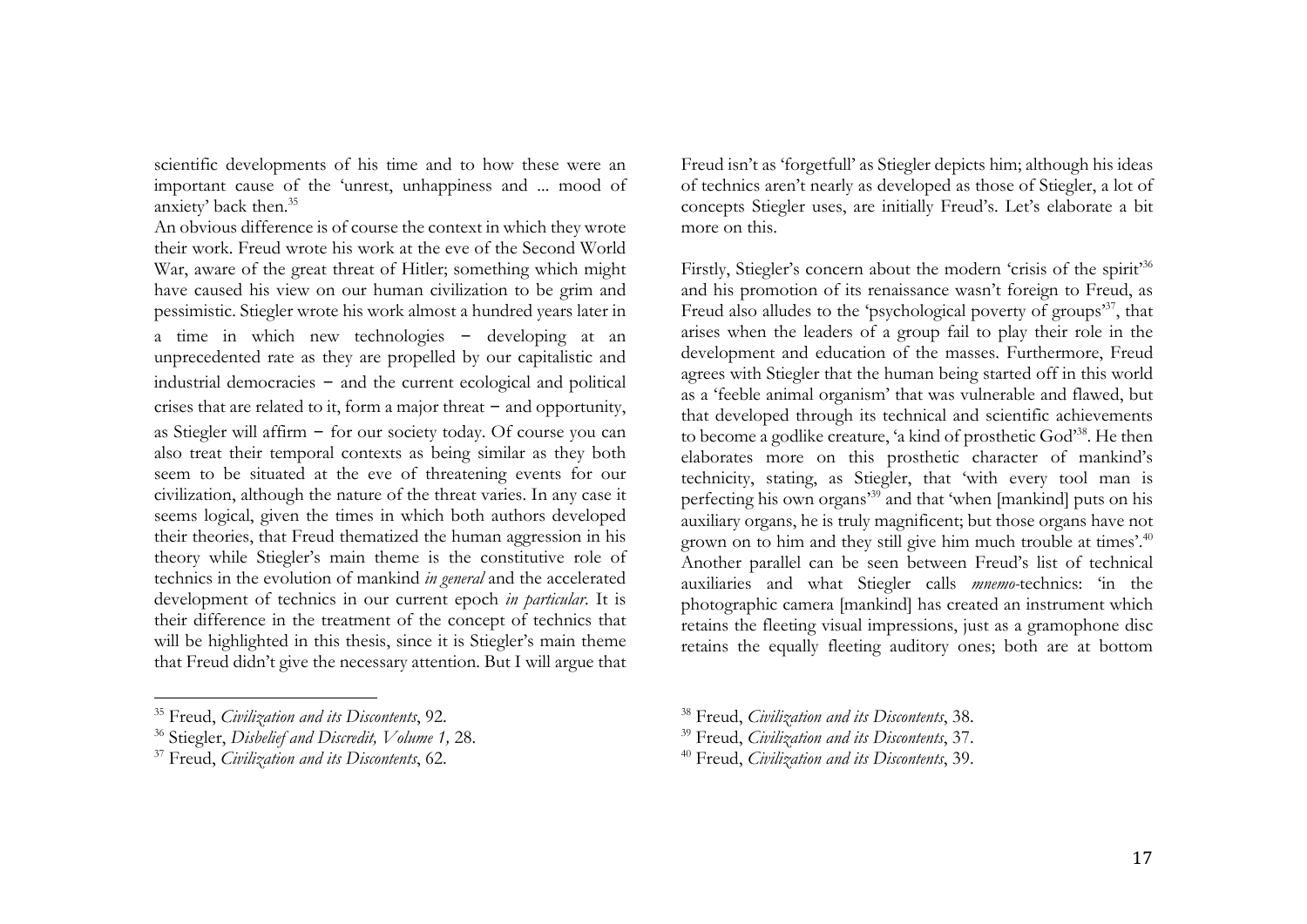materializations of the power he possesses of recollection, his memory'.<sup>41</sup>

It is remarkable however that Freud didn't theorize the radio and cinematography and their influence on mankind, since it was to a large extent through these new, upcoming technologies that Hitler was able to influence the masses and gain so much power. One would think that Freud was able to foresee that these technologies would transform our society in an unprecedented way. However he *did* point out the overall ambivalence of technics as such, as Stiegler does too, stating that 'during the last few generations mankind has made an extraordinary advance in the natural sciences and in their technical application and has established his control over nature in a way never before imagined ... but [men] seem to have observed that this newly won power over space and time, this subjugation of the forces of nature, ... has not increased the amount of pleasurable satisfaction which they may expect from life and has not made them feel happier.<sup>42</sup> And like Stiegler, Freud *doesn't* oppose technics to culture and he *does* thematize the control or power over fire as one of the primary acts of mankind, as he says that 'if we go back far enough, we find that the first acts of civilization were the use of tools, the gaining of control over fire and the construction of dwellings.'43

A last parallel between Freud and Stiegler is that they both teach us to defend the individual's freedom and development to prevent it from becoming numb and part of the apathetic masses, thematizing the process of individuation as humanity's perpetual elevating process of subjectivation. The frustration of this process of individuation, Stiegler says, will inevitably cause an irreconcilable conflict between the desires and needs of the individual and the cultural demands <sup>−</sup> and even the whole architecture – of our society.<sup>44</sup> Freud says somewhat the same stating that 'a good part of the struggles of mankind centers round the single task of finding an expedient accommodation <sup>−</sup> one, that is, that will bring happiness − between this claim of the individual and the cultural claims of the group; and one of the problems that touches the fate of humanity is whether such an accommodation can be reached by means of some particular form of civilization or whether this conflict is irreconcilable'.<sup>45</sup>

However, Freud's ideas are still far from Stiegler's claims that technics play the most prominent role in the constitutivity of mankind and that the current submission of our technical organs to the economical, capitalistic system has led to a general

consumption", trans. Johann Rossouw, *Parrhesia* 13, 2011, 54-61, http://xenopraxis.net/readings/stiegler\_suffocateddesire.pdf 45 Freud, *Civilization and its Discontents*, 43.

<sup>41</sup> Freud, *Civilization and its Discontents*, 38.

<sup>42</sup> Freud, *Civilization and its Discontents*, 34-35.

<sup>43</sup> Freud, *Civilization and its Discontents*, 37.

<sup>44</sup> Bernard Stiegler, "Suffocated desire, or how the cultural industry destroys the individual: contribution to a theory of mass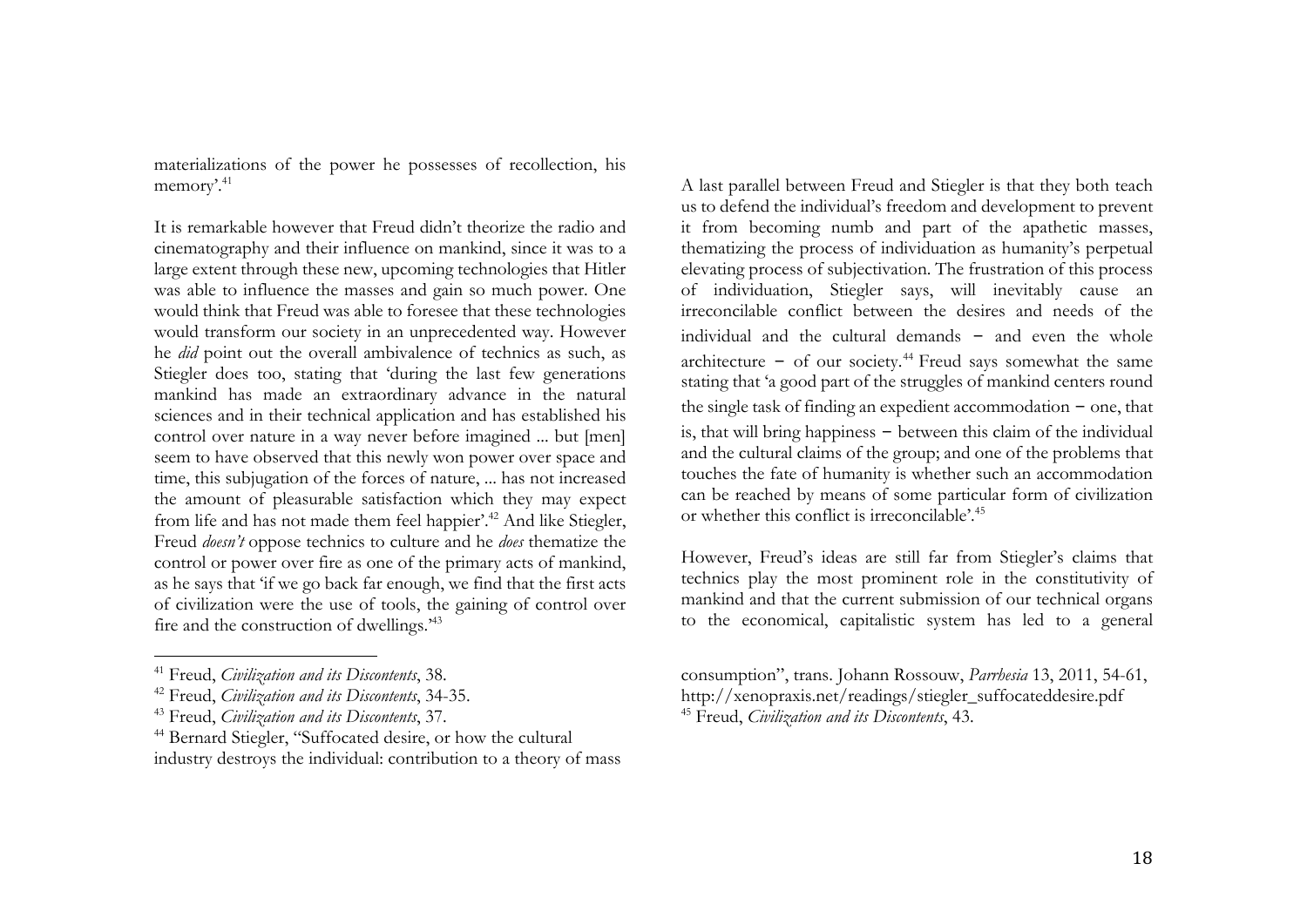proletarianisation of individuals, a desublimation of desire and liquidation of our individuation process. In the next chapters I will give more consideration to these thoughts and concepts of Stiegler and call on Freud's work whenever relevant in comparison to the work of Stiegler.

### **3. THE ORIGIN OF MANKIND: THE FAULT OF EPIMETHEUS AND THE ERECT POSTURE OF HOMO SAPIENS**

'Nietzsche is a tragic thinker and his most powerful thought is that a tendency only exists as that which constitutes the *condition* of its counter-tendency, which it cannot therefore be a matter of eliminating. But it is just such a *drive for elimination* that, precisely, also characterizes *ressentiment* and, in particular, does so *insofar as it is founded on guilt.* Guilt is that which sees a *fault* [*faute*] where there is a flaw [*default*], and thus which does not want to understand that the flaw is *necessary* [*qu'il faut le default*].' *Bernard Stiegler, 2004*<sup>46</sup>

#### **3.1 Stiegler's concept of the original default of man**

All Stiegler's thoughts and statements factually boil down to one single idea, namely the fact that mankind has, unlike animals and other creatures on this planet, a 'default' *as its origin* or an 'original lack of origin'*.*47 Since he clarifies this idea by analogy with the old Greek myth of Prometheus – and Epimetheus –, the next paragraph will expand specifically on this tale. But first I'll reflect on how this idea of the original default forms the 'foundationless foundation' of the technicity of mankind and relates to the indeterminacy, contingency and disorientation of the human way of being.48

As we will see in the myth, the human being  $-$  in contrast to animals and other beings − , lacks intrinsic or natural qualities; he is the being that is 'substantially without an essence' and is defined by this *accidental* character, which makes the human condition that of technicity or *prostheticity* as mankind is condemned to use technics to compensate and complement its default. 49 It is important to understand that Stiegler doesn't see this default as a lack or defect; it is our *original* condition and it is only through this condition that the human being as such is possible; it is because of this that Stiegler speaks of a *default qu'il faut* or 'necessary default'.<sup>50</sup>

<sup>46</sup> Stiegler, *Disbelief and Discredit, Volume 1,* 55.

<sup>47</sup> Stiegler, *Per toeval filosoferen*, 9.

<sup>48</sup> Lemmens, "Gedreven door techniek", 437.

<sup>49</sup> Scott Nicholas Romaniuk and Marguerite Marlin, *Development and the Politics of Human Rights*, (Abingdon: Routledge, 2015), 112. 50 Pieter Lemmens, "Bernard Stiegler," in *De nieuwe Franse filosofie, Denkers en thema's voor de 21e eeuw,* eds. Marc Schuilenburg, Sjoerd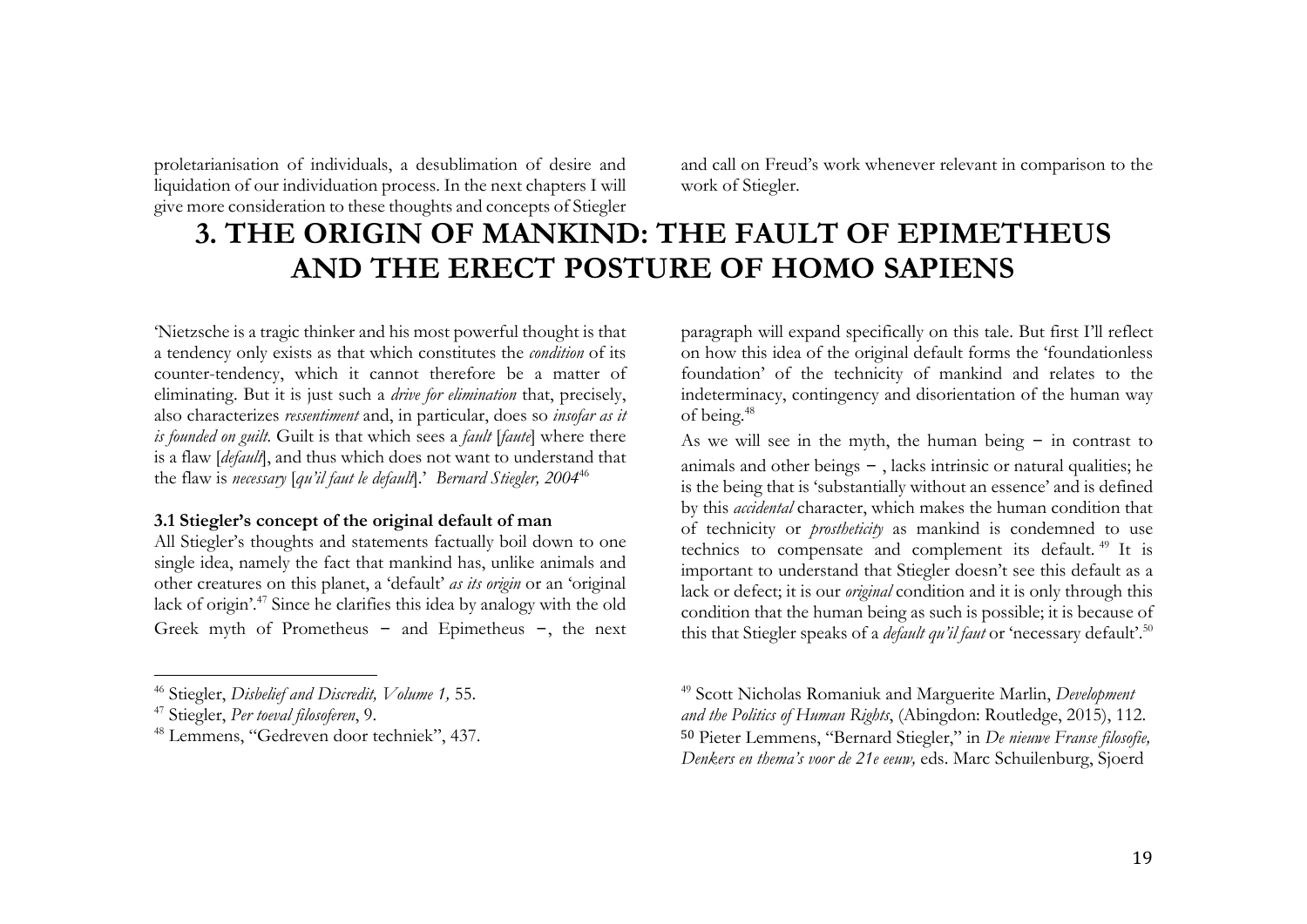Moreover, mankind merely exists *as* a defect or default (*par défault*), which implies that it is his fate to constantly invent himself and his way of being, yet to never truly become himself.<sup>51</sup> This is how the human being is marked by an invincible ambivalence: a fact that Western metaphysicists have been repressing structurally since Plato, says Stiegler, since they've always rejected the accidental in favor of the essentialness of beings and it is because of this repressing that metaphysics is characterized by 'the forgetfulness of the human condition as technical condition'.<sup>52</sup>

The structurally incomplete and technically constituted process of becoming is what Stiegler understands as the typical human process of *individuation*; a concept first developed by French philosopher of technology Gilbert Simondon and which will be discussed further in chapter five.<sup>53</sup> Stiegler is very interested in the role of technics in this process of individuation, as human culture as a whole is founded on the possibility of the inheritance of technical artifacts that function as exterior, material memory tracks. 54 In chapter four, these transductive and evolutionary processes of technics, society and individuals will be thoroughly discussed but in summary, Stiegler argues that the becoming of man is equal to the becoming of technics and that these processes share the same origin. To illustrate this, Stiegler draws an analogy

between this shared origin of man and technics, and the old Greek myth of Prometheus; this myth is very important in Stiegler's thinking, forming the foundation of it even, so in the next section we will take a closer look at Stiegler's interpretation of it.

#### **3.2 The myth of Prometheus and Epimetheus**

Through the old Greek myth of *Prometheus* Stiegler tells the story of how the original default of mankind forms the basis of his original technicity and relates to the indeterminacy and contingency of his being. 55 The myth is not only about Prometheus; it just as much tells the story of his brother, the forgetful Titan Epimetheus, to whom Prometheus passed on the task to create the world of the mortal beings that was initially given to him by Zeus; Zeus had also given Prometheus a basket full of qualities that needed to be distributed amongst all the animals.<sup>56</sup> Epimetheus wanted to take over the task, but as he was quite sloppy and forgetful, he just freely and thoughtlessly started to distribute the content of the basket, providing all animals in an equal distribution with strength, wings, weapons or velocity so that they could keep themselves alive, but when he was nearly done and only the humans still needed to be provided with qualities, the basket was already empty. He *forgot* the human being, who then  $\alpha$  came to be the creature without any qualities  $\alpha$  which explains

56 Lemmens, "Gedreven door techniek", 395.

van Tuinen, Bram Ieven and Aukje van Rooden (Amsterdam: Boom Uitgevers, 2011), 298.

<sup>&</sup>lt;sup>51</sup> Lemmens, "Bernard Stiegler," 298.

<sup>52</sup> Lemmens, "Bernard Stiegler," 298.

<sup>53</sup> Romaniuk and Marlin, *Development and the Politics of Human Rights*, 112.

<sup>&</sup>lt;sup>54</sup> Lemmens, "Bernard Stiegler," 301.

<sup>55</sup> Lemmens, "Gedreven door techniek", 437.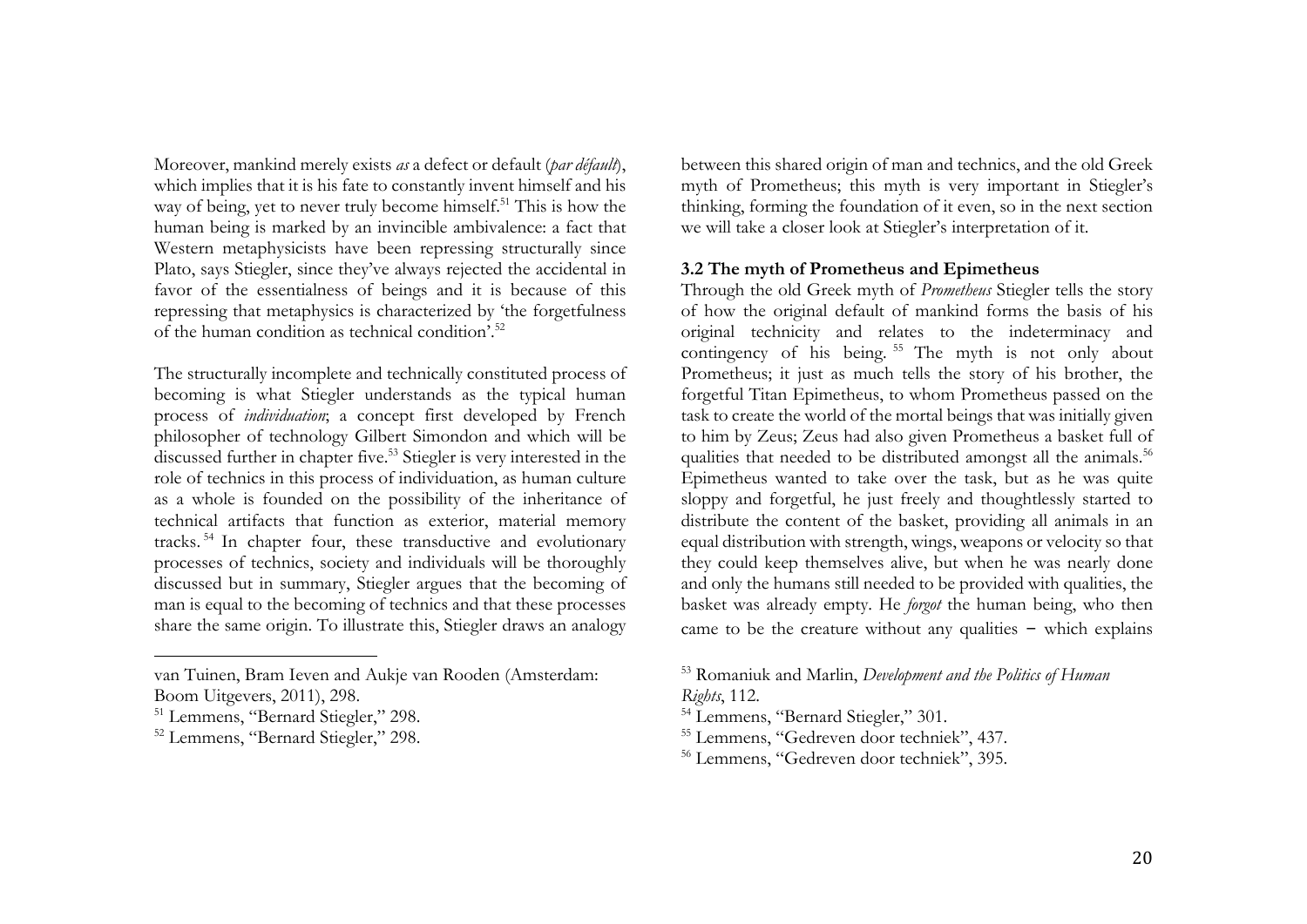why the human being is a naked, vulnerable and barely viable creature in his natural state, compared to other living beings.<sup>57</sup> Prometheus then intervenes in order to try to compensate this deficiency of mankind that his brother accidentally caused with his forgetfulness; he went to Olympus to steal the fire − representative of technique (*techne*) − of the Gods and gave this to the humans.58 Only, this theft of Prometheus is a fault as well, says Stiegler, which means that the human being is the creature that is generated through a double fault, which makes him *fundamentally* without qualities as well as *fundamentally* technical or prosthetic.<sup>59</sup>

For the Greeks, Prometheus is the god of technicity or *prostheticity* and anticipation, while Epimetheus symbolizes the 'forgetting' and 'the fault' <sup>−</sup> the Greek word *epimetheia* means 'knowledge gained by experiences or mistakes of the past' or 'gained by trial and error'. The myth as a whole is read by Stiegler as a mythical explication of the essence of the pre-platonic, tragic and technical human condition.<sup>60</sup> See, when it comes to the understanding of the human condition as a technical condition, Stiegler specifically differentiates between the mythical epoch *before* and the metaphysical epoch *since* Plato, as Stiegler states that the mythical understanding of technics is very different and nearly opposite even to that of the metaphysical understanding.<sup>61</sup> In metaphysics,

technics (*techne*) is understood as the opposite of 'reason' (*logos, episteme*) and nature (*physis*) − like the law (*nomos*) is also being opposed to nature (*physis*) and the soul (*psyche*) to the body (*soma*) − , since it is seen as merely the result of the human hubris and violence against nature, while reason actually complies with nature in its search for the truth *(aletheia*).<sup>62</sup> Like Stiegler, Heidegger also stated that these metaphysical oppositions aren't valid, pointing to the fact that *techne* and *physis* should both be seen as forms of *poiesis*: not only in the meaning of 'making something' but more fundamentally in the sense of 'the emergence of something' or *hervorbringen*, as Heidegger called it.<sup>63</sup>

The mythical, tragic thinking of the ancient Greeks doesn't construct such opposites between technics, nature and reason, but instead postulates several dimensions (*topo<sup>i</sup>*), defined by the boundaries of mortality; at one end are the immortals or gods (*theoi*), at the other end there is the animal realm, in which those who cannot die nor understand their death find themselves, while in between is where the human being is, godly in his mastery of fire but as mortal as animals, hence doomed to a technical,

61 Lemmens, "Gedreven door techniek", 437.

<sup>57</sup> Lemmens, "Gedreven door techniek", 395, 439.

<sup>58</sup> Lemmens, "Gedreven door techniek", 395.

<sup>59</sup> Lemmens, "Gedreven door techniek", 395.

<sup>60</sup> Lemmens, "Gedreven door techniek", 437.

<sup>62</sup> Lemmens, "Gedreven door techniek", 437-438.

<sup>63</sup> Lemmens, "Gedreven door techniek", 41.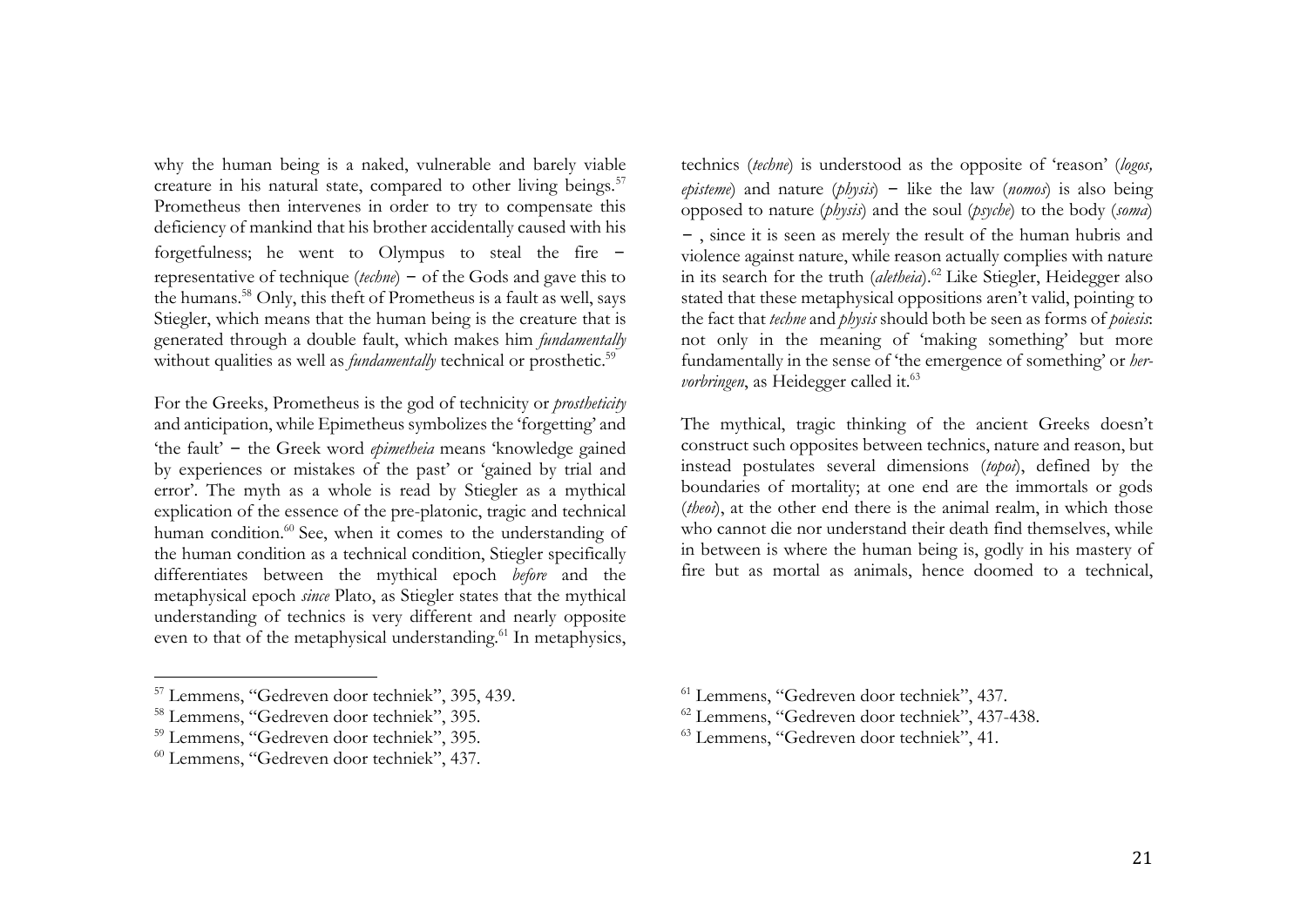prosthetic<sup>64</sup> existence in anticipation of his own death.<sup>65</sup> Based on these ideas, Stiegler argues that technics forms the horizon of human existence and that philosophers have suppressed this fact since the rise of metaphysics, which has always preserved the distinction between *episteme* and *tekhne*. 66 Stiegler's critique of Western metaphysics is thus that it ignores the fundamentally technical and accidental character of human existence and thus structurally 'forgets' Epimetheus as the one who 'forgot' the human being. And it is because of this fault of Epimetheus that the human being can't participate in the balance that prevails in the animal realm  $67$  and that there's a permanent absence of orientation − or permanent disorientation − in human society. But it is also since this fault that the human being participates in the divine and it is this fault that created and still defines him; it is why Stiegler mentions that the human being *arises there where he is forgotten*: 'humans are the forgotten ones. Humans only occur through their being forgotten; they only appear in disappearing'.<sup>68</sup>

#### **3.3 Freud's ideas on the beginning of human culture**

Like Stiegler, Freud also reflects on the origins of humanity to investigate the discontent in our society. His study definitely shows parallels with the work of Stiegler as he for instance states that the human being came upon this earth as a weak creature, writing that 'man first appeared on this earth as a feeble animal organism' and that 'human civilization commenced as soon as we gained control over fire and started to use tools'.69 And he too emphasizes the ambivalent character of the technical advancements entailed by the evolution of mankind, saying that 'man has become a kind of prosthetic God, ... truly magnificent when he puts on all his auxiliary organs; but those organs have not grown on to him and still give him much trouble at times' and stating that 'future ages will bring new and probably unimaginable great advances in this field of civilization ... but in the interests of our investigations, we will not forget that present-day man does

68 Bernard Stiegler, *Technics and Time, 1: The Fault of Epimetheus*, trans. Richard Beardsworth and George Collins (California: Stanford University Press, 1998), 188.

69 Freud, *Civilization and its Discontents*, 37.

 $64$  Here it is interesting to make a comparison with Freud's ideas, as he stated in chapter three of *Das Unbehagen in der Kulter* (1930) that 'mankind has become a kind of prosthetic God'.

<sup>65</sup> Lemmens, "Gedreven door techniek", 438.

<sup>&</sup>lt;sup>66</sup> "Technics and Time 1," Wikipedia, accessed October 11, 2017, https://en.wikipedia.org/wiki/Technics\_and\_Time,\_1.

<sup>67</sup> Lemmens, "Gedreven door techniek", 440.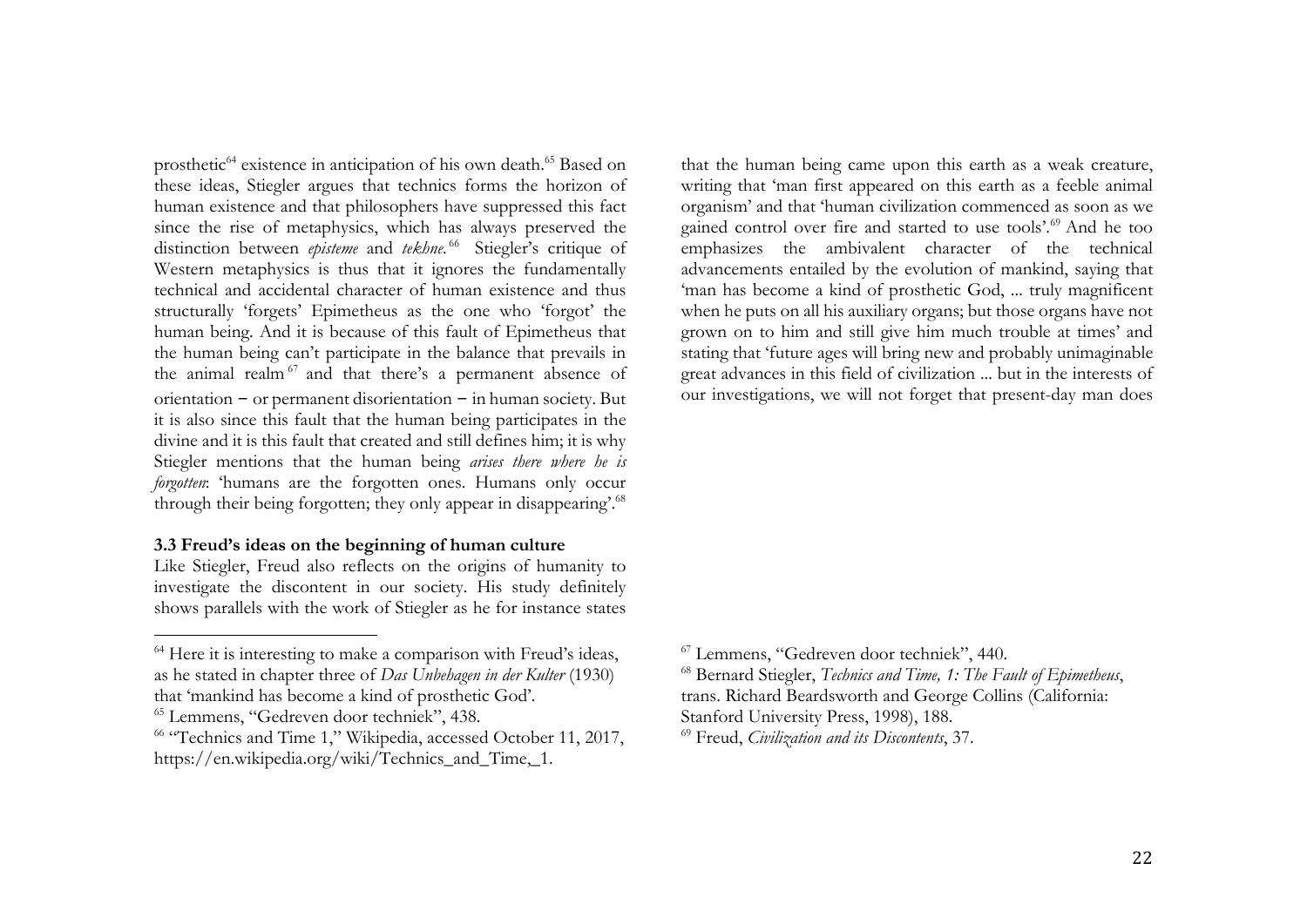not feel happy in his Godlike character'.<sup>70</sup> But although these remarks of Freud on the technical organs or auxiliary of mankind definitely show similarities with Stiegler's work, these are merely superficial and his notes are still very far from Stiegler's claims that *anthropo-*genesis is fundamentally a *techno*-genesis and that the current suppression of the technical organs by a capitalistic economical system has lead to an overall proletarianisation, desublimation and destruction of desire.

Freud most extensively reflects upon the origin of human civilization in chapter IV of *Das Unbehagen in der Kultur*, where he humans need for genital satisfaction became a permanent need instead of a need that occurred once in a while $\bar{a}^2$ , mankind was incited to enter into long-term relationships and form primitive families.73 However, while in our civilization humans are mainly bound together in a libidinal way according to Freud − and Stieger − , love and civilization eventually aren't compatible with each other, leading to the discontent in our society. Families for instance tend to isolate themselves from the collective, preventing

writes that the origin of mankind lies firstly in the compulsion to work and secondly in the power of love<sup>71</sup>. He states that 'when primal man had discovered that it lay in his own hands, literally, to improve his lot on earth by working' − which assumes what Stiegler would later call *epiphylogenesis,* or the artificial recollection of memories − it became important whether other humans worked with or against him and these 'others' now suddenly became valuable as companions. And furthermore, as the

individuals from detaching and developing themselves in society. Furthermore, 'since a man doesn't have unlimited quantities of psychical energy at his disposal', society extracts libidinal energy from its participants – from men in particular, as woman 'represent the interests of the family and of sexual life, while the work of civilization has become increasingly the business of men'− in order for them to be able to labor and accomplish

male psyche merely intermittently, these visual excitations now had a permanent effect on the male's arousal. This is how, as Freud says at the first page of chapter IV 'the male acquired a motive for keeping the female or, speaking more generally, his sexual objects, near him while the female, who did not want to be separated from her helpless young, was obliged, in their interests, to remain with the stronger male'.

<sup>70</sup> Freud, *Civilization and its Discontents*, 38-39.

<sup>71</sup> Freud, *Civilization and its Discontents*, 48.

 $72$  In a long footnote at the beginning of chapter IV of his translated work *Civilization and its Discontents* (1962), Freud states that with 'the diminution of the olfactory stimuli', caused by 'man's raising himself from the ground', assuming 'an upright gait' and making his genitals visible, visual excitations took over and whereas the female 'menstrual process' used to influence the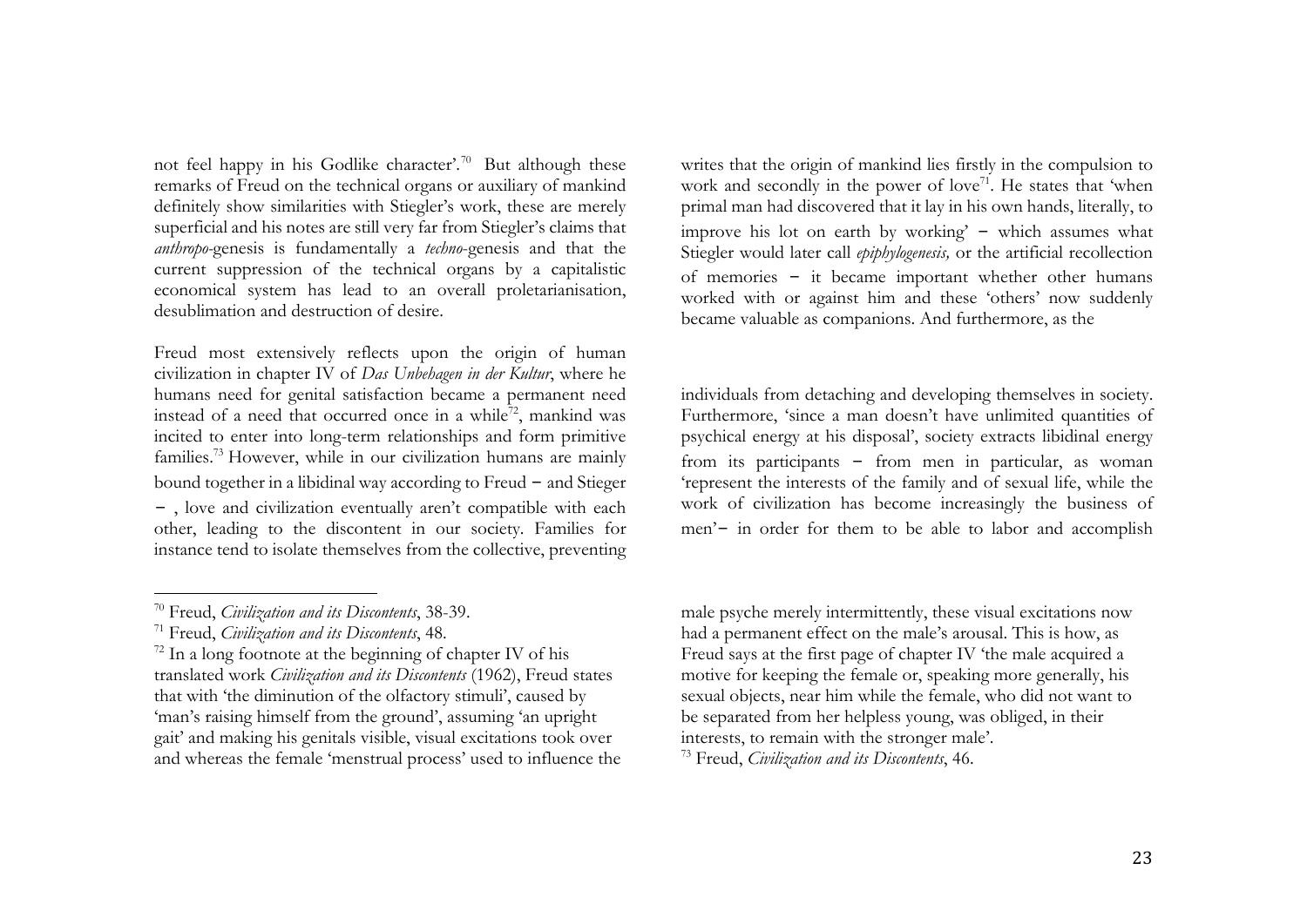cultural achievements. 74 Finally, civilization heavily regulates sexual life, as it restricts certain choices of love objects and imposes restrictions on man's erotic life through taboos, laws and customs.<sup>75</sup>

Like Freud, Stiegler too emphasizes the role of libidinal energy in the development of mankind and its discontent as I will show in chapter six of this thesis, but he thereby underlines the fundamental technical mediation of libido, whereas Freud barely thinks this technicity and rather 'represses' the fundamental role technics play in the origins of humanity and its discontent.

In brief, Freud states that the discontent in our civilization is caused by the fact that our sexuality is inherently and inevitably suppressed by our civilization, as he writes that 'with the assumption of an erect posture by man and with the depreciation of his sense of smell, it was not only his anal erotism, but the whole of his sexuality which threatened to fall a victim to organic repression'. 76 It seems quite paradoxical that it is our libidinal energy which keeps our civilization going and brought it to life in

Freud makes a clear distinction between the roles of men and of women in our civilization, where Stiegler doesn't: his sexist remarks may be typical of his time but they are also due to his own theory, which is all about sexual energy as the catalyst of our drives and compulsions. In any case, he has a quite dismissive attitude towards women, allocating them a paradoxical role in our society: as the pivot of the family, women *enable* the foundation of our society while they also *undermine* its full potential as they oppose against it out of resentment over the intimacy that the demands of labor take from their men.

the first place. It is this disparity that mankind is unable to escape from, causing him to 'take up a strange attitude of hostility towards civilization' and to 'not feel comfortable in it'.77 In chapter five and six this anomaly between the human civilization and its individuals will be thoroughly discussed but first, to get a better grip on Stiegler's thinking, the next chapter will set out to bring a deeper understanding of his conception of technics.

## **4. THE CONSTITUTIVITY OF TECHNICS: ANTHROPO-GENESIS AS TECHNO-GENESIS** AND FREUD'S FORGETFULNESS OF TECHNICS<sup>1</sup>

<sup>74</sup> Freud, *Civilization and its Discontents*, 50.

<sup>75</sup> Freud, *Civilization and its Discontents*, 51.

<sup>76</sup> Freud, *Civilization and its Discontents*, 53. 77 Freud, *Civilization and its Discontents*, 34, 36.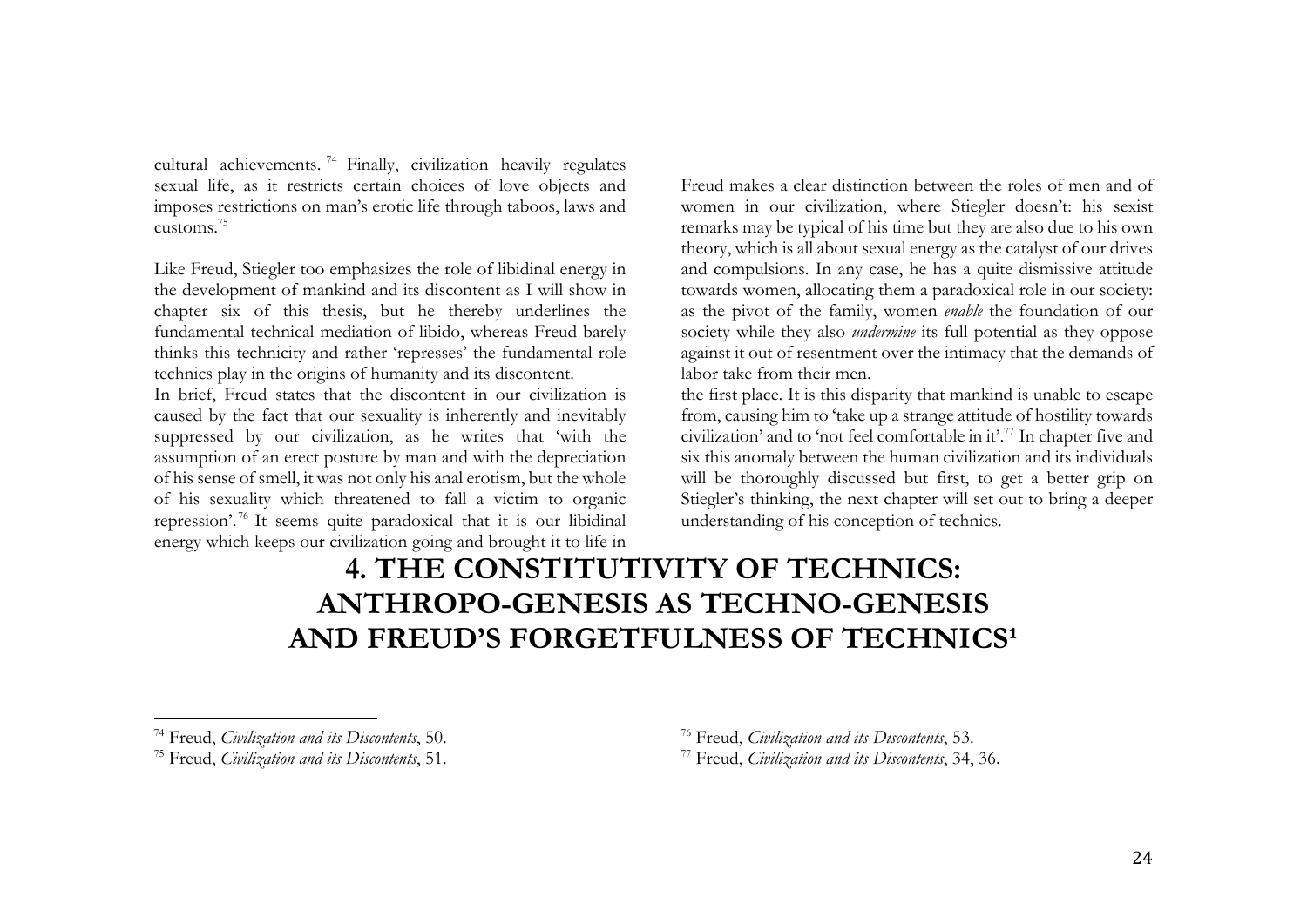'Man is differentiated from animals in ontology, not in species or genus, so he cannot under any circumstances be considered an animal with a cultural or metaphysical addition. On the contrary: the form of being of the human itself is different from all vegetable and animal beings, because man has a world and is in the world, while plants and animals inhabit only a transitory environment.' *Peter Sloterdijk, 1999*<sup>78</sup>

#### **4.1 On the constitutive role of technics in the evolution of mankind**

This chapter will show how Stiegler has not only thoroughly thought through the origins of humans, or *anthropo*-genesis, but also the further evolution of mankind up to the current epoch in order to understand the nature of humankind and the discontent in its society. A preliminary observation concerns the fact that Stiegler drew the notion of *anthropo*-genesis from the French paleoanthropologist André Leroi-Gourhan (1911-1986), who showed how humans originate from a process of technical exteriorization of life, whereby technics as a medium of exteriorized experience has always functioned as a supplementary system of inheritance.<sup>79</sup> Hence technics behaves as an external memory that is unique for the human being and that fundamentally differentiates him from other species. It in fact means that the human being is a new way of being that cannot

merely be seen as a biological being; this process of technical exteriorization is what separates mankind from the animal kingdom and what makes humans human.<sup>80</sup>

These ideas of Leroi-Gourhan underlie Stiegler's work and he not only concludes from it that the individual human being has to be considered as part of a process and not as a definite substance or concept, but also that this process of *anthropo*-genesis is in fact a *techno*-genesis and that it is nothing more than *the effect* of the becoming-technical of life or of the continuation of

the biological evolution with non-biological, technical means.<sup>81</sup> With the ideas of Leroi-Gourhan Stiegler shows that through technics, the human being has access to an extra, external or third memory, where other species only have two memories in order to be able to evolve and to guarantee the preservation of the − knowledge of the  $-$  species over the generations.<sup>82</sup> The first memory is the individual or *epigenetic* memory, which consists of the nervous system and the body more generally and is lost when the organism dies, while the second memory is the species-specific or *genetic* memory that is located in the genome of a species and is made available to the new generation. $83$  Now with their third or *epiphylogenetic* memory, a human can transmit individual information *beyond* his lifespan and to the collective as a whole,

<sup>78</sup> Peter Sloterdijk, "Rules for the Human Zoo: A Response to the Letter on Humanism," *Environment and Planning D: Society and Space* 27 (2009): 18, http://dx.doi.org/10.1068/dst3

<sup>79</sup> Stiegler, *Per toeval filosoferen*, 8.

<sup>80</sup> Lemmens, "Bernard Stiegler," 300.

<sup>81</sup> Stiegler, *Per toeval filosoferen*, 8.

<sup>&</sup>lt;sup>82</sup> Lemmens, "Bernard Stiegler," 300.

<sup>83</sup> Lemmens, "Bernard Stiegler," 300.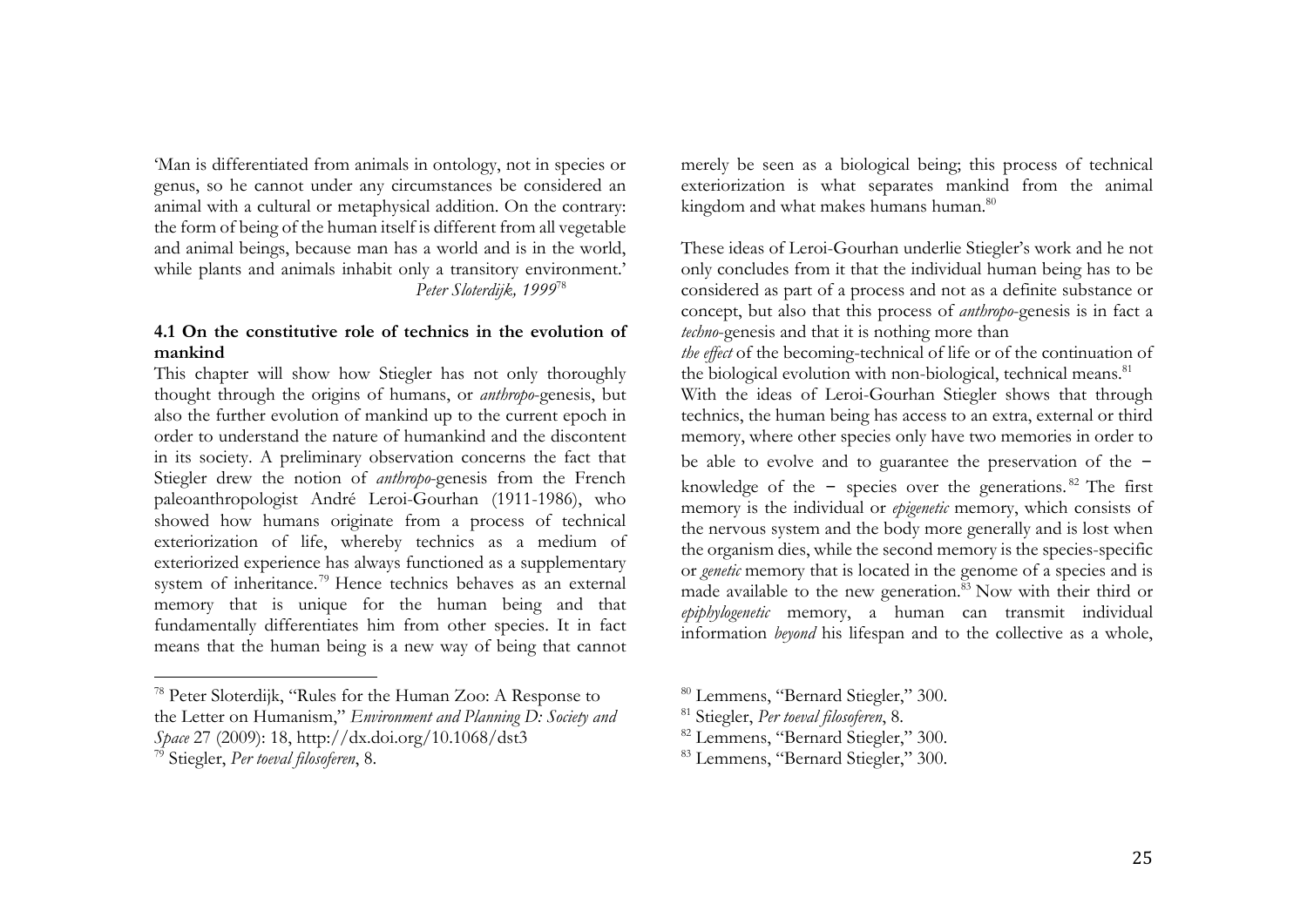through the exteriorization of experiences, information and memories via technical 'artifacts'. So technically, humans create artifactual memory aids or *hypomnemata*.84 It is this capacity of being able to accumulate and sedimentate successive *epigeneses*, 85 that makes the human being into an *epiphylogenetic*, technical being. In fact I would argue that for Stiegler, humanity *initiates* with the becoming exterior of memory, embodied in physical objects, where previously memory was something interiorized. Through these technical artifacts, memories are able to travel through time and space, beyond the individual organism, to become 'technically synthesized'.<sup>86</sup> The whole of human culture, tradition and spirit is based on this possibility of extra-biological inheritance through technical artifacts, functioning as *hypomnemata. <sup>87</sup>* So this evolutionary *epiphylogenetic* process, which is characteristic for *anthropo*-genesis, is a process unfolding itself through time, or even better: *as a temporalization of the process of individuation*, it is *constituting* time and so it is not merely an empirical, but rather a transcendental process. Besides this process as a whole, Stiegler also specifically wants to understand the current epoch as a part of this evolutionary process and which according to him is marked by a development that he refers to as '*hyper*-industrialization'; a theme to which chapter six is devoted.<sup>88</sup>

#### **4.2 On the process of grammatization and the question of mnemo-technics**

This process of exteriorization through technical artifacts that Leroi-Gourhan described is at the core of Stiegler's thinking, although he extends this theory with his own ideas and concepts, drawing inspiration from philosophers like Derrida and Husserl. For instance, to describe this exteriorization of memory as it happened since the invention of the script, he also uses the term 'grammatization', which he derived from the French linguist Sylvain Auroux, who referred with it to the formalization or 'discretization' of spoken language into elements − *grammés*  − that together form a system (the alphabet). 89 Stiegler broadens this notion by stating that also the formalization and automation of a worker's operations through a machine or an assembly line, as well as the digitization of sounds and images, are forms of grammatization. 90 He describes the notion as 'the process by which all the fluxes or flows through which symbolic  $-$  that is, also, existential <sup>−</sup> acts are linked, can be discretized, formalized and reproduced.<sup>91</sup>

Stiegler often speaks of the Western grammatization process, referring to the specific individuation process of the Western

- (California: Stanford University Press, 2009), 97.
- <sup>87</sup> Lemmens, "Bernard Stiegler," 301.

<sup>84</sup> Stiegler, *Disbelief and Discredit, Volume 1,* 76.

<sup>85</sup> Stiegler, *Technics and Time, 1,* 140.

<sup>86</sup> Stiegler, *Technics and Time, 2: Disorientation,* trans. Stephen Barker

<sup>88</sup> Lemmens, "Bernard Stiegler," 301.

<sup>89</sup> Lemmens, "Gedreven door techniek", 465.

<sup>90</sup> Lemmens, "Gedreven door techniek", 465-466.

<sup>91</sup> Stiegler, *Disbelief and Discredit, Volume 1,* 172.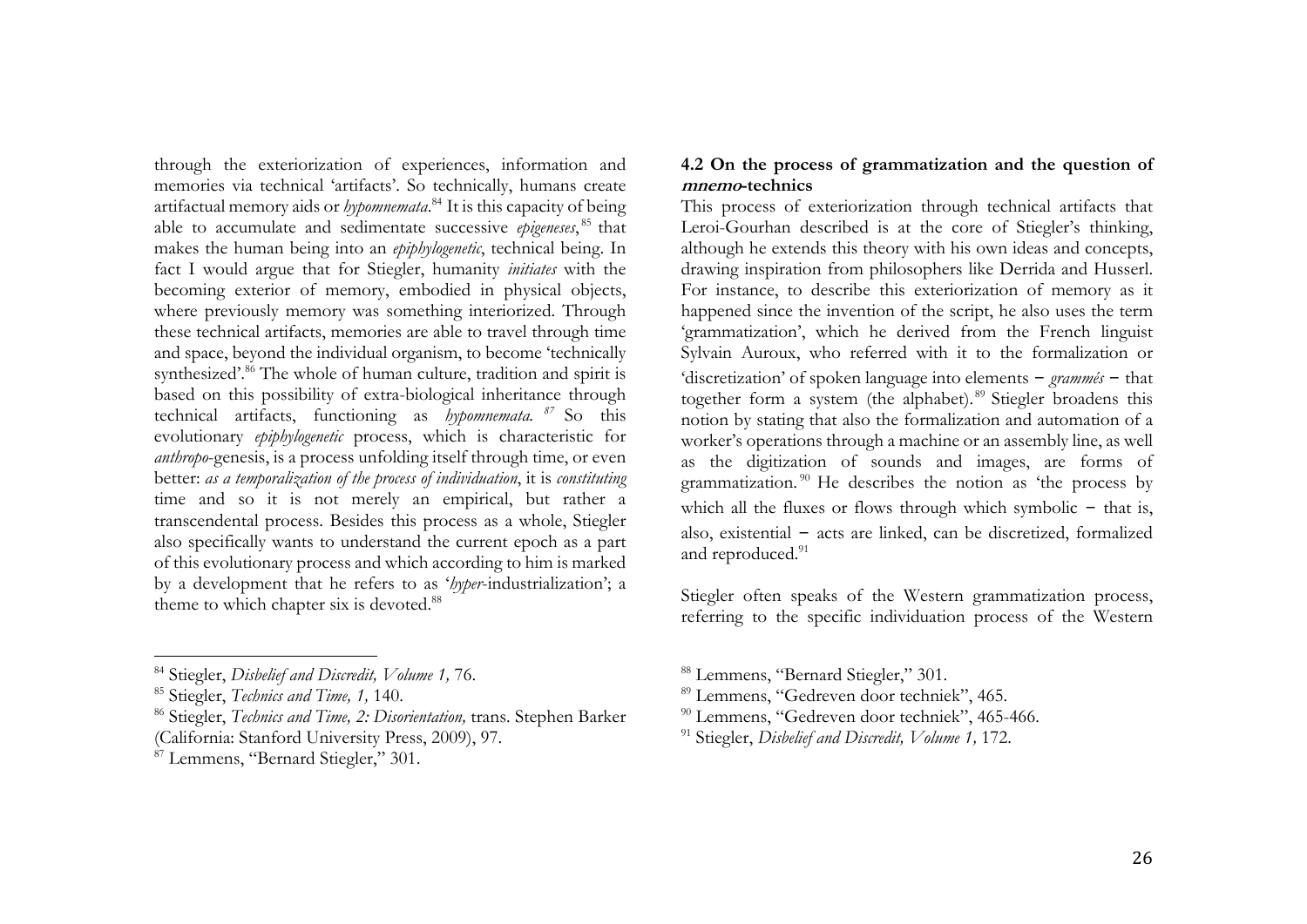world, which is characterized through 'the appearance of certain *mnemo*-technics and *mnemo*-technologies, which are the basis for both ancient and recent developments of the grammatization process characterizing Western becoming ... and [which] constitute the characteristic pre-individual funds of the psychic and collective individuation process in which the West consists'.<sup>92</sup> This paragraph will elaborate more on the notion of *mnemo*technics. To do so, it is necessary to introduce another of Stiegler's terms, closely linked to his concept of *hypomnemata*, which is 'tertiary retention(s)'. For this concept, Stiegler was inspired by the ideas of philosopher Edmund Husserl (1859-1938) on primary and secondary retentions.

Husserl stated that 'conscious time is woven from *re*tentions and *pro*tentions', or in other words: by what has passed and by what still has to come.93 In his work *Pour une nouvelle critique de l'économie politique* (2009), Stiegler explains how he interprets Husserl's concepts to form his own notion of 'tertiary retention(s)', saying that primary retentions are those first impressions that are immediately formed at the moment of the experience itself and secondary retentions are the 'memorial contents' or *souvenirs* via which our memory saves these first impressions. Now tertiary retentions are the exteriorizations of secondary retentions in technical memory aids, such as the script, the Internet or the content on our mobile phones; Stiegler speaks of a '*mnemo*-

93 Stiegler, *For a New Critique of Political Economy,* trans. Daniel Ross (Cambridge: Polity Press, 2010), 8.

technical exteriorization'.<sup>94</sup> So what he basically says is that all technical objects, *as* tertiary retentions, preserve our experiences and memories, forming an external memory support that functions across generations, throughout the history of mankind and determining our current learning processes, brain activities and ways of understanding. Every human being born into this world already finds himself in a sphere constituted by tertiary retentions and will also produce tertiary retentions, that is, exteriorizations of his individual mind, which then become part of the collective mind or 'spirit' as well.<sup>95</sup>

Now what Stiegler wants to emphasize is that, since the nineteenth century, this '*mnemo*-technical retentional layer'96 has altered in an unprecedented way, as an industry of new technologies arose that was capable of grammatizing audiovisual experiences, thereby incorporating all spiritual, psychic, motoric and aesthetic functions of the human being into one system 'devoted to the production of tertiary retentions'.97 In chapter six it will become clearer how this industry, propelled by a capitalist growth dynamic, transformed 'culture' into a profit motivated 'culture industry' and how it led our Western society into a 'herdish *hyper*-synchronization in which individuals become disindividuated' and in which the process of adoption and integration of new technologies, which is essential for the continuation of the Western grammatization process, is frustrated, also through the continuous acceleration in which the

<sup>92</sup> Stiegler, *Disbelief and Discredit, Volume 1,* 41.

<sup>94</sup> Stiegler, *For a New Critique of Political Economy,* 8-9.

<sup>95</sup> Stiegler, *For a New Critique of Political Economy,* 9.

<sup>96</sup> Stiegler, *For a New Critique of Political Economy,* 9.

<sup>97</sup> Stiegler, *For a New Critique of Political Economy,* 11.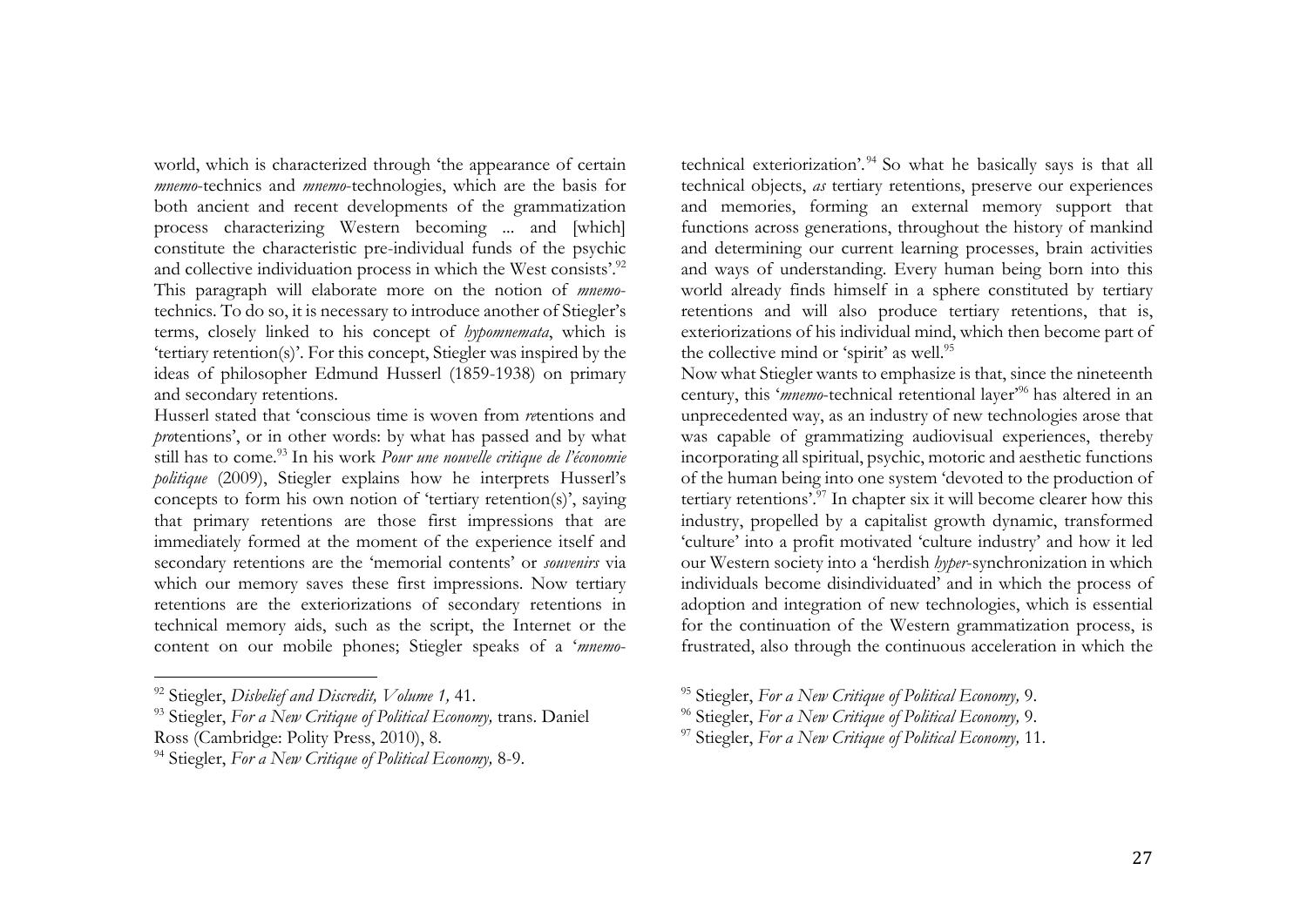technological becoming of our epoch, through this production system, became involved in.<sup>98</sup> Obviously this development is what according to Stiegler led to the *current* decadence and disorientation in our Western society, one of the symptoms being that its culture and individuals are being overwhelmed by the process of technical individuation instead of co-constructively forming and influencing each other in a transductive movement.

#### **4.3 Freud's unawareness of the constitutivity of technics**

Stiegler often emphasizes how Freud 'repressed' the role of technics in his thinking of the evolution of mankind and the emergence of desire as a consequence of the 'organic repression' that resulted from mankind's 'adoption of an upright position'.<sup>99</sup> According to Stiegler, Freud couldn't understand the human system of inheritance, as he wasn't able to access the idea of *epiphylogenesis*: the idea that mankind's primary and secondary retentions are always inherited *only through* their relation with human *prostheses* or 'artifacts'.100 It is because of this 'failure' that Freud had trouble thinking the relation between the 'inside' and the 'outside' of the human consciousness and the way in which our memories <sup>−</sup> and thus the traumas they inflicted <sup>−</sup> were developed but despite this, Freud *did* have some revolutionary

insights, which Stiegler surely noticed as he highlighted them in a lecture he gave at a conference in London on the thirteenth of May in 2004, under the title 'Desire and Knowledge'.<sup>101</sup> Namely, 'Freud understood, in particular with respect to the organ of olfaction ... that the physiological organology of the human body unceasingly transforms itself throughout the genealogy of what he calls libidinal economy [and thus that] every human organ is constantly in a meta-state of functional re-definition.'102 Freud just didn't realize how this system in which all the human organs are inscribed, only exists 'within a systemic relationship with another organological level which is that of ... human artifacts.'103 So Freud was quite aware of the way human organs – and thus also the human brain – were constantly evolving and redefining themselves through the changing social, geographical and familial functions within the human civilization and that it was necessary to understand this 'historicization' of these organs in order to understand their working, but the fact that this organological dynamic always happens *and is only possible* by means of and in coevolution with human artifacts, remained unthought with Freud, which is why he wasn't able to produce an adequate theory to go along with his insights.104 Mankind did not, as Freud reasoned,

<sup>98</sup> Stiegler, *Disbelief and Discredit, Volume 1,* 43.

<sup>99</sup> Bernard Stiegler, "Desire and Knowledge: The Dead seize the Living", lecture at a conference at Tate Modern, Londen, 13 May 2004, http://arsindustrialis.org/desire-and-knowledge-deadseize-living.

<sup>&</sup>lt;sup>100</sup> Bernard Stiegler, "Desire and Knowledge".

<sup>&</sup>lt;sup>101</sup> Bernard Stiegler, "Desire and Knowledge".

<sup>&</sup>lt;sup>102</sup> Bernard Stiegler, "Desire and Knowledge".

<sup>&</sup>lt;sup>103</sup> Bernard Stiegler, "Desire and Knowledge".

<sup>&</sup>lt;sup>104</sup> Bernard Stiegler, "Desire and Knowledge".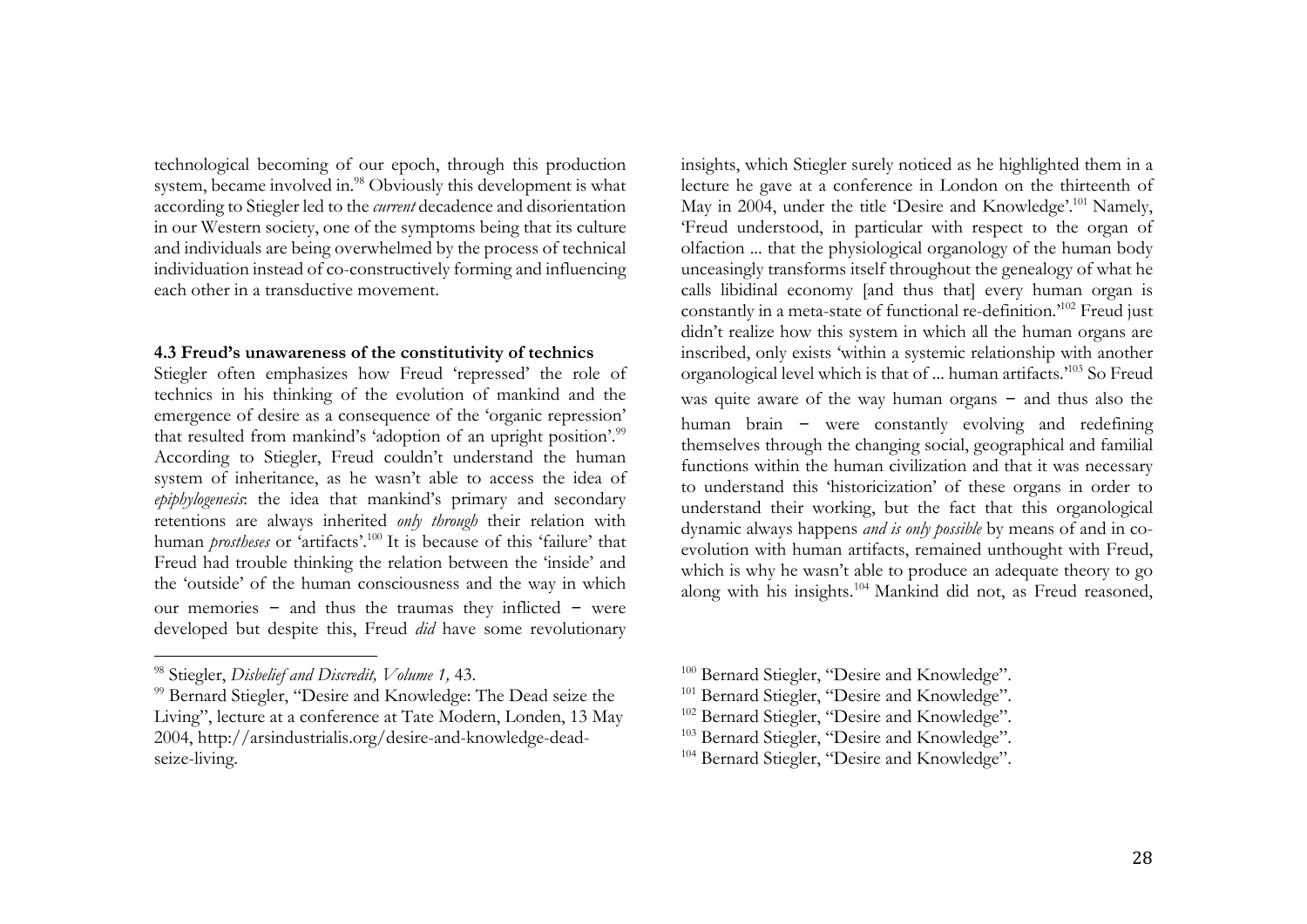first 'rose himself from the ground'105 and subsequently his hands became free to develop tools. No, *mankind did not walk on his hands anymore as he started to make things with them* and collaterally his hands evolved in an unprecedented way.

But although Stiegler *does* theorize this co-evolution of the human organology and that of technics, Freud greatly inspired him, for instance with his then revolutionary hypothesis of how the human consciousness is not in control of its own activities but that it is driven from within by unconscious, uncontrollable powers. Furthermore he obviously inspired Stiegler with his ideas of the human being as an open and continuously transforming being, driven by his <sup>−</sup> mostly unconscious <sup>−</sup> libidinal energies and desires.106 One could even argue that in *Das Unbehagen in der Kultur*  Freud in a way already sketches, though maybe unconsciously, what Stiegler would later call our 'technical milieu' − a term Stiegler derives again from Gilbert Simondon <sup>−</sup>, with which he refers to the successive, sedimented layers of technical exteriorization that always exists, prior to the birth of every new individual life. When Freud addresses the problem of 'preservation in the sphere of the mind' by analogy of the genesis of the city Rome, stating that nothing that has ever been formed can become lost and all ancient layers of the city − or our mind <sup>−</sup> are still ubiquitous in the present, he in fact describes the essence of Stiegler's notion of the 'technical milieu': all existing *mnemo*- technics, forming the pre-individual milieu that all individuals are born into, together condition our relationship with space and time. So through the existence of the video camera, we experience the past as visible, or through the existence of axes, we experiences trees as choppable.

But ironically, as Freud discusses this analogy of the city Rome, with which he refers to the preservation of all layers *in the mind*, he does not seem to grasp the parallel with the memorial preservation in the outside world through tertiary retentions, since he *does* go through some of the technical exteriorizations that function as extensions of our body and memory, but *only* speaks of how these auxiliaries 'remove the limits of [man's] functioning' and how man has, through them, become a 'prosthetic God'. So although he comes close, he never links his idea of preservation to the technical artifacts or mnemonics in the outside world, nor does he conceptualize them altogether as a technical, pre-individual milieu, like Stiegler does.<sup>107</sup> Striking is also the fact that Freud, in his discussion of the technical artifacts and auxiliaries of mankind $108$ , never mentions the new audiovisual technologies of radio, cinema and early television that were emerging in his time. This is especially remarkable since Freud wrote his book during the rise of Hitler, who made clever use of these new technologies to gain power by influencing the spirit of the people; something that a psycho-analyst like Freud must have noticed and gotten inspired by.

<sup>105</sup> Freud, *Civilization and its Discontents*, 46.

<sup>106</sup> Lemmens, "Gedreven door techniek", 432.

<sup>107</sup> Freud, *Civilization and its Discontents*, 37, 39.

<sup>108</sup> Freud, *Civilization and its Discontents*, 37-38.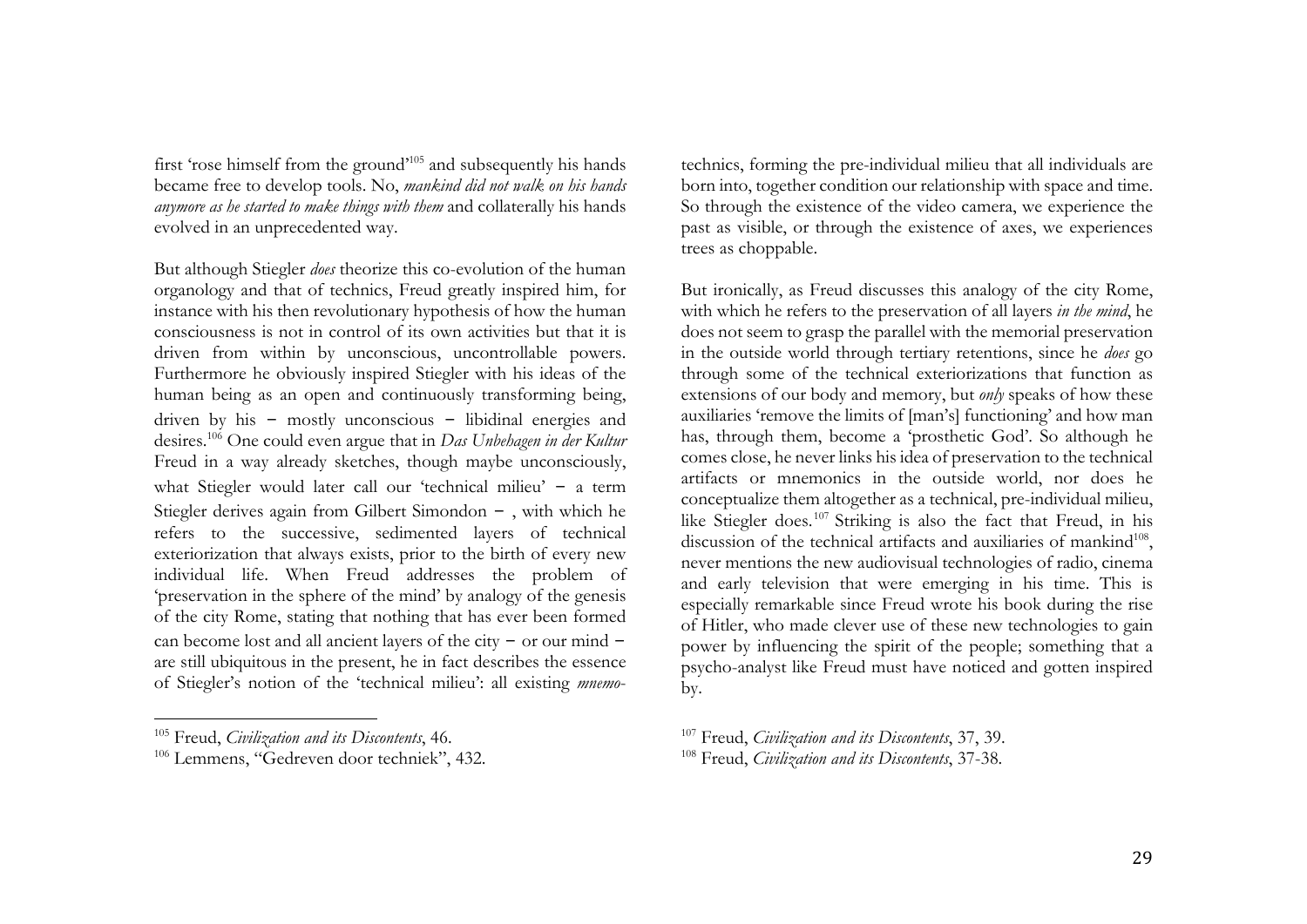Thus, because of Freud's inability to think *anthropo*-genesis as a *techno*-genesis and to conceptualize the preservation of our experiences via technical artifacts and their formation of a preindividual, technical milieu, Freud wasn't able to think the discontent in our civilization as an *onto-phylogenetic* discontent: a discontent that is related to the evolutionary mutual development of human individuals, their external technical memories and their civilization. The next chapter will concentrate more on the dynamics of this evolution, as it is focused on understanding Stiegler's notion of 'individuation'.

## **5. ON ELEVATION: THE WESTERN PROCESS OF PSYCHOSOCIAL INDIVDUATION AS DISCUSSED BY STIEGLER AND FREUD**

'Individuated being is not substance but rather the putting into question of being, being through a problematic, divided, reunited, carried in this problematic, which sets itself up through it and causes it to become. *Becoming is not the becoming of individuated being but the becoming of the individuation of being*: what happens occurs in the form of a putting into question of being, in other words, in the form of the element of an open problematic, which is the individuation of resolved being: the individual is contemporary of its becoming for this becoming is its individuation; time itself is essence, not as development starting from an origin or tendency towards some end but, rather as resolute constitution of being.' *Gilbert Simondon, 1989*<sup>109</sup>

#### **5.1 The origin and history of the concept of individuation**

As a consequence of mankind's original default and corresponding accidental mode of being, Stiegler postulates that mankind is involved in a process of permanent becoming and condemned to a continuous journey towards wholeness and oneness that will

<sup>109</sup> David Scott, *Gilbert Simondon's Psychic and Collective Individuation: A Critical Introduction and Guide* (Edinburgh: University Press, 2014), 6.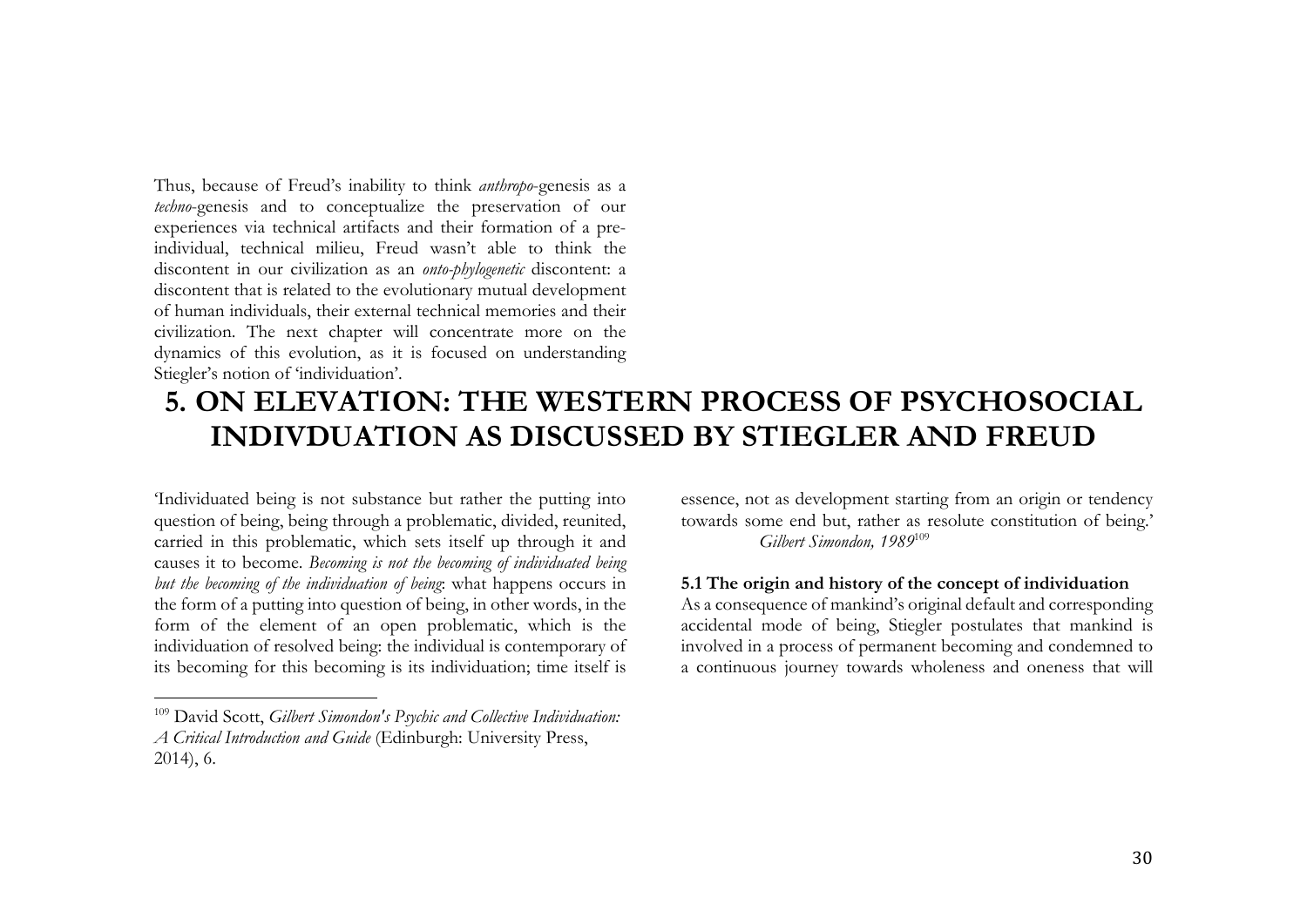never be complete, since the very *proprium* of man is that he is essentially and fundamentally accidental, prosthetic and incomplete, or 'lacking' (cf. Heidegger's *Sein zum Tode*). Stiegler based his ideas on this process of permanent becoming on the theory of 'individuation', that was developed by French philosopher Gilbert Simondon (1924-1989), <sup>−</sup> who in his turn was inspired by the Swiss psychologist Carl Gustav Jung (1875 - 1961) <sup>−</sup> which states that there is no fixed idea of individuality and therefore 'individuals do not precede the process of their individuation', thereby obviously also revolting against the metaphysical primacy of substantialism. 110 The term 'individuation' can more or less be understood in the same way as Michel Foucault's term 'subjectivation', with which he referred to the construction processes of subjects, in which internal and external forces are at work as transforming powers, with the subject as an always temporal and provisional result. Both Foucault and Simondon emphasize how an individual is not an entity but an ongoing process or a temporal 'crystallization of movement', that never stops becoming. <sup>111</sup> According to Simondon, an individual's individuality always has to emerge out of something 'pre-individual' <sup>−</sup> a term Stiegler also borrowed from him <sup>−</sup> and will never reach a final form because it will always

<sup>111</sup> Gilbert Simondon, "The Genesis of the Individual," in *Incorporations*, eds. Jonathan Crary and Sanford Kwinter (New York: Zone Books, 1992), 302-305.

continue to change up until the death of the person, from where the individual will simply stop to individuate. For Simondon, this process is not only a feature of humans, but also of physical phenomena and therefore the human subjectivity will never be complete since it always and only develops itself in conjunction with other living and non-living beings surrounding it, thereby already hinting at an interaction between humans and technics, as Stiegler will further develop in his work.<sup>112</sup>

Carl Gustav Jung, who inspired Simondon with his ideas on the notion of individuation, was a close friend to Freud for a certain time and shared similar ideas with him on subjects as the psyche, the unconscious and the human libido. But Jung was the one to coin the term 'individuation', referring to the inner transformational process of a human that, in optimal conditions, leads to the development of an *in-dividual*: a separate, indivisible unity or 'whole' that is characterized by a synthesis between the conscious ego and the unconscious, instinctive processes of the mind.<sup>113</sup> He also described it as the process to become aware of oneself or as the path of ascension. Jung also postulated that the human soul is several millions years old and that the individual temporal ego is merely a small part of it, funded on this ancient basis, as he wrote: 'Individual consciousness is only the flower and

<sup>110</sup> Romaniuk and Marlin, *Development and the Politics of Human Rights*, 112.

<sup>&</sup>lt;sup>112</sup> Simondon, "The Genesis of the Individual," 302.

<sup>113</sup> Carl Gustav Jung, *The Archetypes and The Collective Unconsious (Collective Works of C.G. Jung Vol. 9 Part 1)*, trans. R. F. C. Hull, ed. Gerhard Adler (New Jersey: Princeton University Press, 1980) 275.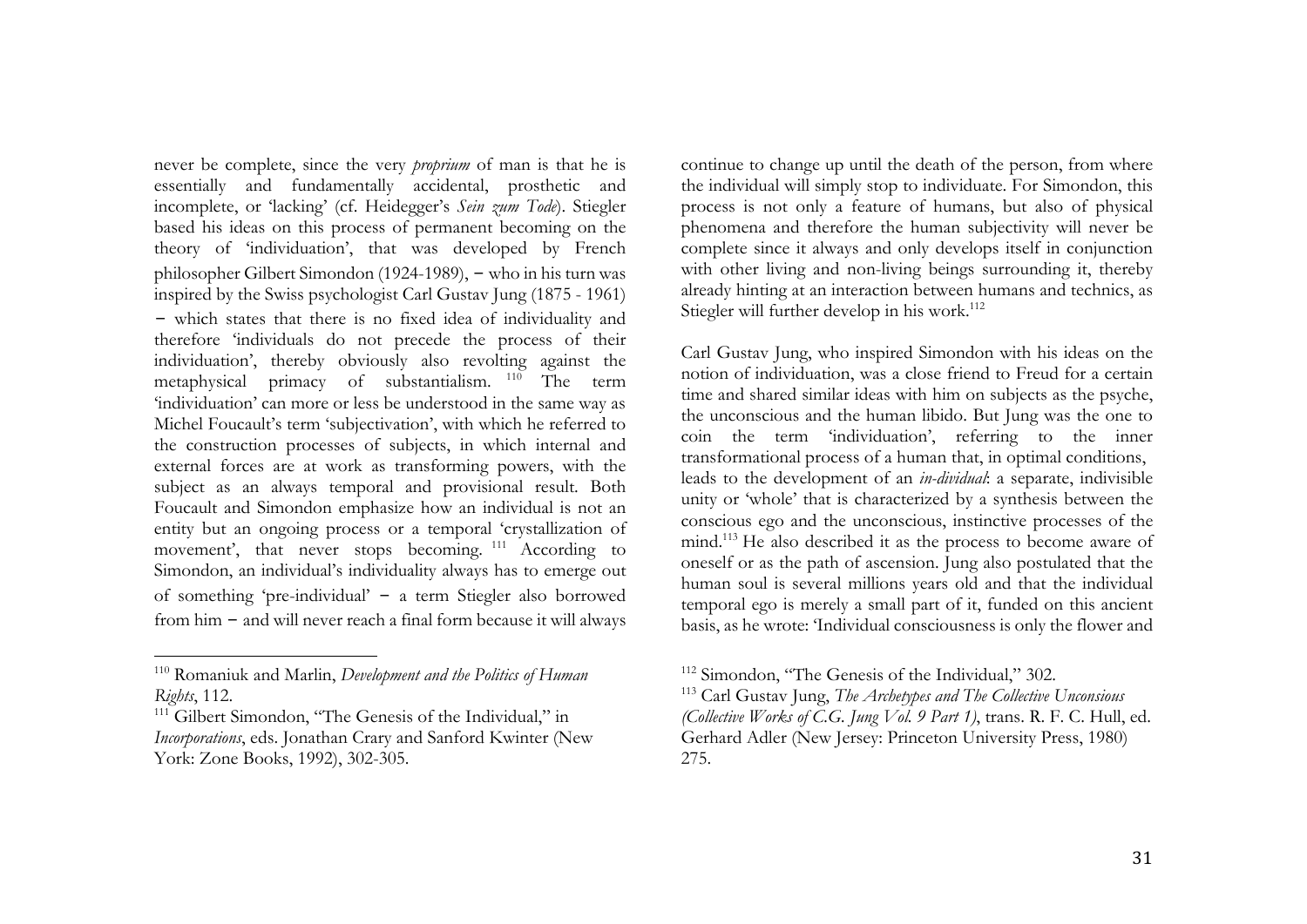the fruit of a season, sprung from the perennial rhizome beneath the earth; and it would find itself in better accord with the truth if it took the existence of the rhizome into its calculations. For the root matter is the mother of all things.'114 Now according to Jung 'modern man' <sup>−</sup> Jung's designation of the current Western man who is alienated from his former (religious) beliefs − has lost its awareness of and connection with this ancient foundation and so he is marked by a stagnation of the individuation process. This modern stagnation of the individuation process is something that Stiegler thematized as well, but since he particularly envisions this process of individuation as something which evolves around individuals, the collective *and technics*, he does not so much relate the stagnation of the process to a 'loss of awareness of and connection with an ancient soul foundation' but to the incapability of modern mankind to keep up with the rapidly changing technological advancements and to integrate them into his own system, or *adopt* them, as Stiegler would say.

#### **5.2 On Stiegler's concept of 'individuation'**

With Simondon, Stiegler states that 'the psychic individual can only individuate itself within and relative to a collective', together forming a process of co-individuation of the *I* or the psyche and the *we* or the collective and thus stating that 'individuation is always

a process of psychic-collective individuation'. 115 But with Foucault, Stiegler's focus is on the role of technics within this human process of individuation.<sup>116</sup> So, as is clear by now, what Stiegler basically does is that he adds a third strand to the coindividuational process of the psyche and the collective, namely 'technics' or the process of technical individuation. 117 Stiegler moreover states that this technical individuation *precedes* the other two, as it is always technical innovation that is the trigger for the human individuation process; this is the main reason why Stiegler refers to the technical organs as 'pre-individual milieu', although this milieu is simultaneously shaped by the collective and its individuals as well. 118 The fact that technics, collective and individuals are simultaneously shaping, influencing and *composing*  each other back and forth, means that the dynamic of this technopsycho-collective individuational process has a *transductive*  character: a relation whereby the identity of each is determined by their mutual relationship.<sup>119</sup>

As prosthetic beings, we constantly need to internalize the technical individuation process in order to be able to *become* at all. Vice versa, this technical process needs to be adopted by the *I*'s and the *we* if it wants to make progress; it needs to be integrated in the process of psychic and collective individuation. 120 Now according to Stiegler, in our epoch this appropriation of technics

<sup>114</sup> Carl Alfred Meier, *Personality: The Individuation Process in Light of* 

*C. G. Jung's Typology* (Einsiedeln: Daimon, 1995), 149.

<sup>&</sup>lt;sup>115</sup> Lemmens, "Bernard Stiegler," 299.

<sup>&</sup>lt;sup>116</sup> Lemmens, "Bernard Stiegler," 299.

<sup>&</sup>lt;sup>117</sup> Lemmens, "Bernard Stiegler," 299.

<sup>118</sup> Stiegler, *Technics and Time 2*, 2.

<sup>&</sup>lt;sup>119</sup> Lemmens, "Gedreven door Techniek," 422.

<sup>120</sup> Lemmens, "Gedreven door techniek", 482.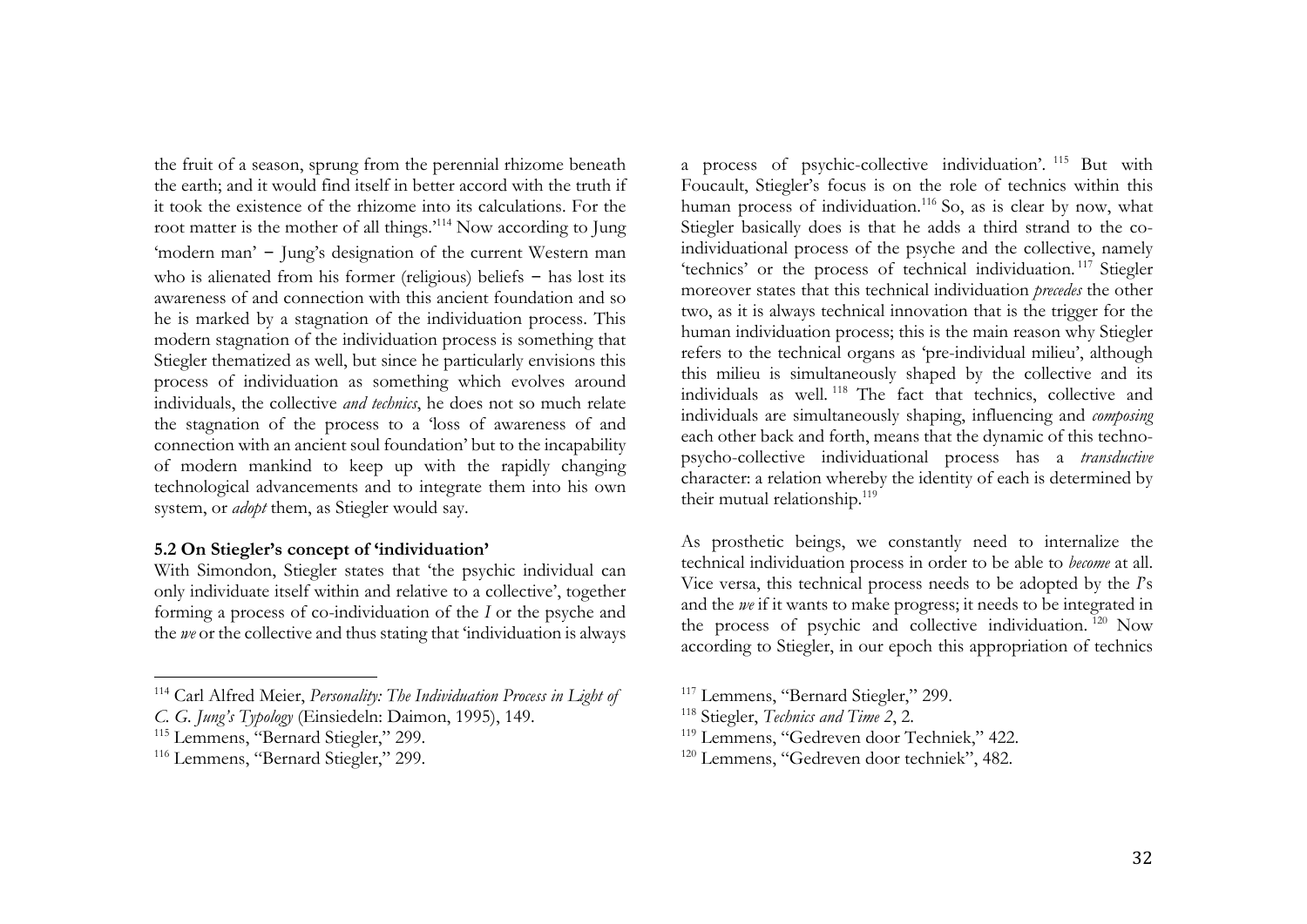<sup>−</sup> which are the new technologies 'working and installing themselves through our spirits' <sup>−</sup> is *absent*, because of the fact that the *mnemo-*technical system is subjected to a capitalistic production system with the aim of synchronizing and controlling individuals, thereby reducing them to consumers and frustrating the processes of psychic and collective individuation.121 It is this blockage caused by the way technology is developing in our era, that causes the discontent in our current modern epoch.<sup>122</sup> This brings us to Stiegler's main thesis again: in the Western industrial world, the constitutivity of technics is being repressed, where it should actually be integrated in the process of psychic and collective individuation, if it wishes tot develop.<sup>123</sup> The absence of this integration <sup>−</sup> or *adoption* <sup>−</sup>of technics inevitably leads to a disbalance, *de-composition, de-sublimation* (the elimination of the transformation of our libidinal energy to spiritual energy) and eventually liquidation of the psycho-social individuation process and the desire that underlies this process, where then the social system is merely able to *adapt* to the techno-capitalistic system and to the consuming lifestyle that is being promoted worldwide.<sup>124</sup> Stiegler worries about this structural manipulation and controlling of the desires and motivations of individuals by the current marketing strategies, as they exploit these desires in order to optimize the capitalistic system of production and consumption,

speaking with Foucault of a 'surveillance society'. 125 Martin Heidegger (1889-1976) was one of the first philosophers to explicitly point to this claiming, controlling and systematic character of modern technologies, referring to it with the term *Gestell*.<sup>126</sup> We might be able to say − and Heidegger would affirm this <sup>−</sup> that the pressure of current societies to adapt, at all costs, to the process of permanent innovation, indicates that the evolution of technics doesn't originate from human drives but is a process with its own logic and dynamic, that increasingly imposes itself upon the human way of being.<sup>127</sup>

#### **5.3 Freud's theory of libidinal economy as foundation for Stiegler's critique of contemporary capitalistic society**

Stiegler's ideas on the exploitation and channeling of the human desire in fact have their roots in Freud's theory on the notion of libidinal energy. Namely, it is this desire of individuals or their libidinal energy on which capitalism thrives according to Stiegler, causing this system to be primarily interested in catching, channeling and controlling these desires of the individual consciousnesses of entrepreneurs, producers and investors as well as of consumers, which ultimately leads to a synchronization of the singular, existential time of individual consiousnesses with the

<sup>&</sup>lt;sup>121</sup> Lemmens, "Gedreven door techniek", 482.

<sup>122</sup> Lemmens, "Gedreven door techniek", 479.

<sup>123</sup> Lemmens, "Gedreven door techniek", 482.

<sup>124</sup> Lemmens, "Gedreven door techniek", 423-424, 482.

<sup>&</sup>lt;sup>125</sup> Lemmens, "Gedreven door techniek", 22.

<sup>126</sup> Lemmens, "Gedreven door techniek", 6.

<sup>&</sup>lt;sup>127</sup> Lemmens, "Gedreven door techniek", 8.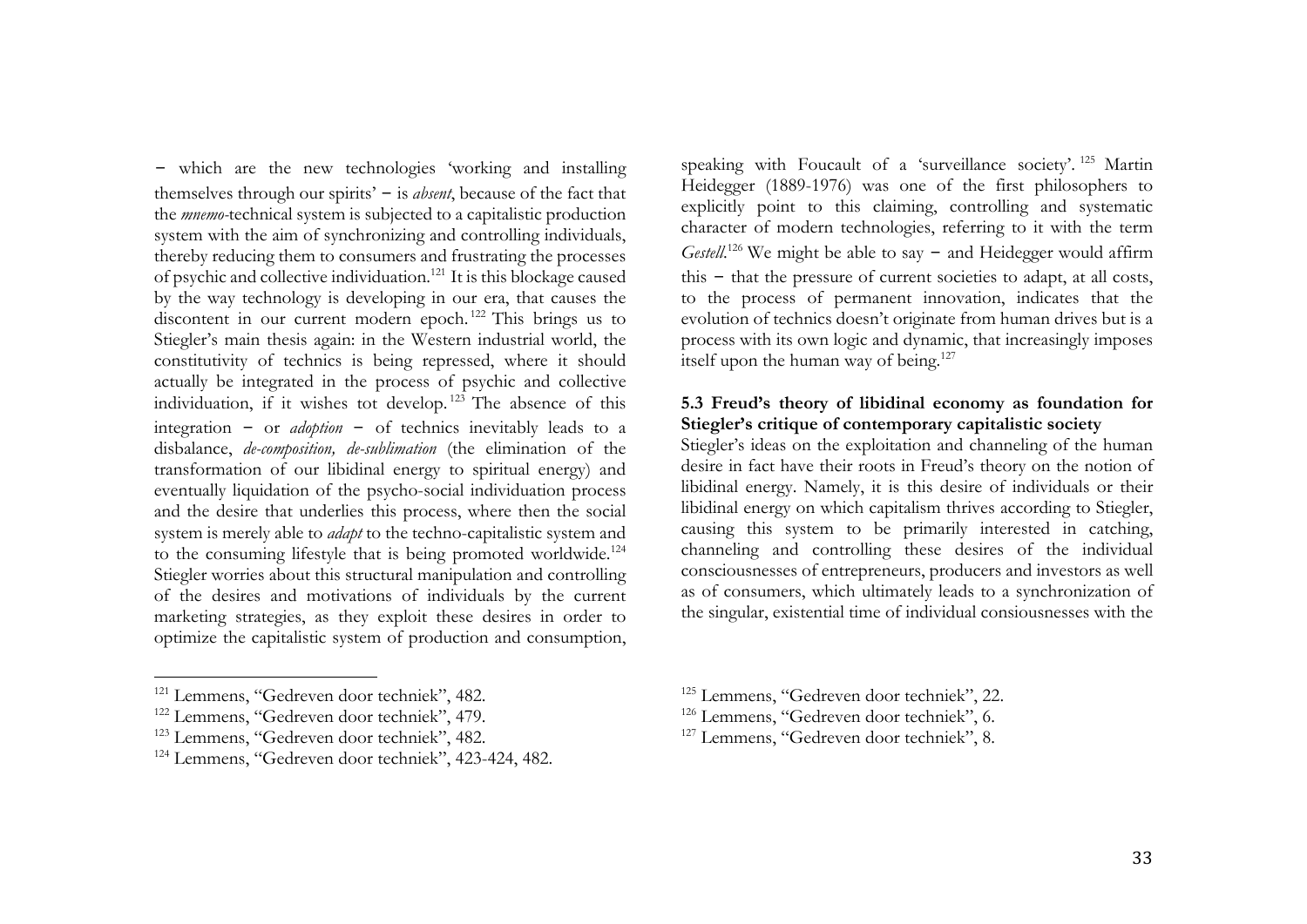'real' time of the capitalistic production system.<sup>128 129</sup> This means that in essence, our current capitalistic economy is a libidinal economy, whereby catching the attention of all consiousnesses is of vital importance for the preservation of the capitalistic system, since it is its most important merchandise.<sup>130</sup> Stiegler argues that capitalism has become a serious threat for the future of human civilization *as such*, as it structurally destroys the most essential precondition for it, namely the human desire itself.131 By doing so, it reduces humans to mere consumers, robbing them from their most fundamental characteristic: their individuality and singularity, or *existence,* thereby changing the human's way of 'Being-in-theworld' and reducing it to a mere satisfaction of egoistic desires; to <sup>a</sup>*subsistence*.<sup>132</sup> <sup>133</sup>

It is interesting to note how Freud was also worried about the loss of libidinal energy that he diagnosed the human civilization with, although according to him, this was *inherent* to the development and progress of human society *as such*: 'What we call our civilization is largely responsible for our misery, and we should be much happier if we gave it up and returned to primitive conditions' as 'civilization demands sacrifices of our sexual satisfaction' since 'a man does not have unlimited quantities of psychical energy' and thus has to make an 'expedient distribution of his libido'.134 It is not only the sexual energy or libido that is

suppressed by civilization; it is also the human tendency towards aggression that is suppressed in order to maintain our civilization. So Freud already noticed how libidinal energy is the primary driver of our civilization − as it initially induced human beings to form families and live together in groups <sup>−</sup>, but how it is also an inherent part of our society to suppress this same energy and to transform or *sublimate* it into socially accepted behavior or 'substitutive satisfactions' like art and 'scientific activities', which unfortunately eventually is never satisfying enough, leading to a discontent in our civilization.<sup>135</sup>

After these analyses it seems fair to say that it are Freud's concepts of libidinal energy, drives and sublimation that allow Stiegler to think the discontent in our modern capitalistic epoch. With Freud, he does believe that the discontent is also an inherent part of the human way of being, but he does not believe that it is simply a consequence of the human libidinal energy and its inevitable suppression by our civilization. As the next chapter will point out, Stiegler's thinking goes beyond Freud with his concept of the fundamentally technical origin of the human spirit and its desires and it will become clear how it is precisely *because* of this technical basis that they can be controlled and channeled through the digital technologies of our current capitalistic economy.

<sup>128</sup> Lemmens, "Gedreven door techniek", 36.

<sup>129</sup> Lemmens, "Gedreven door techniek", 36.

<sup>130</sup> Lemmens, "Gedreven door techniek", 36.

<sup>&</sup>lt;sup>131</sup> Lemmens, "Gedreven door techniek", 423.

<sup>132</sup> Lemmens, "Gedreven door techniek", 423.

<sup>133</sup> Stiegler, *Disbelief and Discredit, Volume 1,* 91.

<sup>134</sup> Freud, *Civilization and its Discontents*, 33, 55, 50.

<sup>135</sup> Freud, *Civilization and its Discontents*, 22.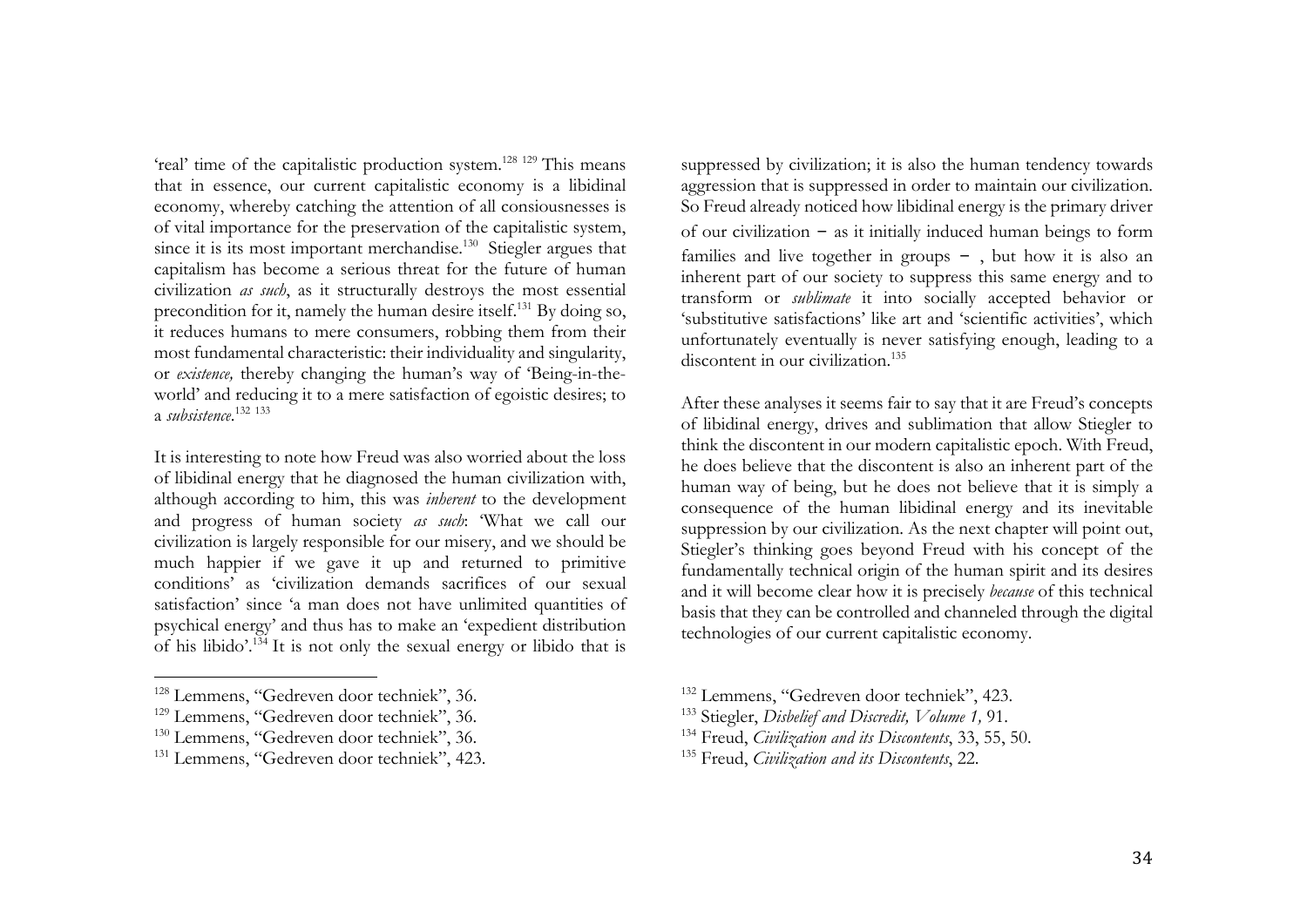### **6. ON THE CAPITALISTIC EPOCH OF WESTERN GRAMMATIZATION PROCESS**

'If we want meaningful transformations to happen in the future of the planet in terms of the climate, for example, individual behaviors need to be transformed. These individual behaviors must become more conscious, more attentive, more caring towards that which surrounds them. And they must turn that which surrounds them into an object of desire. This happens through an elevation of collective intelligence, that is to say through a re-launching of desire. We ingest more and more sugar and fat, we eject and produce more and more  $CO<sub>2</sub>$  because we are in this situation of symbolic misery, and we try to make up for it through things that make us consume an enormous amount of materials, and materials that, when consumed under those conditions, produce an enormous amount of toxins. But this toxicity is first of all that of the destruction of the symbolic through the industrial populism that is the enemy of the beautiful and all things like it.' *Bernard Stiegler, 2012*<sup>136</sup>

#### **6.1 The birth of the Western industrial model**

In his work *Mécrécadence et Discredit, tome 1: La décadence des démocracties industrielles,* which was first published in 2004, Stiegler argues that the technological developments since the Industrial Revolution in combination with the rise of capitalism have caused some major changes in our lives, in particular a frustration of the psycho-collective individuation process. Stiegler mainly criticizes the Western industrial model that was implemented in the United States at the beginning of the previous century and is built on the ideology of consumerism and the control of culture. Namely, this new industry placed 'cultural control' at the heart of its development process, through which culture became 'a strategic function of industrial activity' and hence the 'culture industry' was born.137 With the emergence of radio and television in the period around the Second World War, this industry evolved into the 'programme' industries, which are all about programming, marketing and channeling the minds of individuals.<sup>138</sup>

<sup>136</sup> Bernard Stiegler, "Interview: From Libidinal Economy to the Ecology of the Spirit", by Frédéric Neyrat, trans. Arne De Boever, *Parrhesia* 14, 2012, 14,

http://www.parrhesiajournal.org/parrhesia14/parrhesia14\_stiegl er.pdf

<sup>137</sup> Stiegler, *Disbelief and Discredit, Volume 1,* 4.

<sup>138</sup> Stiegler, *Disbelief and Discredit, Volume 1,* 4-5.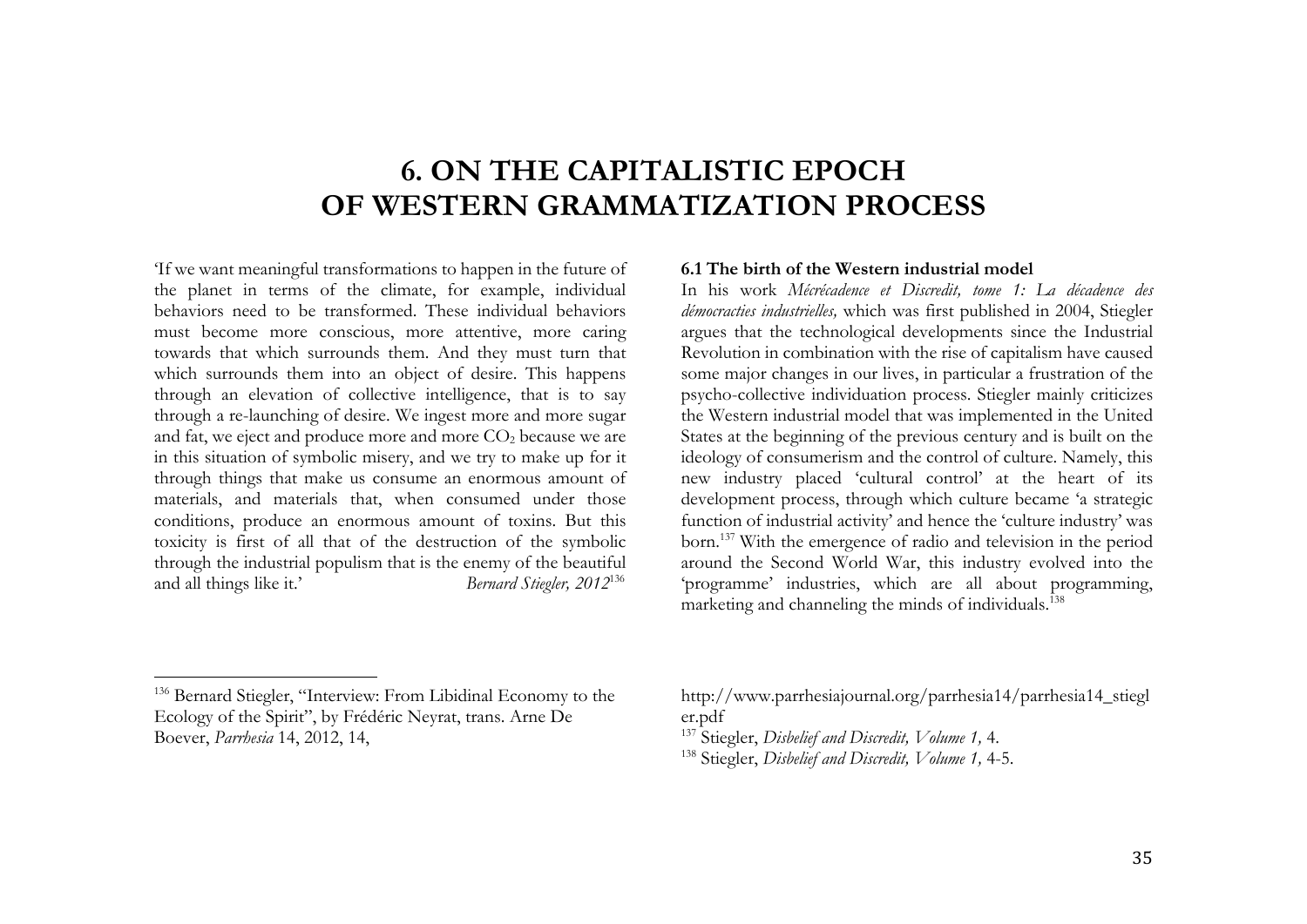The development of this culture industry opened up a new era in the Western grammatization process <sup>−</sup> the history of the exteriorization of memory in all its forms, as I have discussed <sup>−</sup> which has now evolved into a process of mass-industrialization or *hyper*-industrialization and an accompanying digitalization that peaked with the birth of the Internet at the end of the twentieth century. This digitalization contributed to the dissemination of information and the exponential growth of new technologies and industries around the world, up to the point where we are now: living in a society in which permanent innovation, or as Stiegler says 'continuous acceleration', is commonplace and the industrial production model is used not only to produce material products, but also to produce 'immaterial' services, entertainment, knowledge and culture on a massive scale. $139 140$ 

Stiegler argues that this current exponential growth or permanent acceleration of technological development has its roots in the Industrial Revolution. Let's have a closer look at his argument. According to him, the Industrial Revolution commenced with the invention of the steam engine by James Watt and its application by entrepreneur Matthew Boulton; what's important is that this was the first marriage between technology and science.<sup>141</sup> With historicist Bertrand Gille (1920-1980) he states that technological systems have always been ahead of 'other systems' − a term of

Gille, mainly referring to the social system – and that before the Industrial Revolution, technological systems evolved quite slowly, with long stable phases in which one technology was dominant for a while, giving the other systems time to adjust to the new technological system. 142 But with the invention of the steam engine, for the first time a collaboration was established between science and technology, two fields that were hitherto thought of as separate domains. This, together with the economic exploitation of this marriage in the form of capital accumulation through financial investments in more techno-scientific projects, marked the start of the Industrial Revolution and it jumpstarted the technological innovation process, which from then on grew exponentially.<sup>143</sup>

According to Gille, every period of adjustment [*ajustement*] to a new technical system is necessarily preceded by a period of *désajustement*: a stage of divorce between the old and the new system. However, since the Industrial Revolution, technical systems succeed each other at such a fast pace, that it is causing a *permanent* technical revolution, which in turn leads to a *permanent* condition of *désajustement* for the social system; this means that our current society is, at best, able to passively adapt to this permanent innovation of technics, instead of actively and creatively adjusting itself to and in dialogue with the new technical structures.<sup>144</sup> Stiegler speaks of a permanent state of *adaptation*, instead of the

<sup>139</sup> Stiegler, *Disbelief and Discredit, Volume 1,* 43.

<sup>&</sup>lt;sup>140</sup> Lemmens, "Gedreven door techniek", 5-6.

<sup>&</sup>lt;sup>141</sup> Lemmens, "Gedreven door techniek", 4.

<sup>142</sup> Lemmens, "Gedreven door techniek", 4.

<sup>143</sup> Lemmens, "Gedreven door techniek", 13.

<sup>&</sup>lt;sup>144</sup> Lemmens, "Gedreven door techniek", 5.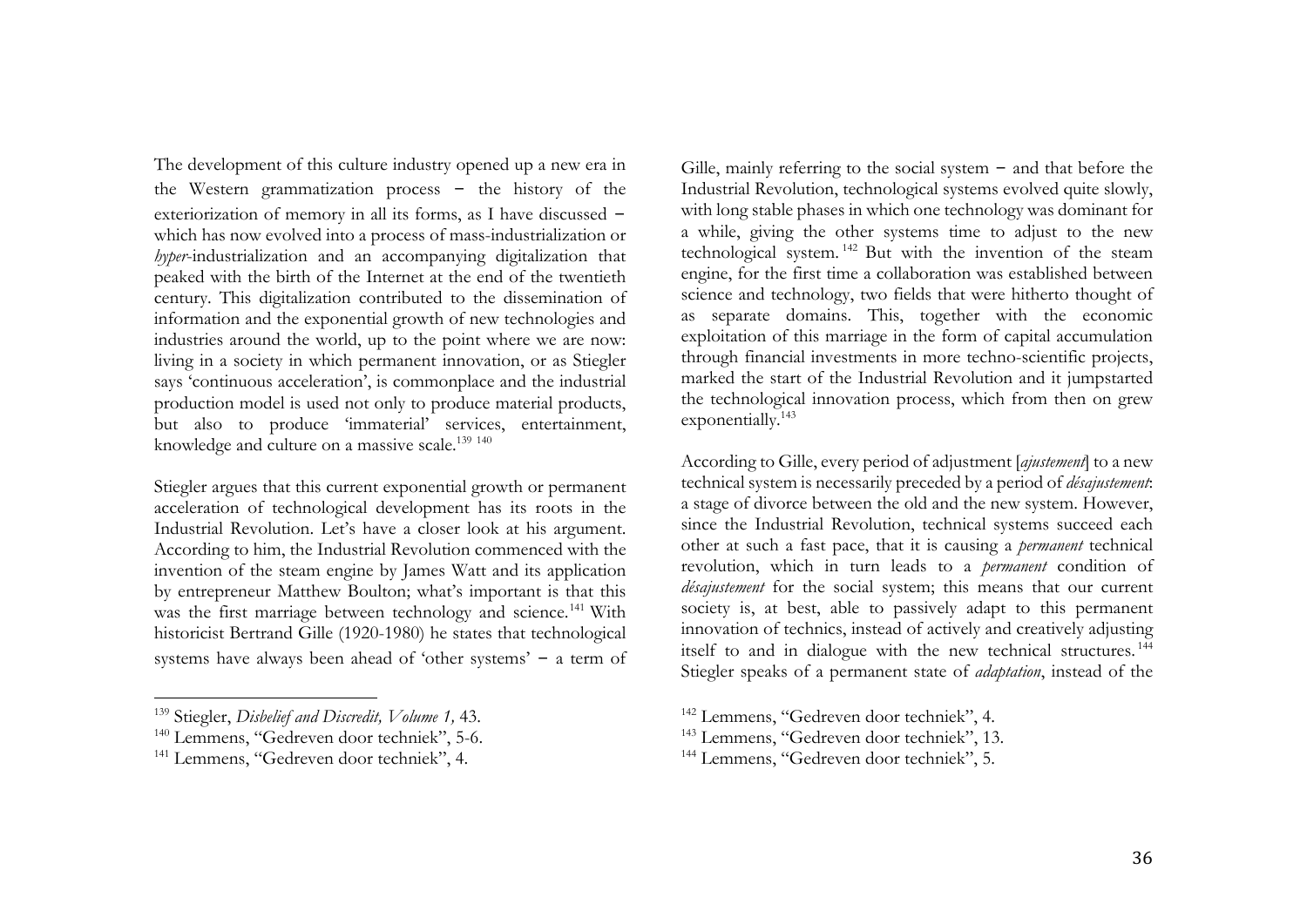rational and wholesome *adoption* of the new technical enhancements by the social system. As an additional effect of this permanent adaption, Stiegler also speaks of a *contemporary disorientation* that currently seems to be a universal experience. This is in fact nothing more than the 're-experiencing' of our *original disorientation*: the condition of fundamental prostheticity and accidentally that until now, through long and stable periods of technical development, had always been very well concealed and forgotten.<sup>145</sup>

One might think that all these innovations in principle serve the purpose of creating more happiness amongst all beings, or at least amongst humans, but this doesn't seem to be the case. To speak with Freud: 'Men ... seem to have observed that this newly won power over space and time, this subjugation of the forces of nature, which is the fulfillment of a longing that goes back thousands of years, has not increased the amount of pleasurable satisfaction which they may expect from life and has not made them feel happier', although 'we ought not to infer from it that technical progress is without value for the economics of our happiness'.146 Stiegler has also noticed this seemingly paradoxical result of technical progress, which according to him currently even threatens our cultural development as he mentions that 'with technological evolution having become incessant ... societies and the individuals composing them regress to their most archaic

stages, and withdraw to a state of herdish hyper-synchronization in which they become disindividuated'. 147 Why the 'incessant technological evolution' has become a threat to our culture, has everything to do with the fact that other systems – in particular the social system <sup>−</sup> cannot keep up with it, culminating in a state whereby the integration and absorption of technics is not happening spontaneously any more and has to be organized and stimulated in order to guarantee a market for the output of the *hyper*-productive industry that is been driven by the fast-paced technological en scientific inventions and their investors.148 This stimulation of the absorption of the industrial output is called the phenomenon of *consumption*, which today has become characteristic for the lifestyle of many individuals.<sup>149</sup>

#### **6.2 Consumerism as a new phase in the process of proletarianization**

What is important to understand is that it is not necessarily the acceleration of technological development that is problem, but the fact that the social system is no longer able to integrate these technologies and form a composition with them; a dynamic that is at the core of the (techno-)psycho-collective individuation process. Instead, the social system is being subjected to the imperatives of the capitalistic industry and its marketing and advertising strategies to stimulate the markets. This industry is

<sup>145</sup> Stiegler, *Technics and Time 2*, 7-8.

<sup>146</sup> Freud, *Civilization and its Discontents*, 34-35.

<sup>147</sup> Stiegler, *Disbelief and Discredit, Volume 1,* 43.

<sup>148</sup> Lemmens, "Gedreven door techniek", 411.

<sup>149</sup> Lemmens, "Gedreven door techniek", 411.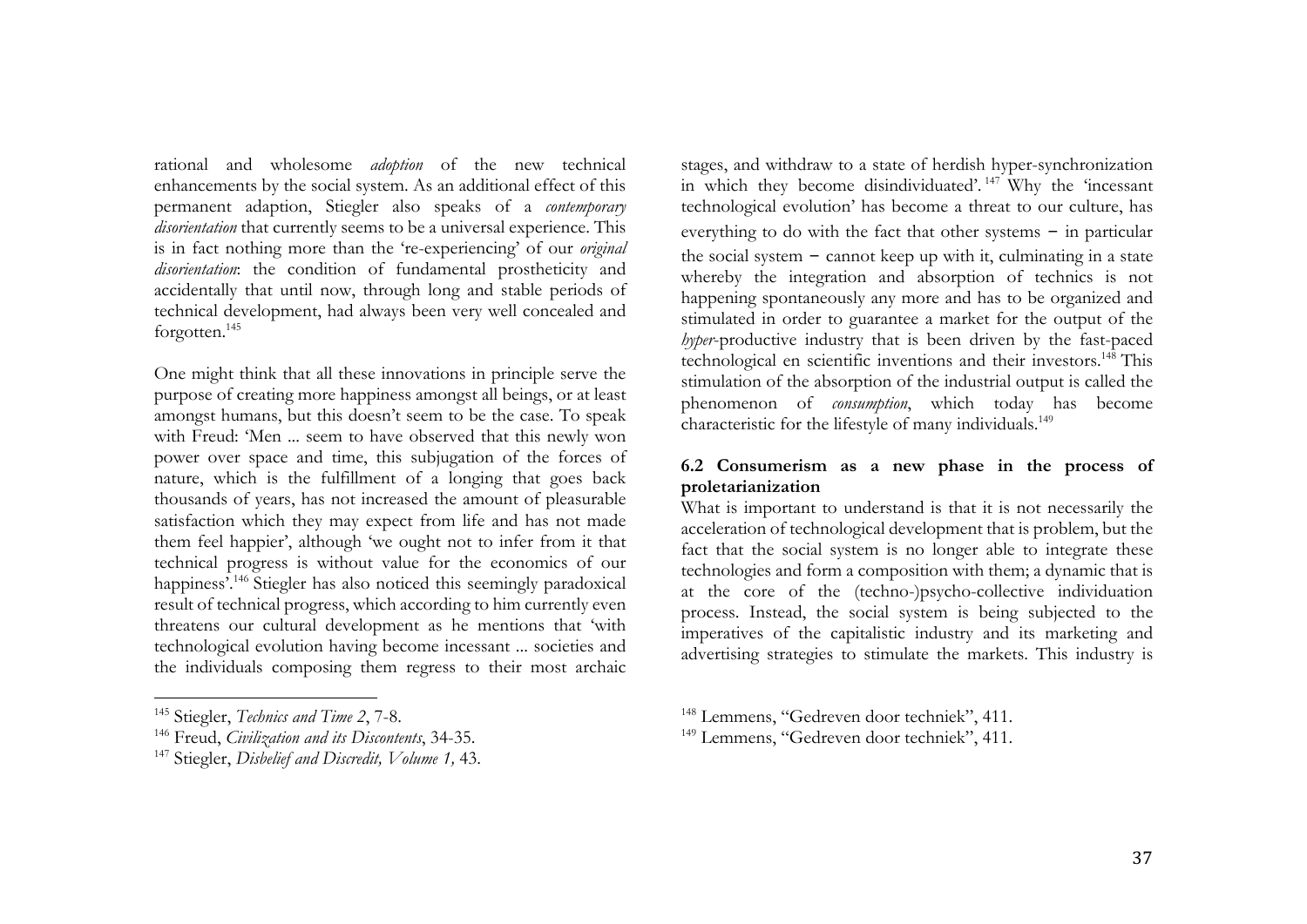focused on capturing, channeling and controlling the desires of individuals, since this is what it thrives on with its aim to maximize the mass production of consuming behavior. And in order to appeal to the masses quickly and efficiently, its purpose is the synchronization of all singular individuals with the capitalistic production process. But, by synchronizing and standardizing the behavior of individuals, trying to appeal to their − unconscious − desires, these individuals are being reduced to mere 'consumers'. For Stiegler this consumerism is not the way to go if we want to truly elevate the development of technology, the collective and its individuals in a sustainable way, even apart from the question whether this consumerist lifestyle does justice to the human's way of being *at all.*150 To put it even more strongly, Stiegler says this consumerist lifestyle is catastrophic for the development of the human spirit and for the *noosphere* as such: the layer of knowledge and technology with which the human being surrounds itself and in which he flourishes as the 'knowing' creature.151 It threatens the *noo-*diversity − or heterogeneity of knowledge <sup>−</sup>, leading to a moral and spiritual crisis, since consumerism submits the human existence into a mere subsistence, characterized by its herdish behavior and it thereby frustrates or even destroys the human's singularity <sup>−</sup> his 'being-unique' − and the art of life − or *savoir-vivre* as Stiegler calls it – by which mankind is constituted.<sup>152 153</sup>

Stiegler thus argues that this consumerism destroys mankind's own conditions of existence and that it is a further step in the process of 'proletarianization', on which Karl Marx (1818-1883) wrote about first.<sup>154</sup> Marx already foresaw how the new machines that occurred since the Industrial Revolution, gained power over knowledge; a power that used to be solely with the craftsman who *knew* his trade. But the modern laborer no longer *knows*, as he is reduced to his workforce. 155 It is this loss of knowledge and reduction of the individual due to the increase of industrial automation in our *hyper*-industrial society that keeps pushing the synchronization of the social system with the technical system, resulting in a further proletarianization of the individual − as consumer he is now even further reduced to his mere buying power − and in a reduction of the human existence as such, or as Stiegler phrased it: 'This becoming [of techno-logy and its permanent innovation under the pressure of capital investment], that presents itself in the first place as progress, separates capital and labour by investing in machinery, enabling the formalization and exteriorization of the processes of production, that is, the grammatization of the production process, and, thereby, the massification of labour and the reduction of production costs. This is how the figure of the proletarian comes to be drawn ... [and

155 Stiegler, "De mens is een probleem … geworden," 31.

<sup>&</sup>lt;sup>150</sup> Lemmens, "Gedreven door techniek", 380.

<sup>&</sup>lt;sup>151</sup> Bernard Stiegler, "De mens is een probleem voor de mens geworden," interview by Florentijn van Rootselaar, *Filosofie Magazine* 10, vol. 24, October 2016, 31.

<sup>152</sup> Stiegler, *Disbelief and Discredit, Volume 1,* 28.

<sup>153</sup> Lemmens, "Gedreven door techniek", 421.

<sup>154</sup> Stiegler, "De mens is een probleem … geworden," 31.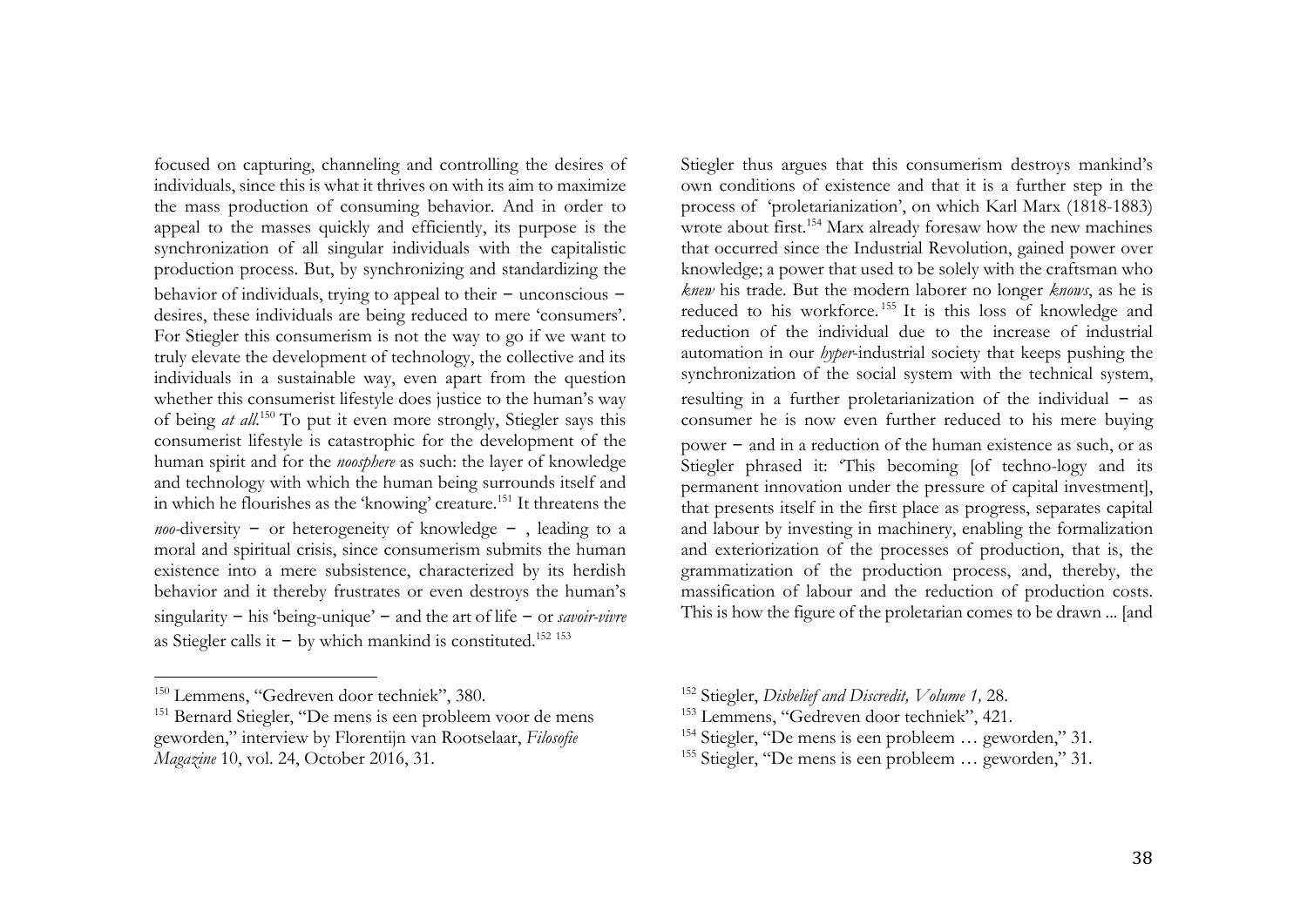it is] the proletarianization of work that Simondon analyses as a loss of individuation, as I have frequently recalled.<sup>156</sup>

#### **6.3 Otium and negotium**

In *The Decadence of Industrial Democracies,* Stiegler writes how essential it is 'to investigate without delay in the enormous problems of mental environments that are in *disequilibrium* and that create *disequilibrium* [and which] constitute an industrial development of cognitive, relational and cultural technologies that aim solely for short-term and unbridled profit'. <sup>157</sup> To better explain these problems, he elaborates upon the distinction between *otium* and *negotium*, ancient Latin terms roughly referring to 'leisure time' (*otium*) and to the opposing 'daily business' (*negotium*), which Stiegler uses to characterize the contrast between his notions of 'existence' and 'subsistence'. For Stiegler, *otium*  represents 'the culture of that of which we must take care', the practices that transform and elevate the self, like writing and contemplating, while *negotium* stands for 'the rationalization of all layers of existence'.158 In his view, 'the spirit of capitalism changes the meaning of elevation, of the desire to raise oneself up' as it becomes a mere 'work ethic' or 'an ethic of *negotium*'. <sup>159</sup> Furthermore 'the absorption of the practices of *hypomnemata* − previously devoted to *otium* as cult of the absoluteness of the singularity of existence <sup>−</sup> into *negotium* as efficiency of calculation rationalizing all layers of existence, [causes] existence to become nothing more than the struggle for survival, reduced to the business of subsistence.'<sup>160</sup>

With the capitalistic industry pushing individuals towards a consumerist lifestyle, the very idea of culture has changed in the sense that it leads to a 'cultural capitalism' which is the equivalent of 'the liquidation of culture' as it destroys 'that which dedicates a cult or cultivates and *practices* a difference *...* of which the distinction between *otium* and *negotium* was the great historical figure in Roman Christianity'.161 Furthermore it creates a world that is no longer capable of individuation, as without individuals or singularities, desire itself is attenuated since 'the object of desire is always a singularity'. This results in the further elimination of singularity, creating a downward spiral.<sup>162</sup>

So desire is necessary for the future, since without it, there is also 'no longer desire for the future'163, and the common projection of a desire for the future is necessary to reform capitalism and the cultural industries into a system which is no longer based on the maintenance of subsistence but on the stimulation of alternative forms of existence, of singularity, and which *is* integrated in the psycho-collective individuation process. It is Stiegler's solution for all the current problems caused by the frustration of individuation to establish a rethinking of the status and function of the cultural

<sup>156</sup> Stiegler, *Disbelief and Discredit, Volume 1,* 62.

<sup>157</sup> Stiegler, *Disbelief and Discredit, Volume 1,* 22.

<sup>158</sup> Stiegler, *Disbelief and Discredit, Volume 1,* 83, 86.

<sup>159</sup> Stiegler, *Disbelief and Discredit, Volume 1,* 85.

<sup>160</sup> Stiegler, *Disbelief and Discredit, Volume 1,* 86.

<sup>161</sup> Stiegler, *Disbelief and Discredit, Volume 1,* 85.

<sup>162</sup> Stiegler, *Disbelief and Discredit, Volume 1,* 23.

<sup>163</sup> Stiegler, *Disbelief and Discredit, Volume 1,* 23.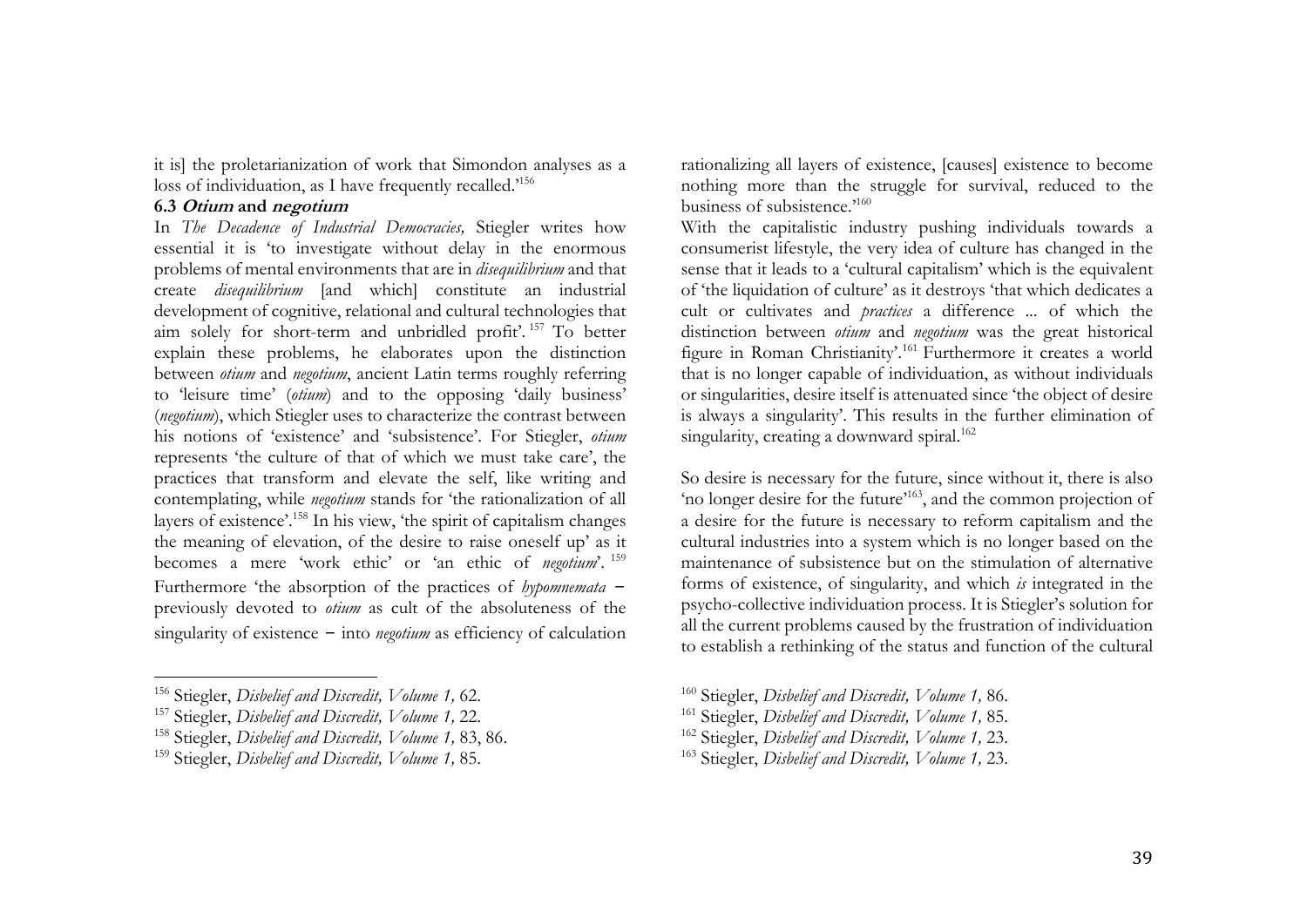industries, which *can* surely also *contribute to* instead of merely *frustrate* the practices of *otium*, the production of existence and the

process of individuation as I will try to envision in the next chapter.

## **7. A NEW BELIEF AS THE TASK OF FUTURE EUROPE: STIEGLER'S FAITH AND FREUD'S PESSIMISM**

'An extraordinary shiver ran through the marrow of Europe. She sensed, through all her thinking centres, that she no longer recognized herself, that she was no longer herself, that she was about to lose consciousness − a consciousness acquired from centuries of bearable misfortunes, from thousands of first-rate men, from geographical, ethnic, historical, countless chances. Then, as if desperately seeking to defend her physiological being and assets, her whole memory came back to her confusedly. She remembered her great men and her great books all mixed up together. We have never read so much or with such passion as during the war <sup>−</sup> ask the bookshops. We have never prayed so much or so deeply <sup>−</sup> ask the priests. We called upon all the saviors, founders, protectors, martyrs, heroes, great leaders, holy heroines and national poets.'

#### Paul Valéry, *La Crise de l'esprit,* 1919

#### **7.1 A renaissance of the spirit through a reformation of capitalism**

According to Stiegler the proletarianization of our *bodies*, of which Marx spoke in the context of labor, has evolved in our current digitalized world into a proletarianization of our *spirits*. However, the purpose of the fight that both thinkers have called for has remained the same, namely: it is the dignity of the human

being, his autonomy and freedom of mind: what is needed is a 'renaissance of the spirit'.164 When Stiegler speaks of 'the spirit' [*l'esprit*], he does not refer to the mind of an individual, but to the more Hegelian concept of a 'collective mind' or 'spirit of the people', in particular 'the European Spirit', as the future of Europe is something that greatly concerns him and that he wrote about extensively. To illustrate what he means with the notion of spirit, he refers to the French poet Paul Valéry (1871-1945), from whom the quote at the beginning of this chapter originates. And although Stiegler does think that it is the *logos* of the human spirit that makes us human and that needs to be rehabilitated, he emphasizes − like

<sup>164</sup> Hans Schnitzler, "Het knagende digitale ego," *De Groene Amsterdammer,* March 4, 2015,

https://www.groene.nl/artikel/het-knagende-digitale-ego.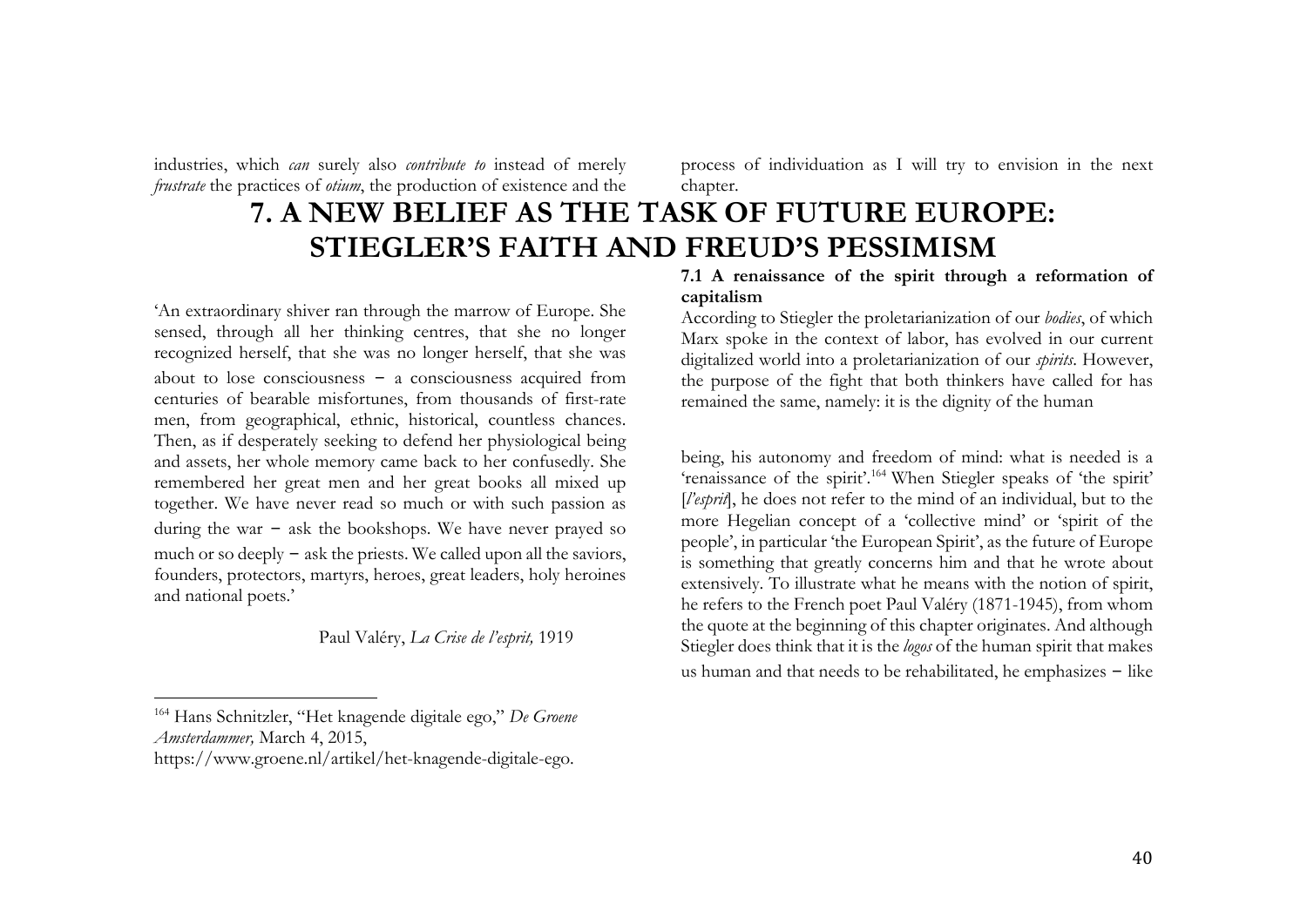Freud, Marx and Nietzsche <sup>−</sup> that this spirit is not the substantial and autonomous human consciousness of which the humanists spoke, but a spirit that is being driven by inner and outer 'unconscious' powers, on top of which he emphasizes the unconscious *technical* conditioning of the human spirit through our technical system of inheritance.<sup>165</sup> The human spirit may be driven by unconscious powers, Stiegler nevertheless believes that it is possible to actively fight against the dominant capitalist and economic powers that try to synchronize and thereby recruit human consciousnesses through the annexation of 'the technologies of the spirit', as Stiegler calls the new digital technologies, that capture our attention an thus our conscious time to bring it in alignment with the temporal objects that these technologies produce.<sup>166 167</sup> And it is largely the time of industrial production and consumption with which the temporality of our consciousnesses is being aligned with via these temporal objects. This auto-heteronomous vision on human consciousness and technics is also reflected in his notion of the *pharmakon*, on which I will come back in the next paragraph.

In his work *La Décadence des Démocraties Industrielles*, but even more in his series *De La Misère Symbolique*, Stiegler explicitly shows his political engagement and his concern for the spirit of our civilization as he writes that the purpose of his work is to 'serve struggles' to 'win the battle of the mind'.168 Moreover, he believes that it is the duty of philosophy as such to start dealing with the question of technics and to put up a fight against the autodestructive system of capitalism that has taken hold of our spirit and thus of our psycho-collective individuation process and cultural inheritance. This battle presumes a new way of understanding or thinking, which means that in the first place philosophy should be rehabilitated to become a renewed (techno- )critical discourse in order to develop a new critique of reason (*nouvelle critique*) that explicitly recognizes the technical constitutivity of the human spirit.<sup>169</sup> Subsequently, philosophy can fight against the regressive tendencies of the economization of the human culture and spirit, similar to the way in which Plato in his time fought against the sophists.<sup>170</sup>

<sup>&</sup>lt;sup>165</sup> Lemmens, "Gedreven door techniek", 432.

<sup>166</sup> Lemmens, "Gedreven door techniek", 432, 382.

<sup>167</sup> Pieter Lemmens, "Liefdeloze wereld - Bernard Stiegler over de strijd om de geest in het hyperindustriële tijdperk," *HTV De Ijsberg*, vol. 76, 2009, 2.

http://www.academia.edu/922008/Liefdeloze\_wereld.\_Bernard \_Stiegler\_over\_de\_strijd\_om\_de\_geest\_in\_het\_hyperindustriele\_ tijdperk

<sup>168 &#</sup>x27;Mes livres veulent servir des luttes', he writes at the beginning of his work *De la Misère Symbolique 2. La catastrophe du sensible* in a 'warning for the reader'. Bernard Stiegler, *De la Misère Symbolique* 

*<sup>2.</sup> La catastrophe du sensible* (Paris: Galilée, 2005), 14.

<sup>169</sup> Lemmens, "Gedreven door techniek", 384.

<sup>170</sup> Lemmens, "Gedreven door techniek", 433.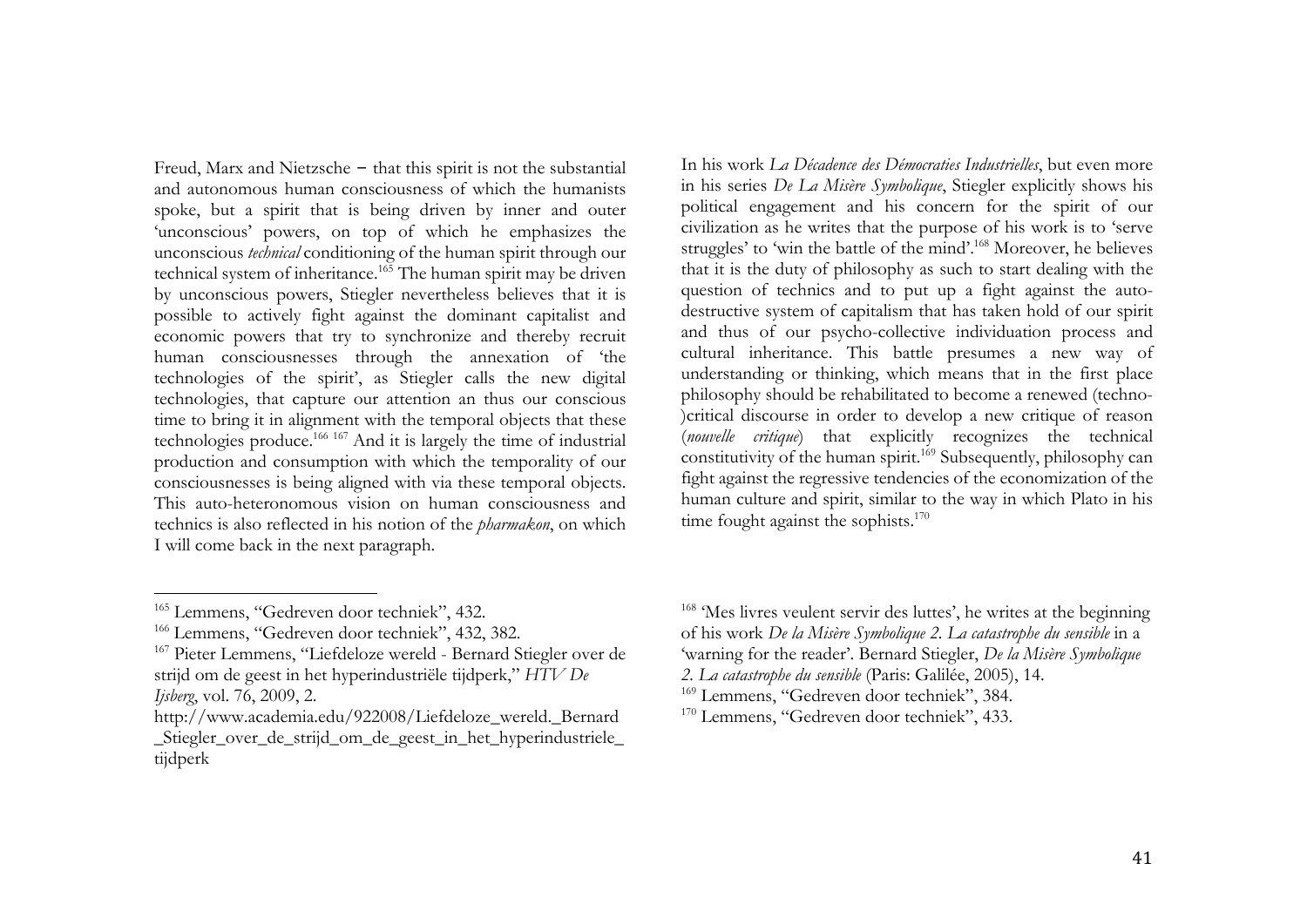#### **7.2 The pharmacological character of technics and its potential for individuation**

Stiegler envisions this battle as the realization of a new  $-$  civil, spiritual, cultural and political − consciousness; a new spirit of the people with the development of culture as one of its primary values, which will be able to counter the liquidation of our psychocollective individuation process. In practice, this development will happen exactly *via* the mobilization of *mnemo*-techniques, the very same technologies that also play an important role in the annexation and synchronization of individuals. Here the heteronomous character of technics, which Stiegler emphasizes, emerges. Our human existence is but possible through technology, especially through *mnemo*-technics that together shape our preindividual milieu and thus serve as a precondition for the existence of our cultural inheritance and spirit. So if a mutation occurs in the technical milieu, it will most certainly have an impact on the development of society and its individuals; therefore it is also *through* the transformation of this mutated technical milieu that the current frustration of the individuation processes has to  $-$  and indeed *can* <sup>−</sup> be dealt with.

It is this belief in the transformative power of technics that led Stiegler to think of technics in the sense of a *pharmakon*: a term

already used by Plato in his dialogue *Pheadrus* to refer to the technique of 'writing' − one of the first *mnemo*-technics of mankind <sup>−</sup> as (capable of being) both a poison and a cure; enabling us of both *forgetting* and *remembering*. For Stiegler, the development of technics will always be the cause of structural contradictions: it creates new inventions, wealth, scientific discoveries and smart solutions, but it also causes climatological, biological, economical, psychological and philosophical discontent. This *pharmacological* character of technics − technics can aid, compensate or cure the 'deficient' human but may also poison him, function as an obstacle or undermine his existence <sup>−</sup> , is the reason why any new technique has to be *taken care of*, by which Stiegler means that its impact, possibilities, applications, consequences and integration should be thoroughly assessed.171 Stiegler poses that it is *necessary* to believe that we *can* influence this double-sidedness of technics for the better, by actively contributing to the '*pharmacological* turn', as he calls it. 172 It is necessary 'to believe in the hands of the intellect, to believe that the intellect has some hands ... and that it will still and always have

172 Pieter Lemmens, "Eros en techniek: De ambivalente rol van de techniek," *Wijsgerig Perspectief* 3, 2014, 21, https://www.filosofie.nl/nl/artikel/41476/eros-entechniek.html.

<sup>171</sup> Carel Peeters, "De mens is een en al techniek," *Vrij Nederland*, August 8, 2014, https://www.vn.nl/de-mens-is-een-en-altechniek.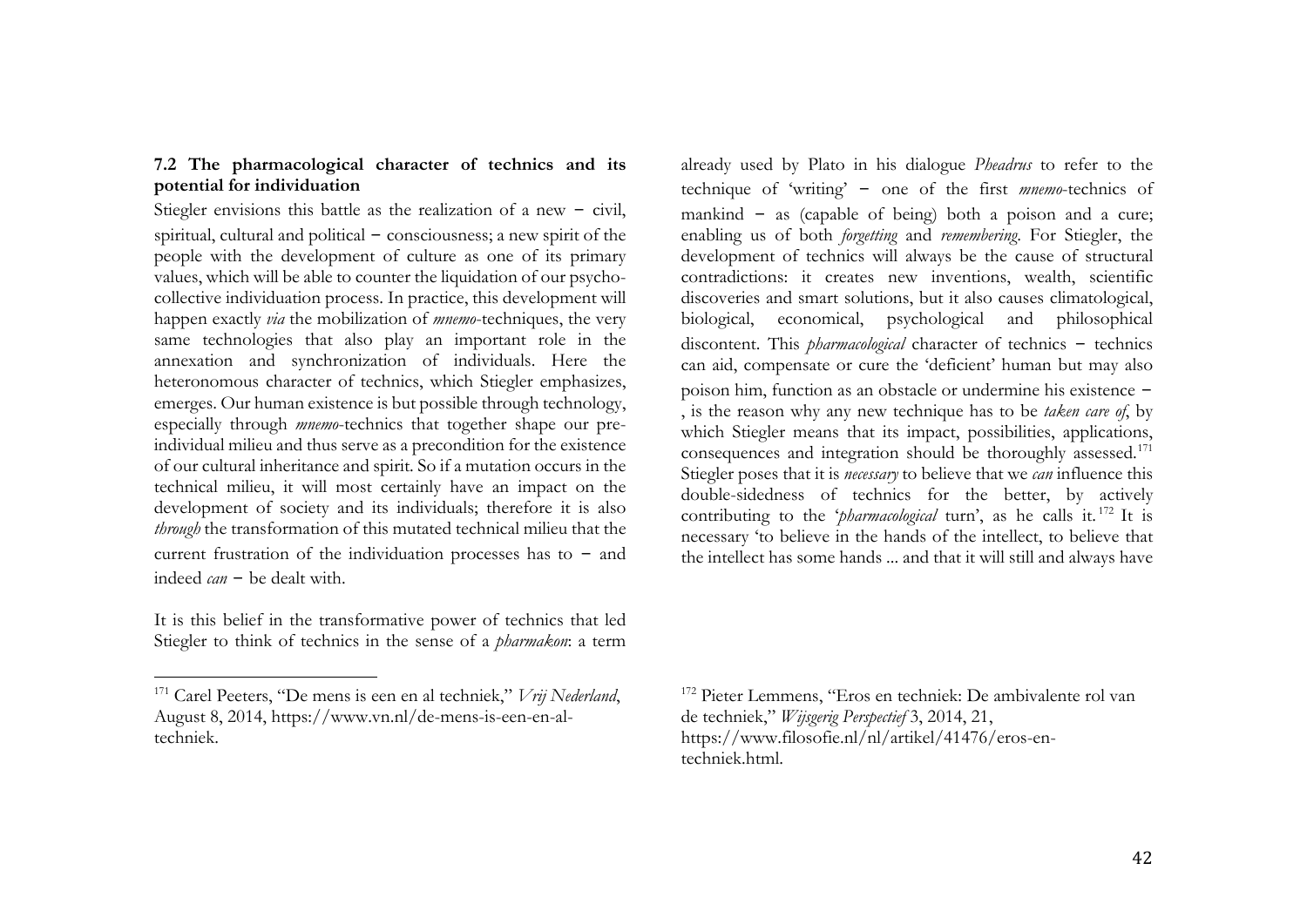hands, that nothing has yet been lost − because having hands ... means being able to do something.'173

Stiegler has not only shown his belligerence through his numerous books and essays, but also by practicing what he preaches. In 2005 he established an organization called *Ars Industrialis* in Paris, which promotes 'a new politics of the technologies of the spirit', a 'reenchantment of the world' and a 'reanimation of the spirit in order to fight against its depreciation and brutalization by the capitalistic and industrial populism' of today's society.<sup>174</sup> They practically try to diminish the opposition between production and consumption by constituting communities of knowledge through *relations between peers*, hence promoting peer-to-peer-technologies in order to reconstitute knowledge; that is to say, to reconstitute *savoir-vivre*  (life skills), *savoir-faire* (know-how) and *savoir théorique* (theoretical knowledge).175 In 2010 this organization founded a new school of philosophy called *Pharmakon*, which is in principle open to the wider public. Stiegler has also written an open letter addressed to the French government during the elections in 2007 in which he announced the necessity of a battle against the current 'telecracy' that is threatening our democracy and furthermore, he is involved in an organization that is engaged in the reform of the French

175 Bernard Stiegler, "Preface," in *Sauver le monde. Vers une société post-capitaliste avec le peer-to-peer*, Michel Bauwens and Jean Lievens (Paris: Les liens qui liberent, 2015)

educational system.176 With his explicit engagement and critique of the modern techno-culture and technophobia of his colleagues, it is obvious that Stiegler is no longer part of the generation of postmodern, relativistic philosophers. His goal is clear. He fights for a new *otium* of the people: 'the *practice* of *otium* is what, since the sixteenth century, is called in French, *culture*: as the "development of the intellectual faculties through appropriate exercises" ... it aims for the best and is therefore a form of *eris*, a culture of *ariston* 

<sup>−</sup> a concern with elevation [that we have to] cultivate by taking care of it through practices that foster trust and hope, for this is the best guarantee we can have of avoiding the installation of fear.'177 I think it is fitting to conclude this paragraph with a quote derived from Heidegger's complex, dense but insightful work *Die Frage nach der Technik*, in which he also showed his awareness of the twofold impact and potential of technics when he cites his favorite poet Hölderlin<sup>178</sup>:

> 'Wo aber Gefahr ist, wächst / Das Rettende auch' *Hölderlin, 1802*

#### **7.3 Freud's pessimism**

http://www.samkinsley.com/2015/03/31/to-save-the-worldpreface-by-bernard-stiegler-for-michel-bauwens-new-book.

<sup>176</sup> Lemmens, "Liefdeloze wereld", 5.

177 Stiegler, *Disbelief and Discredit, Volume 1,* 100.

178 Martin Heidegger, *De vraag naar de techniek*, trans. Mark Wildschut (Nijmegen: Uitgeverij Vantilt, 2014), 36.

<sup>173</sup> Stiegler, *Disbelief and Discredit, Volume 1,* 132.

<sup>&</sup>lt;sup>174</sup> Lemmens, "Liefdeloze wereld", 5.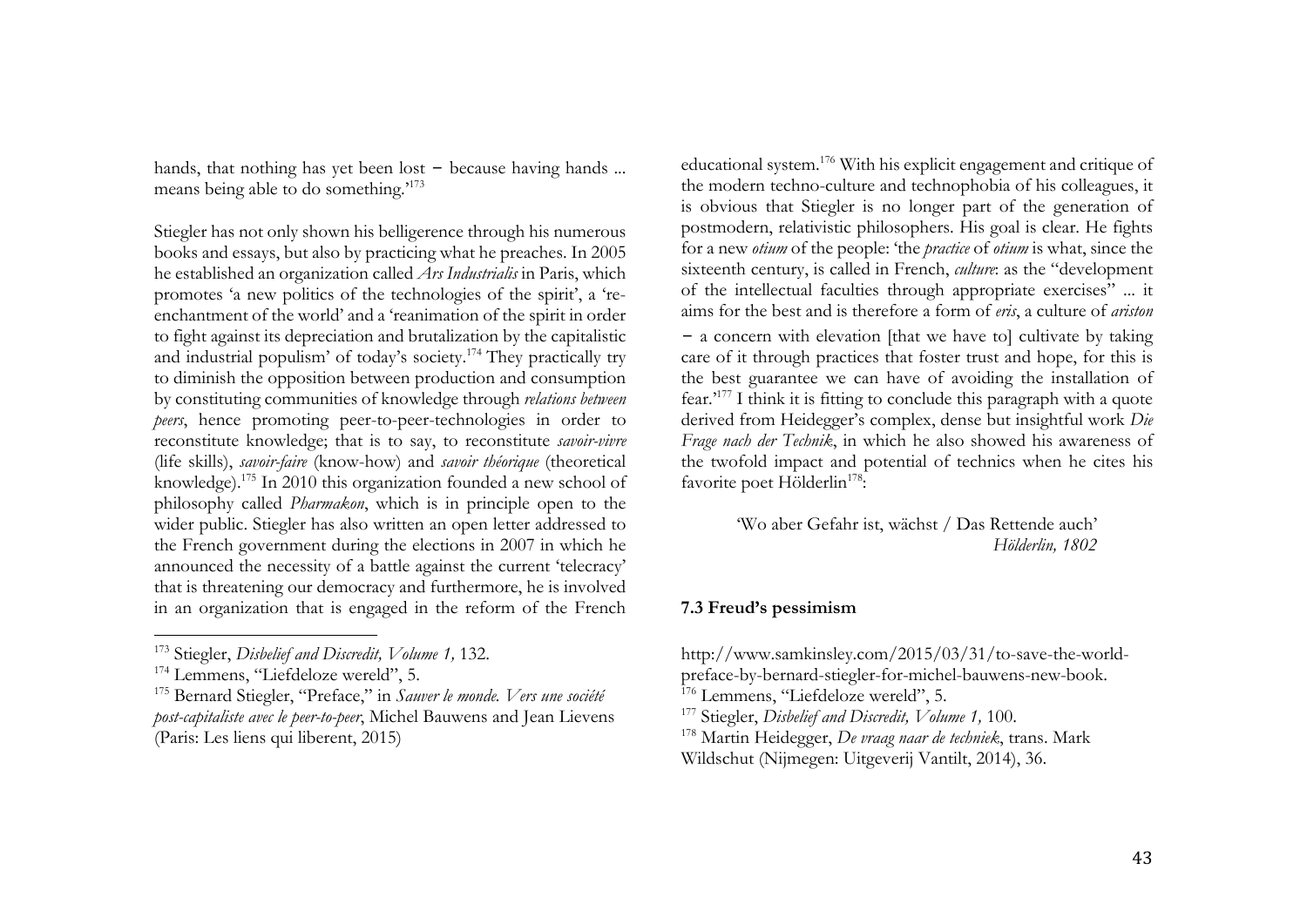In contrast to Stiegler's optimism, belief and fighting spirit. Freud's overall tone in *Das Unbehagen in der Kultur* is quite pessimistic, as he for instance poses that 'one feels inclined to say that the intention that man should be 'happy' is not included in the plan of 'Creation' and 'it is no wonder, under the pressure of these possibilities of suffering ... if a man thinks himself happy merely to have escaped unhappiness or to have survived his suffering, and if in general the task of avoiding suffering pushes that of obtaining pleasure into the background'.179 One can of course wonder if Freud's pessimism was indeed caused by the trans-historical character of the human discontent, or if it rather derived from the pain he experienced due to the throat cancer he was fighting with or from the overall dark time of the interbellum years and the accompanying rise of anti-Semitism in his hometown Vienna and the rest of Europe.180 Based on Freud's own words however, his pessimism is the result of his conclusion that the modern human being will always have to deal with a feeling of discontent, since our (Western) culture inevitably produces feelings of guilt and suffering as a by-product. And this suffering threatens us from three directions: 'from our own body, which is doomed to decay and dissolution and which cannot even do without pain and anxiety as warning signals; from the external world, which may rage against us with overwhelming and merciless forces of destruction; and finally from our relations to other men'.181 Freud poses the paradox that we *need* civilization in order to protect ourselves against the threats of the state of nature, but that civilization is at the same time *hostile* to the human being, especially to his drives, which unavoidably causes frustration and suffering: '[the contention that] what we call our civilization is largely responsible for our misery, and [that] we would be much happier if we gave it up and returned to primitive conditions ... [is] astonishing because, in whatever way we may define the concept of civilization, it is a certain fact that all the things with which we seek to protect ourselves against the threats that emanate from the sources of suffering, are part of that very same civilization'.<sup>182</sup> So although Freud is quite pessimistic about the discontent in our

civilization, regarding it as a *permanent* and *inherent* discontent, and <sup>−</sup> unlike Stiegler <sup>−</sup> doesn't thoroughly review the modern, industrial society with its specific discontent, his work definitely contains ideas that can be interpreted for the contemporary issues of our society. For example, Freud wrote that 'life, as we find it, is too hard for us ... [as it] brings us many pains, disappointments and impossible tasks [and] in order to bear it we cannot dispense with palliative measures [like]: powerful deflections, which cause us to make light of our misery; substitutive satisfactions, which diminish it; and intoxicating substances, which make us insensitive to it'.183 Now isn't it the case that in our modern world digital entertainment, real life television, numerous consuming goods and

<sup>179</sup> Freud, *Civilization and its Discontents*, 23-24.

<sup>180</sup> Mark Kinet, Marc De Kesel and Sjef Houppermans, *Het nieuwe onbehagen in de cultuur* (Antwerp: Garant, 2011), 7-14.

<sup>181</sup> Freud, *Civilization and its Discontents*, 24.

<sup>182</sup> Freud, *Civilization and its Discontents*, 33.

<sup>183</sup> Freud, *Civilization and its Discontents*, 22.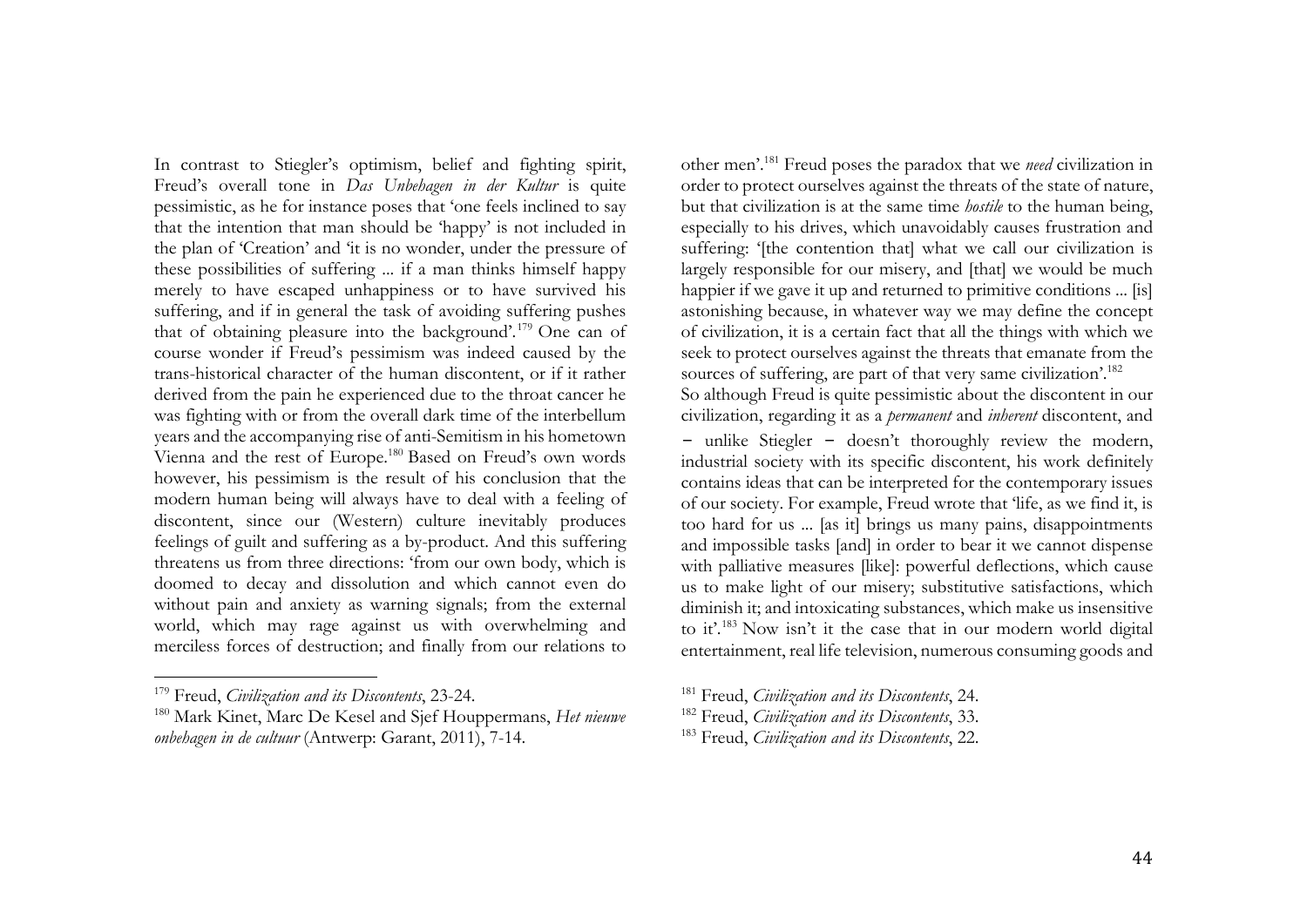party drugs ensure our daily distractions, substitutes and anaesthetics?<sup>184</sup>

Furthermore, Freud's statement that 'man has, as it were, become a kind of prosthetic God [that] when he puts on all his auxiliary organs ... is truly magnificent; but those organs have not grown on to him and they still give him much trouble at times', could be kept in mind when discussing the current question of cybernetics and artificial intelligence; technologies thanks to which mankind seems to be able to evolve, in time, − according to for instance 'transhumanists' <sup>−</sup> into a divine creature, but of course, at the same time, many ethical issues are raised. <sup>185 186</sup> So in summary, although Freud's work can be illuminating for the issues of our modern times and the discontent that is currently sensible in our society, it is, as opposed to Stiegler's work, *not* focusing on these modern issues in the sense that it is trying to analyze or even solve these matters, and there is definitely a certain pessimism tangible

in Freud's work, due to his idea that the human discontent is of a trans-historical and permanent nature. Stiegler can also be interpreted as a 'tragic' thinker as he adheres to a pharmacological view of the human being wherein *anthro-*pogenesis is essentially a *patho*-genesis and the *pharmakon* will always remain poisonous, even if we succeed in making it into a medicine. But in contrast to Freud, he believes that the human discontent that is specific for our current epoch *can* indeed be transformed through our own thoughts and actions, which is why Stiegler could perhaps be characterized as a 'tragic idealist'187.

In the following, concluding chapter I will reflect one more time on the parallels between Freud and Stiegler as discussed in this thesis and make my final remarks on the discontent of our human civilization that I longed to better understand through the writing of this thesis.

### **8. CONCLUSION**

'Meanwhile man, precisely as the one so threatened, exalts himself to the posture of lord of the earth. In this way the impression comes to prevail that everything man encounters exists only insofar as it is his construct. This illusion gives rise in turn to one

<sup>184</sup> Kinet, De Kesel and Houppermans, *Het nieuwe onbehagen in de cultuur*, 7-14.

<sup>185</sup> Freud, *Civilization and its Discontents*, 38-39.

<sup>186</sup> Kinet, De Kesel and Houppermans, *Het nieuwe onbehagen in de cultuur*, 7-14.

<sup>&</sup>lt;sup>187</sup> As Pieter Lemmens pointed out to me in one of his remarks on this thesis in December, 2017.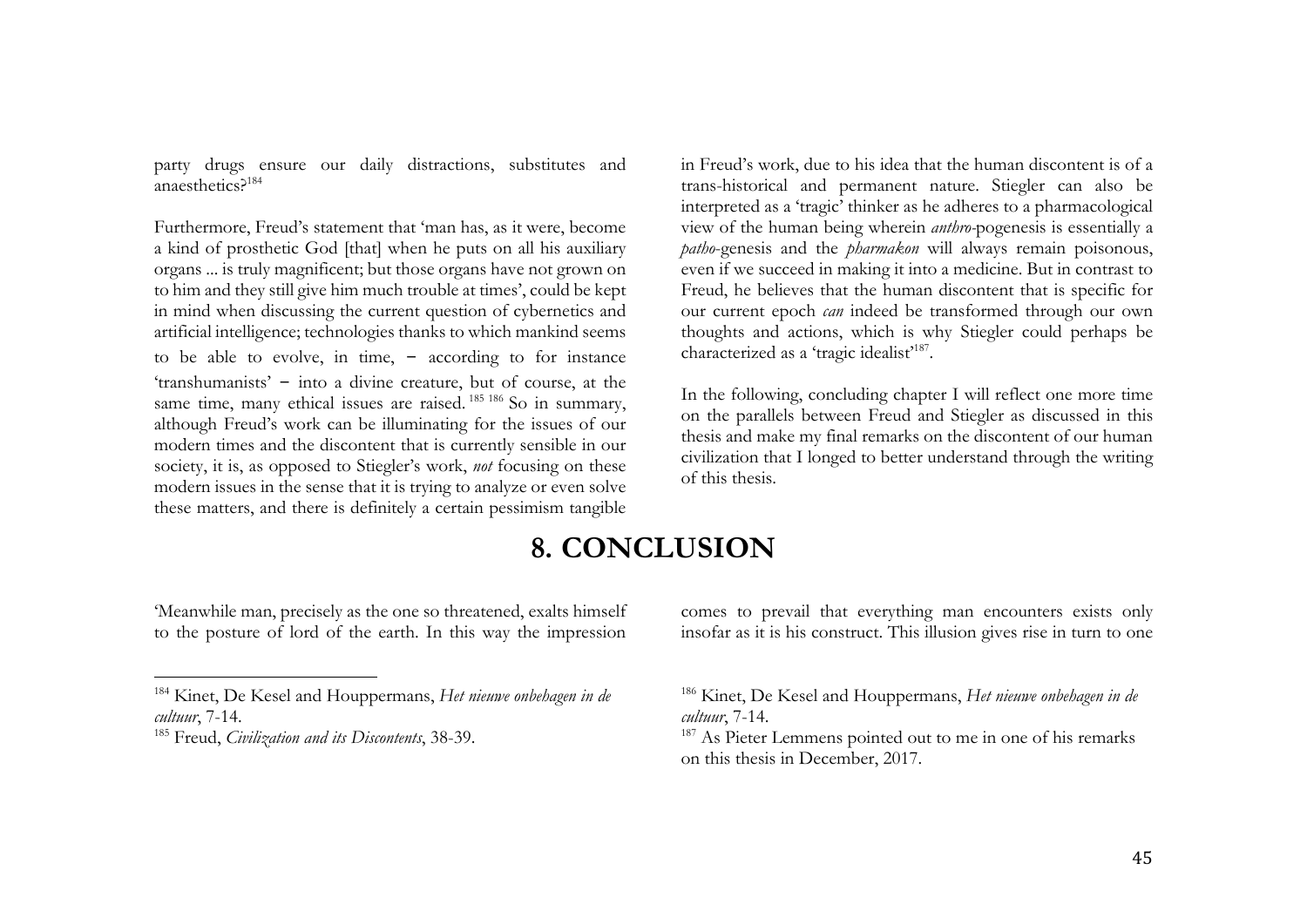final delusion: It seems as though man everywhere and always encounters only himself... In truth, however, precisely nowhere does man today any longer encounter himself, i.e. his essence. Man stands so decisively in attendance on the challenging-forth of 'Enframing' that he does not apprehend 'Enframing' as a claim, that he fails to see himself as the one spoken to, and hence also fails in every way to hear in what respect he ek-sists, from out of his essence, in the realm of an exhortation or address, and thus can never encounter only himself.'

*Martin Heidegger, 1977*<sup>188</sup>

#### **8.1 Concluding remarks on the relation between the diagnoses of Stiegler and Freud on our society**

Now that I have thoroughly discussed the diagnoses of both Stiegler and Freud on the discontent in our civilization, it is time for the final reflection on their ideas and on the influence of Freud on Stiegler. They both postulated the human discontent as something that is inherent to the human being and wrote their work in turbulent times, but Freud did not thematize the fundamental technicity of the human being as extensive as Stiegler and never *really* treated the modern era following the Industrial Revolution as differently than the time before this era, as opposed to Stiegler. In any case, he certainly did have great influence on Stiegler with his ideas on the human desire or libido and his account of the way in which our human civilization has evolved.

It seems to me as if Stiegler connected most with Freud's ideas about *Eros* and *Thanatos* <sup>−</sup> the life and death drives or 'pleasure' and 'necessity' principles, like some would translate these notions <sup>−</sup> as the conflicting terms through which our civilization has been evolving, interpreting the terms of course not as an *op*position, but as a *com*position between the inevitable development of technics and the ongoing movement of adoption by human collectives and their individuals. This antagonism of Freud is also reflected in Stiegler's discussion of the ancient distinction between *otium* and *negotium*; between leisure devoted to the singularity or individuality of our existence and the necessary occupations of mankind like labor, business and pursuits of a governmental nature. In fact, it is the whole process of techno-psycho-collective individuation of Stiegler's thinking in which the dualities that Freud already plotted in his work with his theory of *Eros* and *Thanatos* are exhibited, showing how one component inevitably has an effect on the other components and vice versa, and showing how they need each other to *become*, but simultaneously have the power to dominate or even liquidate the other components. In essence: Freud diagnosed the process of human civilization as fundamentally antagonistic, saying that it is 'the very consistence of the symbolic order [that] intensifies the frustration of instinctual life [which is] the cause of neurosis and violence'.<sup>189</sup>

<sup>188</sup> Martin Heidegger, *The Question Concerning Technology and Other Essays*, trans. William Lovitt (New York and London: Garland Publishing, 1977), 27.

<sup>189</sup> Ross Abbinnett, *The Thought of Bernard Stiegler: Capitalism, Technology and the Politics of Spirit* (Abingdon: Routledge, 2017), 75.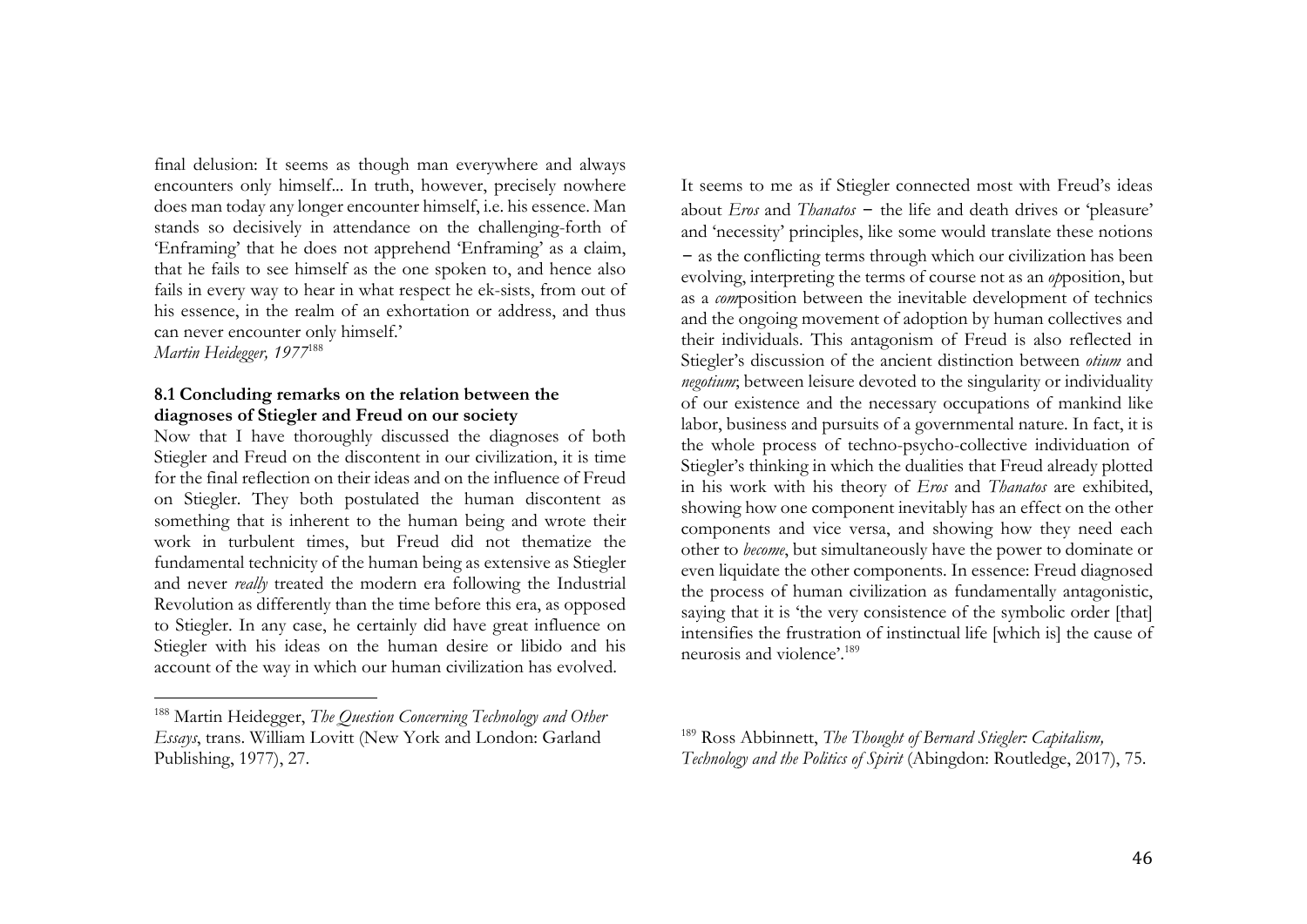Stiegler also maintains this thesis when he states that the constitution and development of the *I* initiates cultural activity and thereby the *I* contributes to the *we* as a whole of individuating *I*'s, but simultaneously this process maintains the development of cultural inheritance and the creation of a pre-individual milieu through the ongoing production of *mnemo-*technics and this completes the circle of the tension between 'the symbolic' and 'the primordial', as these new technics need to be properly integrated and adopted again by all the individuals of our society in order for them to be able to properly individuate themselves.<sup>190</sup> In other words, the development and accumulation of technological and symbolic supports for our civilization, gives rise to a tension between our primordial drives and our attachment to the group, whereby the obstruction of our primordial drives, necessary to be able to libidinally attach to the group, can be associated with *Thanatos* and the form of love that allows us to participate in the collective can be associated with *Eros*. So it seems as if Freud, as well as Stiegler, would agree that 'the symbolic life of human society takes place between *Eros* and *Thanatos*, between the processes of individuation and of social identification.'<sup>191</sup>

This tension between the individual drives and the social demands definitely affected Stiegler's ideas on the process of industrial capitalism, which started with the Industrial Revolution and has since then developed exponentially. Namely, this industrialization is not so much about 'machines, smoke and the transformation of raw materials' according to Stiegler, but much more it is about 'standardization, economy of scale and calculability applied to all processes and individuals' and this industrialization of capitalism manifests itself in all realms of society, even the cognitive and immaterial realms, leading Stiegler to speak of a *cultural* capitalism.192 This radical synchronization of individuals pushes them to their limits when it comes to their capability of adapting to the group and thereby puts pressure on their ability to individuate themselves, while at the same time this individuation is indispensable in order to maintain our civilization and to prevent it from becoming a herd condemned to merely 'consume their lives'.

In our current epoch, this tension between synchronization and individuation is obviously being pushed to its limits to such an extent that Stiegler argues that we are in the midst of a 'crisis of capitalism [that] necessitates the invention of a new capitalism'.<sup>193</sup> According to him, the problem is that *'*capitalism is a *libidinal economy*' that is 'founded on machinic processes [which], in its current form, has reached the exhaustion of desire [and] as a result, has become auto-destructive'.

<sup>190</sup> Abbinnett, *The Thought of Bernard Stiegler*, 82.

<sup>191</sup> Abbinnett, *The Thought of Bernard Stiegler*, 82.

<sup>&</sup>lt;sup>192</sup> Stiegler, "Interview: From Libidinal Economy to the Ecology of the Spirit", 9.

<sup>&</sup>lt;sup>193</sup> Stiegler, "Interview: From Libidinal Economy to the Ecology of the Spirit", 9.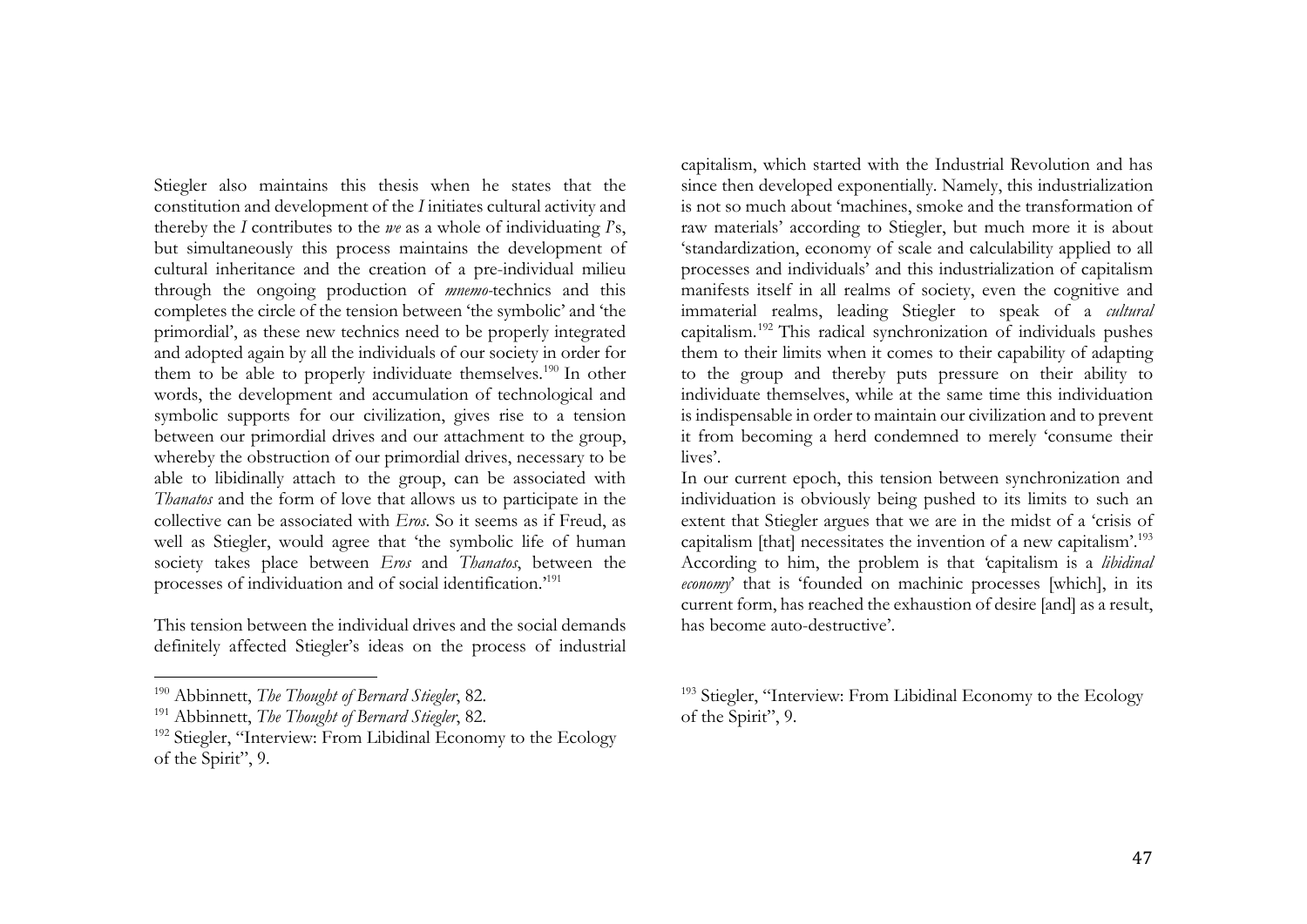As is clear by now, it is also Freud who inspired Stiegler to think of our civilization as built on the human libido or desire. But according to Stiegler, this libido is *constituted by technics*, '*prostheses* or *fetishes*', namely 'it is the *artifactualization* of the living that constitutes the libido' and this is something Freud wasn't able to think. 194 Stiegler explains the crisis of capitalism, which has everything to do with the human libido, by analogy with the current ecological problems: like the way we have exploited and thereby destroyed oil fields and coalmines, we have exploited desire by treating it industrially, which has now led to the destruction or 'exhaustion of desire' and therefore, Stiegler says, 'we must find a renewable energy of the libido'. 195 Capitalism tried to capture the human libido by developing what Stiegler calls 'the fetishism of the commodity'. However, by doing so, it *desingularized* the libido and thereby the libido has been regressed into *drive*; a power which the capitalistic industry is ultimately unable to control, as this energy is like a loose cannon: 'the destruction of desire is the liberation of the drives', Stiegler warns, and this is, to return to Freud, exactly what is the main topic of Freud's work *Das Unbehagen In Der Kultur*, where Freud speaks of 'the liberation of the death drive', diverted towards the external world or society as an 'instinct of aggressiveness'.<sup>196</sup> <sup>197</sup>

#### **8.2 Final notes on the discontent in our human civilization and Stiegler's battle for the spirit**

All in all it is clear that Stiegler is an engaged, activist thinker who believes it is the duty of philosophy to fight against the current vigorous liquidation of the processes of individuation to reanimate the human libido and to energize a renaissance of the spirit in the current hyper-industrial age. It is this liquidation of individuational processes that causes the current discontent in our society and what is necessary to dissolve it is a whole new industrial model or culture in which the proletarianizing opposition between producers and consumers will gradually vanish. 198 The precondition for this new model is that the digital *control*-technologies are transformed into *individuation*-technologies or *spiritual* technologies, of which certain, emancipatory and autonomizing uses of Wikipedia, Youtube, blogs, vlogs and blockchain technology are examples; Stieger would call these uses the 'weapons in the battle for the spirit'.<sup>199</sup>

Stiegler founded the *Ars Industrialis* institute to contribute to this battle and he speaks on behalf of this institute when he says that 'it is not a question of seeking to pose limits to industry, but of

<sup>&</sup>lt;sup>194</sup> Stiegler, "Interview: From Libidinal Economy to the Ecology of the Spirit", 10.

<sup>&</sup>lt;sup>195</sup> Stiegler, "Interview: From Libidinal Economy to the Ecology of the Spirit", 10.

<sup>196</sup> Stiegler, "Interview: From Libidinal Economy to the Ecology of the Spirit", 11.

<sup>197</sup> Freud, *Beschouwingen over cultuur*, 310, 313.

<sup>&</sup>lt;sup>198</sup> Lemmens, "Liefdeloze wereld", 5.

<sup>&</sup>lt;sup>199</sup> Lemmens, "Liefdeloze wereld", 5.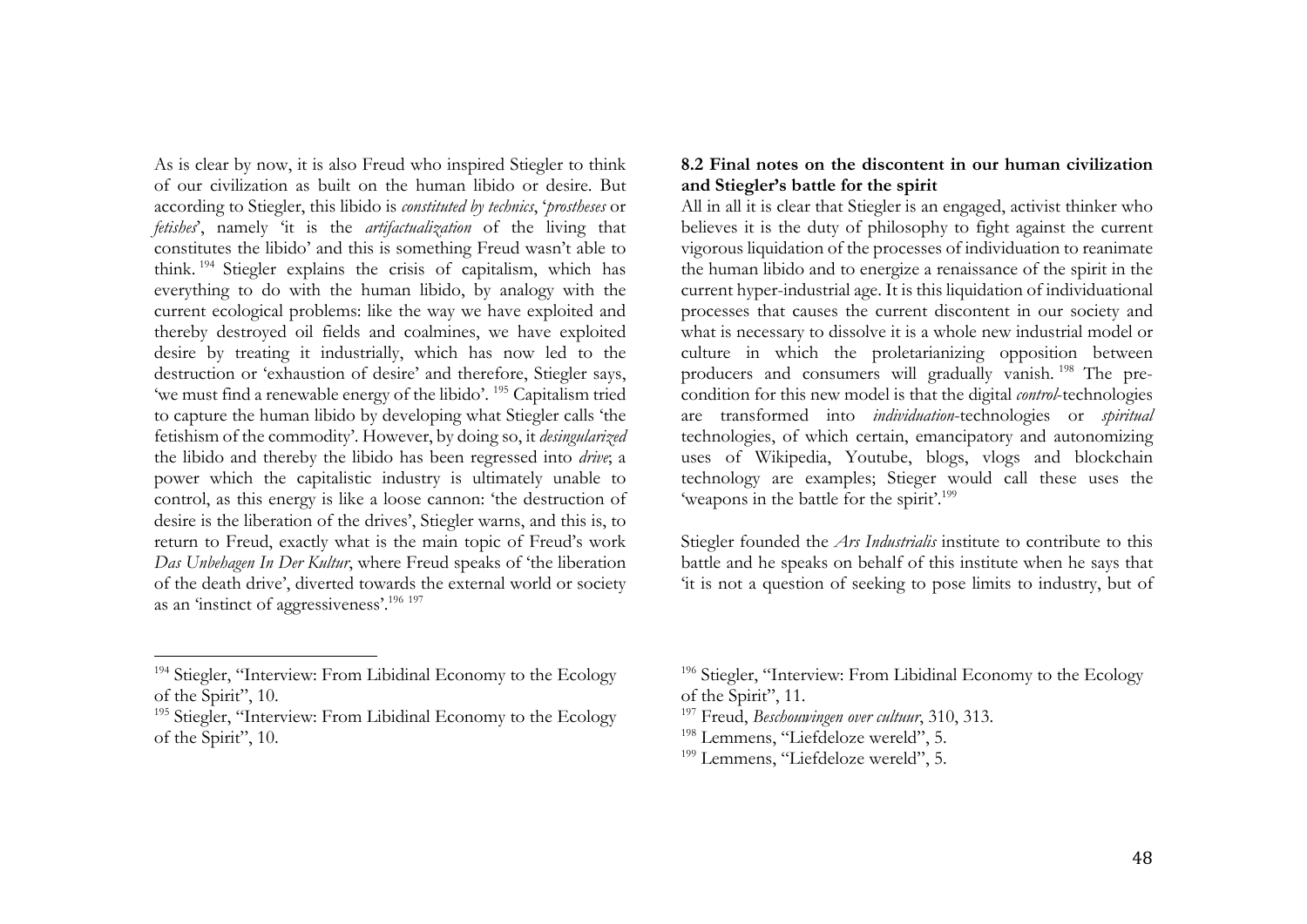thinking industry otherwise'.200 The relation between mankind and technology is of an *organological* kind, meaning that there exists a co-individuation between human organs and technical organs and the possibility to individuate within this system of psycho-social and technological exchange all depends on a certain political care (*otium*) for the technological tendency of our society as a constitutive element of human civilization and on a new form of public power to counteract against the absorption of human desire by current capitalism. 201 This new public power and industrial politics of spirit 'require skills and knowledge of all types and from all horizons: economic agents and public institutions, research foundations and associations, economists, artists, scientists, philosophers, investors and partners in the talks of government at all echelons'.<sup>202</sup> We are currently in the middle of this mutation  $$ or sublimation <sup>−</sup> of our libidinal economy and I agree with Stiegler that what we need are long-term investments in the new infrastructure that is necessary to support the 'new economy of spirit'; Stiegler compares it with the railroads of the late nineteenth

century that were also long-term investments, built to support the new upcoming industrial world.203

But is it really possible to build this new economy, to make 'a politics of singularities'?204 Stiegler admits that an *economical* system of *singularities* is a paradox, but he believes this paradox is necessary for our human society to function, since it is essential for mankind <sup>−</sup> living in the era after the death of God − to *re*construct the sphere of the spirit that used to be of a religious kind, but it should now be reanimated as an intrinsically technological and industrial spirit. So we need to initiate the production of singularities starting from the industrial, which might seem counterintuitive, but is possible, since 'the standard is not opposed to the singular' according to Stiegler.205 To compare, he points at the development of the standardization of all the Greek languages in the past, which caused many languages to disappear, but did not eliminate singularity. On the contrary: it is what made the emergence and increase of singularity possible.206

202 Bernard Stiegler, George Collins, Marc Crépon, Catherine Perret and Caroline Stiegler, *A manifesto fora n international association* Ars Industrialis *for the promotion of an industrial politics of spirit,* 7, http://www.arsindustrialis.org/node/1472

<sup>&</sup>lt;sup>200</sup> Stiegler, "Interview: From Libidinal Economy to the Ecology of the Spirit", 9.

<sup>201</sup> Abbinnett, *The Thought of Bernard Stiegler*, 75.

<sup>&</sup>lt;sup>203</sup> Stiegler, "Interview: From Libidinal Economy From Libidinal Economy to the Ecology of the Spirit", 10.

<sup>&</sup>lt;sup>204</sup> Stiegler, "Interview: From Libidinal Economy to the Ecology of the Spirit", 13.

<sup>&</sup>lt;sup>205</sup> Stiegler, "Interview: From Libidinal Economy to the Ecology of the Spirit", 13.

<sup>&</sup>lt;sup>206</sup> Stiegler, "Interview: From Libidinal Economy to the Ecology of the Spirit", 12-13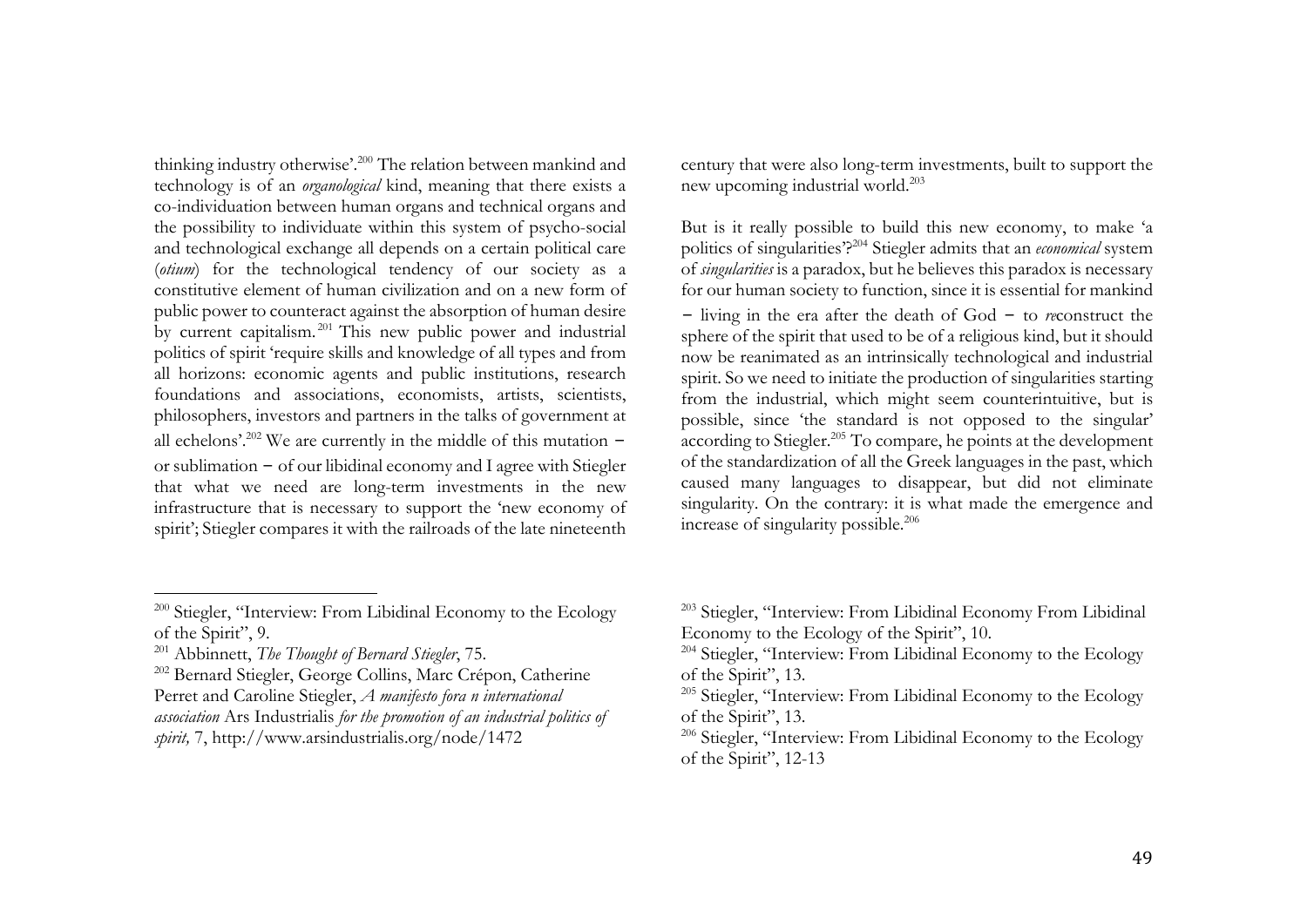It is refreshing to encounter a philosopher that is so passionate and hopeful about the future in this time of crisis, where it seems as if many individuals have been transformed into consumers who have lost their identity and are being controlled by the hand of the market, or rather by 'marketing': a situation that provides a fertile breeding ground for the rise of extremist and populist movements, of which the phenomenon 'Donald Trump' is one of the latest shocking examples. Indeed, Stiegler thinks big as he pleads for nothing less than a 'new Enlightenment' and for a reconquest of the empowerment that we have lost in our society of control at a time when the world is on fire and suffers from many sorts of crises. But for Stiegler, this time is a time of hope *par excellence* as it is *through crisis* that a transformation of the world can take place − think of Hölderlin, who said that the salvation is always there where the danger is. Ultimately, for Stiegler, it is about the freedom of the human spirit, which he claims can only be achieved *through*  the new technologies, by transforming them into technologies of the spirit.<sup>207</sup>

'I believe in the world: my belief is a belief in the world. But the world cannot be reduced to calculability. Many people have understood the immanent character of the world as "everything can be calculated". That's not true: within a calculated whole, there is only no-world [*il n'y a que de l'immonde*]. That's precisely the objective of the societies of control. When Deleuze says we must try to invent an art of control, however, he means that we must *depart* from control, that is to say from calculation, to produce incalculable objects: incomparable and infinite singularities.' *Bernard Stiegler*, 2012<sup>208</sup>

### **BIBLIOGRAPHY**

#### **Books**

Abbinnett, Ross. *The Thought of Bernard Stiegler: Capitalism, Technology and the Politics of Spirit*. Abingdon: Routledge, 2017. Freud, Sigmund. *Civilization and its Discontents*. Translated and edited by James Strachey. New York: W.W. Norton & Company, 1962. Freud, Sigmund. *Beschouwingen over cultuur*. Translated by Wilfred Oranje. Amsterdam: Boom Uitgevers, 1999.

<sup>207</sup> Lemmens, "Liefdeloze wereld", 5. <sup>208</sup> Stiegler, "Interview: From Libidinal Economy From Libidinal Economy to the Ecology of the Spirit", 13.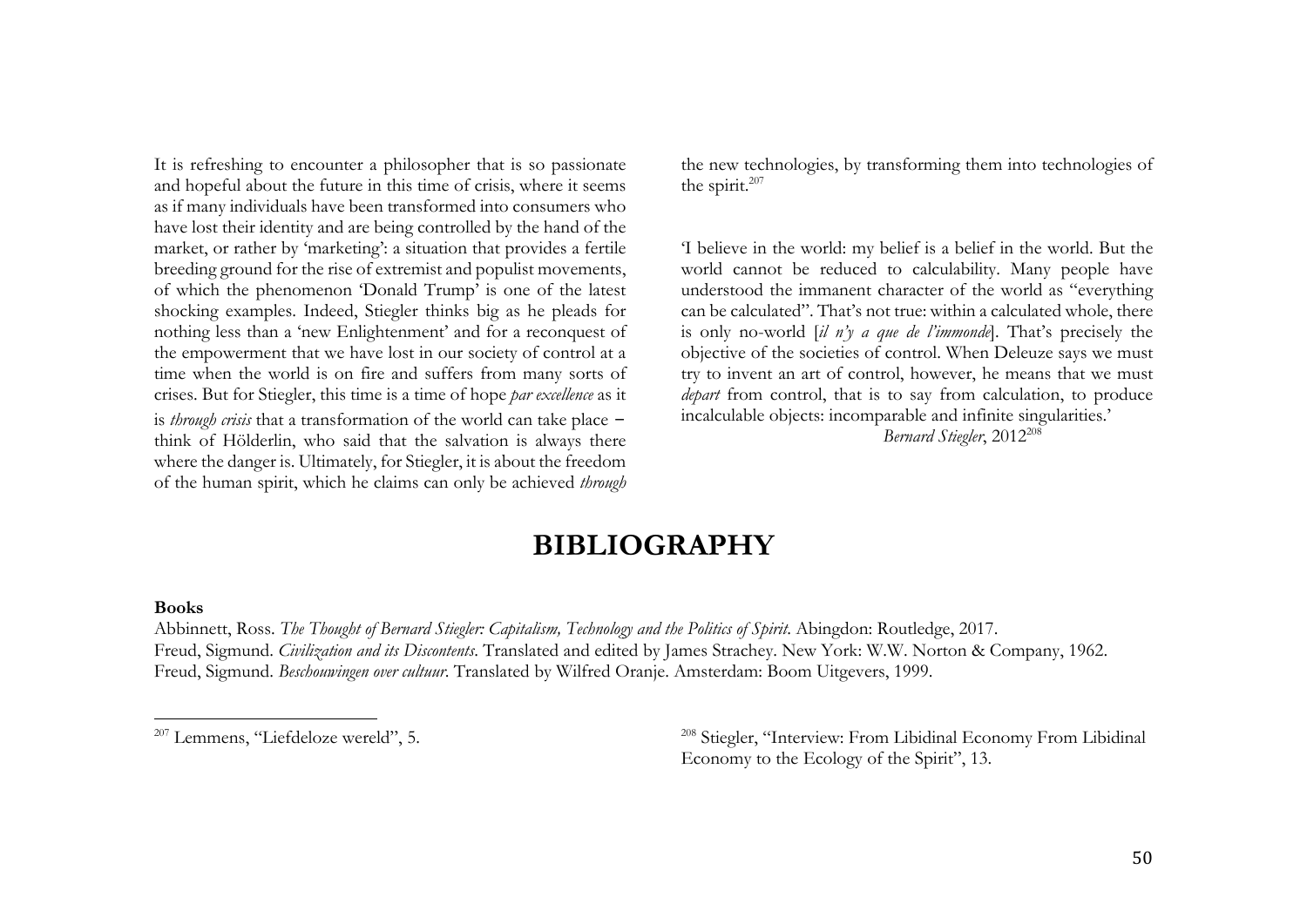Heidegger, Martin. *The Question Concerning Technology and Other Essays*. Translated by William Lovitt. New York and London: Garland Publishing, 1977.

Heidegger, Martin. *De vraag naar de techniek*. Translated by Mark Wildschut. Nijmegen: Uitgeverij Vantilt, 2014.

Heijne, Bas. *Onbehagen, nieuw licht op de beschaafde mens.* Amsterdam: Ambo | Anthos uitgevers, 2016.

Jung, Carl Gustav Jung. *The Archetypes and The Collective Unconsious (Collective Works of C.G. Jung Vol. 9 Part 1*. Translated by R. F. C. Hull. New Jersey: Princeton University Press, 1980.

Kinet, Mark, Marc De Kesel and Sjef Houppermans. *Het nieuwe onbehagen in de cultuur*. Antwerp: Garant, 2011.

Lemaire, Ton. *Met open zinnen*. Amsterdam: Ambo|Anthos uitgevers, 2002.

Lemmens, Pieter. "Bernard Stiegler." In *De nieuwe Franse filosofie, Denkers en thema's voor de 21e eeuw,* edited by Marc Schuilenburg, Sjoerd van Tuinen, Bram Ieven and Aukje van Rooden, 297-306. Amsterdam: Boom Uitgevers, 2011.

Meier, Carl Alfred. *Personality: The Individuation Process in Light of C. G. Jung's Typology* (Einsiedeln: Daimon, 1995.

Ricoeur, Paul. *Freud and Philosophy. An essay on interpretation*. Translated by Dennis Savage. New Haven, Connecticut: Yale University Press, 2008.

Romaniuk, Scott Nicholas, and Marguerite Marlin. *Development and the Politics of Human Rights*. Abingdon: Routledge, 2015.

Scott, David. *Gilbert Simondon's Psychic and Collective Individuation: A Critical Introduction and Guide.* Edinburgh: University Press, 2014.

Simondon, Gilbert. "The Genesis of the Individual." In *Incorporations*, edited by Jonathan Crary and Sanford Kwinter, 297-319. New York: Zone Books, 1992.

Stiegler, Bernard. *Technics and Time, 1: The Fault of Epimetheus*. Translated by Richard Beardsworth and George Collins. California: Stanford University Press, 1998.

Stiegler, Bernard. *De la misère symbolique 1. L'époque hyperindustrielle*. Paris: Galilée, 2004.

Stiegler, Bernard. *De la Misère Symbolique 2. La catastrophe du sensible*. Paris: Galilée, 2005.

Stiegler, Bernard. *Technics and Time, 2: Disorientation*. Translated by Stephen Barker. California: Stanford University Press, 2009.

Stiegler, Bernard. *For a New Critique of Political Economy*. Translated by Daniel Ross. Cambridge: Polity Press, 2010.

Stiegler, Bernard. *Disbelief and Discredit, Volume 1: The Decadence of Industrial Democracies*. Translated by Daniel Ross and Suzanne Arnold. Cambridge: Polity Press, 2011.

Stiegler, Bernard. *Per toeval filosoferen*. Translated by Pieter Lemmens. Utrecht: Uitgeverij Klement, 2014.

Stiegler, Bernard. "Preface." In *Sauver le monde. Vers une société post-capitaliste avec le peer-to-peer*, Michel Bauwens and Jean Lievens. Paris: Les liens qui liberent, 2015. http://www.samkinsley.com/2015/03/31/to-save-the-world-preface-by-bernard-stiegler-for-michel-bauwensnew-book.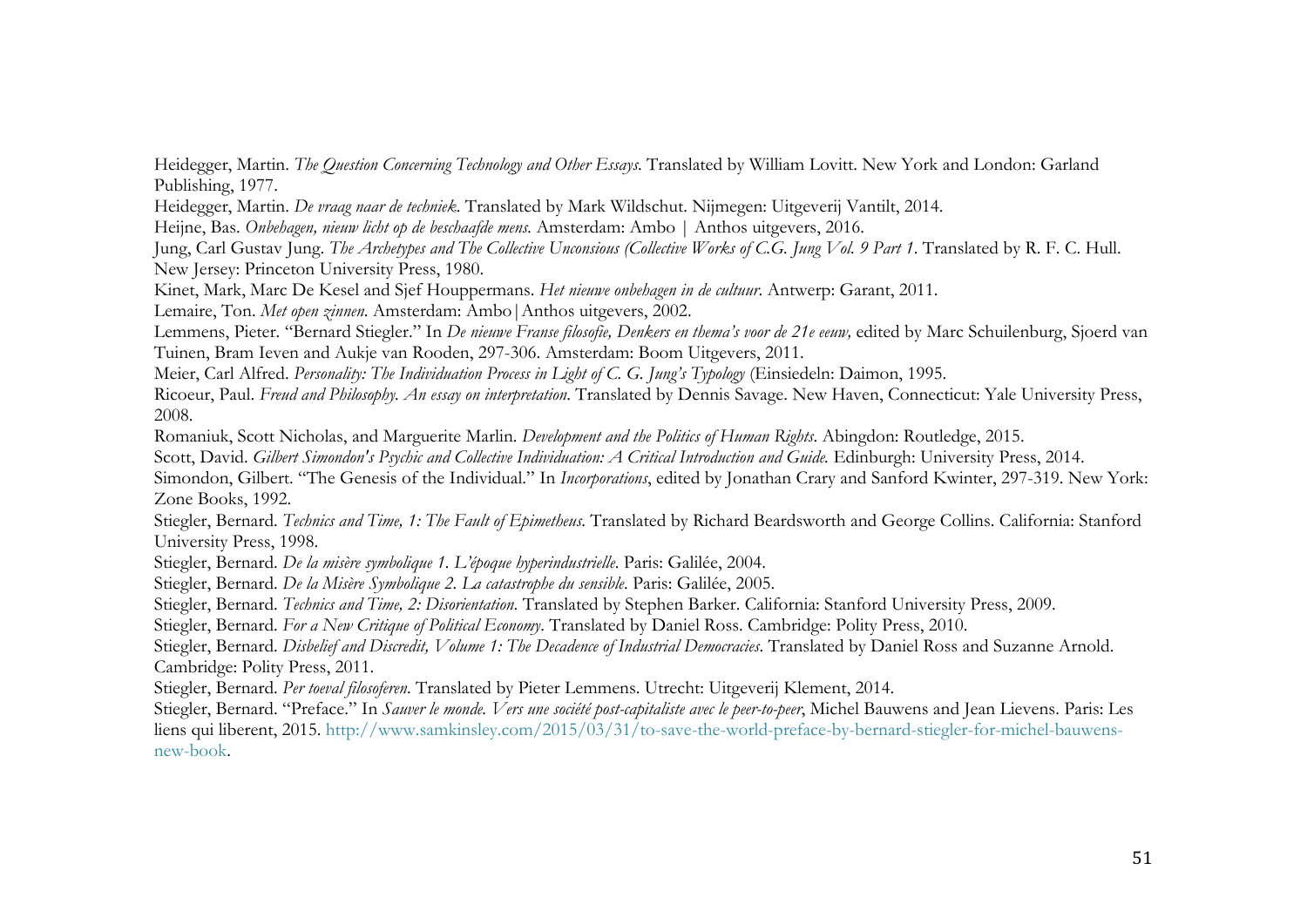#### **Dissertations**

Lemmens, Pieter. "Gedreven door techniek: de menselijke conditie en de biotechnologische revolutie." PhD diss., Radboud University Nijmegen, 2008.

#### **Journal and Magazine Articles**

Driessen, Hans. "Eeuwig onbehagen." *De Groene Amsterdammer*. September 14, 2007. https://www.groene.nl/artikel/eeuwig-onbehagen. Lemmens, Pieter. "Eros en techniek: De ambivalente rol van de techniek." *Wijsgerig Perspectief* 3, 2014, 15-22. https://www.filosofie.nl/nl/artikel/41476/eros-en-techniek.html.

Lemmens, Pieter. "Liefdeloze wereld - Bernard Stiegler over de strijd om de geest in het hyperindustriële tijdperk." *HTV De Ijsberg*, vol. 76, 2009, 1-5.

http://www.academia.edu/922008/Liefdeloze\_wereld.\_Bernard\_Stiegler\_over\_de\_strijd\_om\_de\_geest\_in\_het\_hyperindustriele\_tijdperk. Peeters, Carel. "De mens is een en al techniek." *Vrij Nederland*. August 8, 2014. https://www.vn.nl/de-mens-is-een-en-al-techniek. Roberts, Ben. "Introduction to Bernard Stiegler." *Parallax* 13, no. 4 (November 2007): 26-28. https://doi.org/10.1080/13534640701682776.

Schnitzler, Hans. "Het knagende digitale ego." *De Groene Amsterdammer*. March 4, 2015. https://www.groene.nl/artikel/het-knagendedigitale-ego.

Sloterdijk, Peter. "Rules for the Human Zoo: A Response to the Letter on Humanism." *Environment and Planning D: Society and Space* 27 (2009): 12-28. http://dx.doi.org/10.1068/dst3.

Stiegler, Bernard. "Suffocated desire, or how the cultural industry destroys the individual: contribution to a theory of mass consumption." Translated by Johann Rossouw. *Parrhesia* 13 (2011): 52-61. http://xenopraxis.net/readings/stiegler\_suffocateddesire.pdf

#### **Interviews and lectures**

Israëls, Han. "De meest interessante patiënt ben ik zelf; Sigmund Freud geanalyseerd door Han Israëls." Interview by Max Pam. *NRC*, April 17, 1993. https://www.nrc.nl/nieuws/1993/04/17/de-meest-interessante-patient-ben-ik-zelf-sigmund-7180041-a902958. Stiegler, Bernard. "Desire and Knowledge: The Dead seize the Living". Lecture at a conference at Tate Modern, Londen, 13 May 2004. http://arsindustrialis.org/desire-and-knowledge-dead-seize-living.

Stiegler, Bernard. "Interview: From Libidinal Economy to the Ecology of the Spirit." Interview by Frédéric Neyrat, trans. Arne De Boever. *Parrhesia* 14, 2012, 9-15. http://www.parrhesiajournal.org/parrhesia14/parrhesia14\_stiegler.pdf.